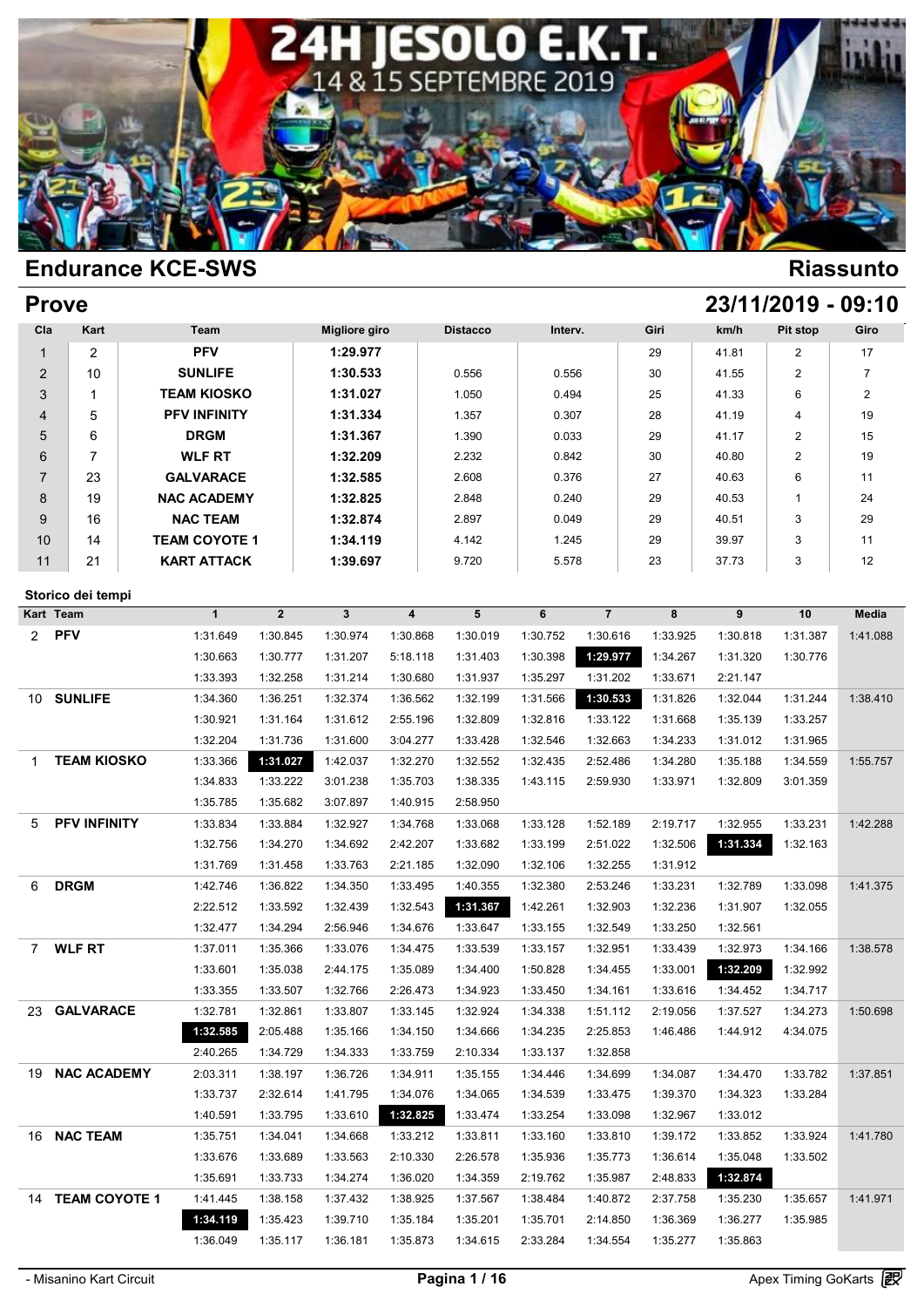

|    | <b>EIIUUIAIIUE NUE-JWJ</b><br>Niassulllu |          |                |          |          |          |          |          |          |          |          |              |  |  |
|----|------------------------------------------|----------|----------------|----------|----------|----------|----------|----------|----------|----------|----------|--------------|--|--|
|    | Kart Team                                |          | $\overline{2}$ |          | 4        | 5        | 6        |          | 8        | 9        | 10       | <b>Media</b> |  |  |
| 21 | <b>KART ATTACK</b>                       | 1:52.088 | 1:46.177       | 1:42.747 | 1:40.505 | 1:41.462 | 1:41.198 | 1:41.901 | 4:08.396 | 1:43.750 | 1:39.809 | 2:00.195     |  |  |
|    |                                          | 1:54.924 | 1:39.697       | 1:41.254 | 2:58.261 | 2:06.878 | 1:48.817 | 1:49.068 | 1:59.110 | 2:01.246 | 2:01.749 |              |  |  |
|    |                                          | 2:55.818 | 1:46.905       | 1:42.731 |          |          |          |          |          |          |          |              |  |  |
|    |                                          |          |                |          |          |          |          |          |          |          |          |              |  |  |

# **Qualifiche 23/11/2019 - 10:01**

| Cla            | Kart | Team                 | <b>Migliore giro</b> | <b>Distacco</b> | Interv. | Giri                     | km/h  | Pit stop | Giro |
|----------------|------|----------------------|----------------------|-----------------|---------|--------------------------|-------|----------|------|
| 1              | 5    | <b>PFV INFINITY</b>  | 1:30.698             |                 |         | $\overline{\phantom{a}}$ | 41.48 |          | 7    |
| 2              | 10   | <b>SUNLIFE</b>       | 1:30.781             | 0.083           | 0.083   |                          | 41.44 |          | 5    |
| 3              |      | <b>TEAM KIOSKO</b>   | 1:31.135             | 0.437           | 0.354   |                          | 41.28 |          | 4    |
| $\overline{4}$ | 2    | <b>PFV</b>           | 1:31.269             | 0.571           | 0.134   |                          | 41.22 |          |      |
| 5              | 16   | <b>NAC TEAM</b>      | 1:31.451             | 0.753           | 0.182   |                          | 41.14 |          | 6    |
| 6              | 23   | <b>GALVARACE</b>     | 1:31.554             | 0.856           | 0.103   | 6                        | 41.09 |          | 3    |
| $\overline{7}$ | 6    | <b>DRGM</b>          | 1:31.674             | 0.976           | 0.120   | 6                        | 41.04 |          | 6    |
| 8              | 19   | <b>NAC ACADEMY</b>   | 1:32.054             | 1.356           | 0.380   | 7                        | 40.87 |          | 6    |
| 9              |      | <b>WLF RT</b>        | 1:33.461             | 2.763           | 1.407   | 6                        | 40.25 |          | 4    |
| 10             | 14   | <b>TEAM COYOTE 1</b> | 1:35.001             | 4.303           | 1.540   | 6                        | 39.60 |          | 6    |
| 11             | 21   | <b>KART ATTACK</b>   | 1:40.237             | 9.539           | 5.236   | 6                        | 37.53 |          | 6    |

### **Storico dei tempi**

| Storico dei tempi |                      |          |              |          |          |          |          |          |   |   |    |          |  |
|-------------------|----------------------|----------|--------------|----------|----------|----------|----------|----------|---|---|----|----------|--|
|                   | Kart Team            | 1        | $\mathbf{2}$ | 3        | 4        | 5        | 6        | 7        | 8 | 9 | 10 | Media    |  |
| 5                 | <b>PFV INFINITY</b>  | 1:32.330 | 1:31.655     | 1:31.429 | 1:32.180 | 1:31.931 | 1:31.913 | 1:30.698 |   |   |    | 1:31.733 |  |
| 10                | <b>SUNLIFE</b>       | 1:31.665 | 1:32.262     | 1:32.499 | 1:31.844 | 1:30.781 | 1:30.992 | 1:35.625 |   |   |    | 1:32.238 |  |
|                   | <b>TEAM KIOSKO</b>   | 1:31.577 | 1:31.555     | 1:31.964 | 1:31.135 | 1:31.235 | 1:32.881 | 1:33.379 |   |   |    | 1:31.960 |  |
| 2                 | <b>PFV</b>           | 1:32.670 | 1:31.714     | 1:31.623 | 1:32.025 | 1:32.045 | 1:31.277 | 1:31.269 |   |   |    | 1:31.803 |  |
| 16                | <b>NAC TEAM</b>      | 1:32.286 | 1:32.138     | 1:32.007 | 1:32.742 | 1:31.474 | 1:31.451 | 1:32.973 |   |   |    | 1:32.153 |  |
| 23                | <b>GALVARACE</b>     | 1:33.342 | 1:32.857     | 1:31.554 | 1:31.822 | 1:32.042 | 1:35.359 |          |   |   |    | 1:32.829 |  |
| 6                 | <b>DRGM</b>          | 1:31.929 | 1:34.296     | 1:32.989 | 1:32.738 | 1:32.090 | 1:31.674 |          |   |   |    | 1:32.619 |  |
| 19                | <b>NAC ACADEMY</b>   | 1:34.610 | 1:32.941     | 1:33.396 | 1:32.701 | 1:32.771 | 1:32.054 | 1:32.555 |   |   |    | 1:33.004 |  |
|                   | <b>WLF RT</b>        | 1:34.018 | 1:34.809     | 1:34.553 | 1:33.461 | 1:34.387 | 1:35.850 |          |   |   |    | 1:34.513 |  |
| 14                | <b>TEAM COYOTE 1</b> | 1:39.078 | 1:36.280     | 1:38.020 | 1:35.190 | 1:38.582 | 1:35.001 |          |   |   |    | 1:37.025 |  |
| 21                | <b>KART ATTACK</b>   | 1:44.317 | 1:43.121     | 1:42.227 | 1:48.139 | 1:41.584 | 1:40.237 |          |   |   |    | 1:43.270 |  |
|                   |                      |          |              |          |          |          |          |          |   |   |    |          |  |

# **Finale 23/11/2019 - 10:33**

| Cla            | Kart           | Team                 | Giri | <b>Tempo</b> | <b>Distacco</b> | Interv. | <b>Migliore giro</b> | Pit stop | Pena        | <b>Modello</b> |
|----------------|----------------|----------------------|------|--------------|-----------------|---------|----------------------|----------|-------------|----------------|
|                | 5              | <b>PFV INFINITY</b>  | 257  | 7:00:46.368  |                 |         | 1:30.441             | 17       |             | <b>GENT</b>    |
| $\overline{2}$ | 10             | <b>SUNLIFE</b>       | 256  | 7:00:54.862  | 1 Giro          | 1 Giro  | 1:29.881             | 17       |             | <b>GENT</b>    |
| 3              | $\overline{2}$ | <b>PFV</b>           | 256  | 7:00:57.279  | 1 Giro          | 32.417  | 1:29.303             | 17       | 1 G. 30.000 | <b>GENT</b>    |
| $\overline{4}$ | 16             | <b>NAC TEAM</b>      | 255  | 7:01:28.251  | 2 Giri          | 1 Giro  | 1:29.899             | 17       |             | <b>GENT</b>    |
| 5              | 6              | <b>DRGM</b>          | 254  | 7:02:06.203  | 3 Giri          | 1 Giro  | 1:30.197             | 17       | 30,000      | <b>GENT</b>    |
| 6              | 19             | <b>NAC ACADEMY</b>   | 253  | 7:01:43.348  | 4 Giri          | 1 Giro  | 1:31.209             | 17       |             | <b>GENT</b>    |
| $\overline{7}$ |                | <b>WLF RT</b>        | 251  | 7:01:32.342  | 6 Giri          | 2 Giri  | 1:30.529             | 17       |             | <b>GENT</b>    |
| 8              | 23             | <b>GALVARACE</b>     | 251  | 7:02:07.795  | 6 Giri          | 35.453  | 1:30.563             | 17       |             | <b>GENT</b>    |
| 9              |                | <b>TEAM KIOSKO</b>   | 250  | 7:01:08.585  | 7 Giri          | 1 Giro  | 1:28.983             | 17       |             | <b>GENT</b>    |
| 10             | 14             | <b>TEAM COYOTE 1</b> | 249  | 7:01:57.175  | 8 Giri          | 1 Giro  | 1:31.988             | 17       |             | <b>GENT</b>    |
| 11             | 21             | <b>KART ATTACK</b>   | 223  | 7:00:43.433  | 34 Giri         | 26 Giri | 1:32.170             | 23       |             | <b>GENT</b>    |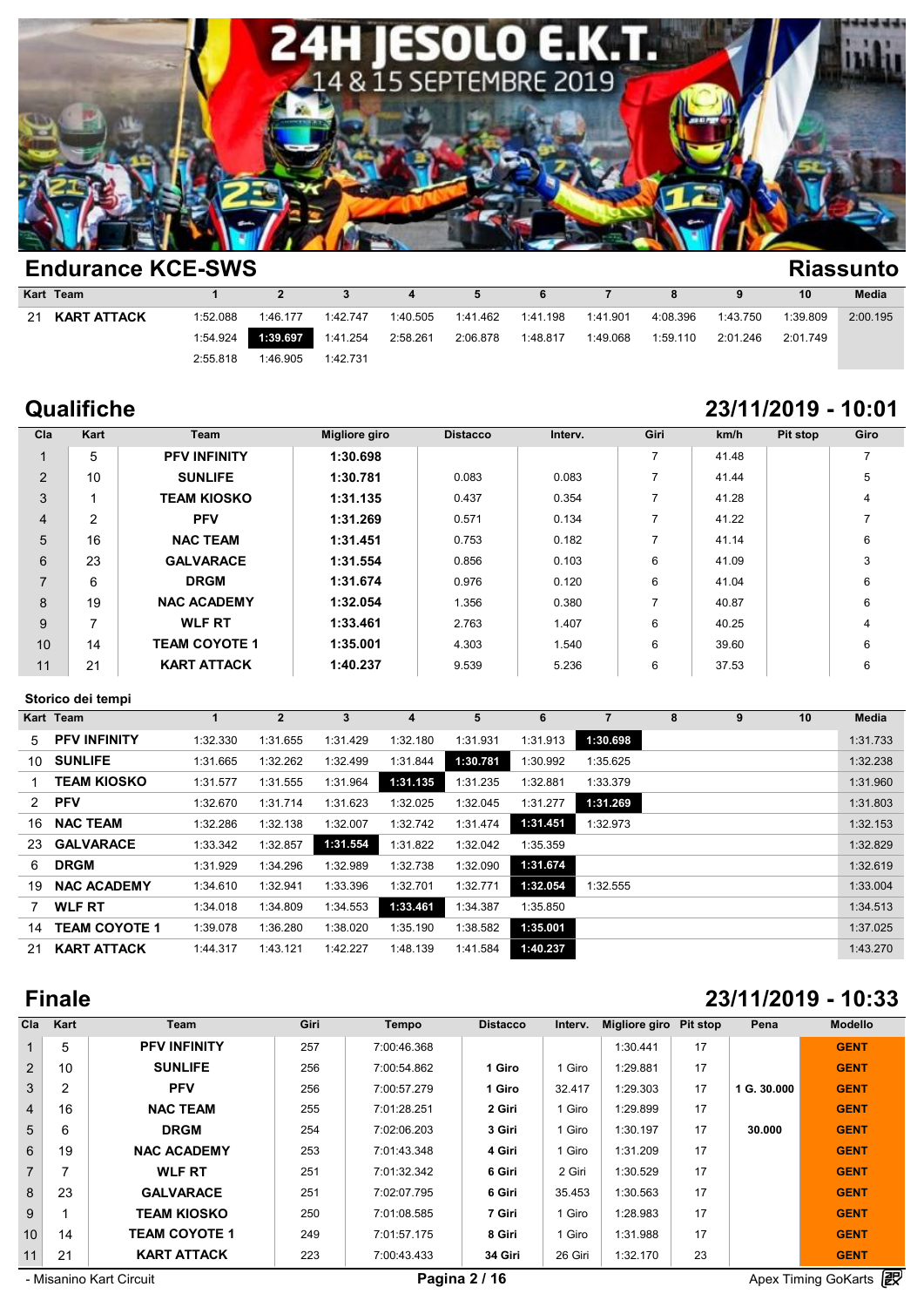

|   | LIIUUI AIIUT NUL-JYYJ |              |                  |              |                  |            |          |                |          |          |          | NIASSUIILU |
|---|-----------------------|--------------|------------------|--------------|------------------|------------|----------|----------------|----------|----------|----------|------------|
|   | Storico dei tempi     |              |                  |              |                  |            |          |                |          |          |          |            |
|   | Kart Team             | $\mathbf{1}$ | $\boldsymbol{2}$ | $\mathbf{3}$ | $\boldsymbol{4}$ | $\sqrt{5}$ | 6        | $\overline{7}$ | 8        | 9        | 10       | Media      |
| 5 | PFV INFINITY          | 1:31.731     | 1:31.940         | 1:32.148     | 1:31.399         | 1:31.948   | 1:31.443 | 1:31.582       | 1:31.847 | 1:31.772 | 1:32.383 | 1:38.082   |
|   |                       | 1:31.980     | 1:32.412         | 1:31.739     | 1:32.189         | 1:32.452   | 1:32.292 | 1:33.366       | 1:32.067 | 2:59.219 | 1:34.084 |            |
|   |                       | 1:34.016     | 1:34.114         | 1:34.454     | 1:35.568         | 1:37.332   | 1:34.786 | 1:35.014       | 1:34.977 | 1:34.719 | 1:34.343 |            |
|   |                       | 1:34.885     | 2:57.590         | 1:33.455     | 1:32.920         | 1:31.820   | 1:32.405 | 1:33.241       | 1:33.657 | 1:33.192 | 1:34.969 |            |
|   |                       | 1:33.319     | 1:33.140         | 1:32.491     | 1:32.326         | 1:32.818   | 1:32.706 | 1:32.645       | 1:32.334 | 1:32.916 | 2:57.732 |            |
|   |                       | 1:34.595     | 1:33.710         | 1:33.839     | 1:33.990         | 1:34.594   | 1:35.088 | 1:34.566       | 1:34.044 | 1:33.418 | 1:33.663 |            |
|   |                       | 1:33.853     | 1:33.340         | 1:33.588     | 2:57.260         | 1:33.178   | 1:33.292 | 1:32.634       | 1:34.363 | 1:32.916 | 1:32.341 |            |
|   |                       | 1:31.928     | 1:32.302         | 1:33.231     | 1:32.612         | 1:32.403   | 1:32.542 | 1:33.113       | 1:33.518 | 1:33.522 | 1:32.473 |            |
|   |                       | 1:34.861     | 1:33.385         | 2:57.031     | 1:34.124         | 1:34.539   | 1:34.460 | 1:34.458       | 1:34.172 | 1:34.244 | 1:33.667 |            |
|   |                       | 1:34.042     | 1:34.053         | 1:34.215     | 1:34.669         | 1:34.344   | 2:56.520 | 1:33.301       | 1:33.017 | 1:33.174 | 1:33.751 |            |
|   |                       | 1:33.902     | 1:34.083         | 1:33.518     | 1:33.485         | 1:33.566   | 1:32.503 | 1:33.019       | 1:32.353 | 1:32.621 | 1:32.262 |            |
|   |                       | 1:32.414     | 1:32.533         | 2:55.854     | 1:33.722         | 1:33.792   | 1:34.016 | 1:33.726       | 1:32.914 | 1:33.441 | 1:33.462 |            |
|   |                       | 1:33.049     | 1:33.259         | 1:33.068     | 1:33.544         | 1:33.230   | 1:32.823 | 1:32.558       | 1:32.606 | 1:33.170 | 1:32.867 |            |
|   |                       | 1:33.189     | 2:57.086         | 1:32.029     | 1:32.288         | 1:32.314   | 1:31.586 | 1:31.789       | 1:31.362 | 1:31.248 | 1:31.576 |            |
|   |                       | 1:31.048     | 1:31.499         | 1:32.873     | 1:32.323         | 1:30.969   | 1:31.214 | 1:31.743       | 1:31.356 | 1:31.273 | 1:31.196 |            |
|   |                       | 2:55.464     | 1:33.242         | 1:34.319     | 1:32.659         | 1:32.113   | 1:32.776 | 1:32.026       | 1:32.458 | 1:32.720 | 1:32.330 |            |
|   |                       | 1:32.925     | 1:32.540         | 2:55.425     | 1:31.331         | 1:32.102   | 1:30.690 | 1:32.091       | 1:32.211 | 1:31.396 | 1:31.630 |            |
|   |                       | 1:31.369     | 1:31.394         | 1:30.945     | 1:31.720         | 1:31.066   | 1:32.413 | 1:31.346       | 1:32.142 | 1:31.649 | 1:32.123 |            |
|   |                       | 2:55.824     | 1:32.339         | 1:32.136     | 1:31.814         | 1:32.976   | 1:32.458 | 1:32.396       | 1:32.159 | 1:31.850 | 1:33.079 |            |
|   |                       | 1:33.093     | 1:31.802         | 2:55.290     | 1:32.204         | 1:31.217   | 1:30.824 | 1:31.381       | 1:30.667 | 1:30.816 | 1:30.843 |            |
|   |                       | 1:30.493     | 1:31.154         | 1:31.849     | 1:31.425         | 1:30.998   | 1:31.165 | 1:31.417       | 1:31.286 | 1:30.550 | 1:31.126 |            |
|   |                       | 1:30.875     | 2:54.851         | 2:56.129     | 1:31.354         | 1:30.990   | 1:30.441 | 1:31.339       | 1:30.650 | 1:30.508 | 1:30.586 |            |
|   |                       | 1:30.874     | 1:31.621         | 1:30.794     | 1:30.996         | 1:32.762   | 1:31.859 | 1:31.164       | 1:30.825 | 1:31.697 | 2:55.648 |            |
|   |                       | 1:32.917     | 1:32.528         | 1:32.083     | 1:32.398         | 1:33.045   | 1:31.862 | 1:31.862       | 1:31.908 | 1:31.954 | 1:32.154 |            |
|   |                       | 1:31.582     | 1:31.958         | 1:31.397     | 1:30.852         | 1:32.061   | 1:30.855 | 1:31.158       | 2:55.598 | 2:54.814 | 1:31.677 |            |
|   |                       | 1:31.312     | 1:31.373         | 1:31.726     | 1:32.101         | 1:31.933   | 1:31.539 | 1:32.182       |          |          |          |            |
|   | 10 SUNLIFE            | 1:31.809     | 1:39.083         | 1:32.593     | 1:32.360         | 1:32.063   | 1:31.797 | 1:32.072       | 1:32.765 | 1:31.151 | 1:33.699 | 1:38.494   |
|   |                       | 1:31.774     | 1:31.434         | 1:32.078     | 1:32.224         | 1:32.386   | 1:33.219 | 2:57.371       | 1:34.185 | 1:33.711 | 1:33.915 |            |
|   |                       | 1:33.499     | 1:32.731         | 1:34.358     | 1:33.633         | 1:33.917   | 1:34.272 | 1:34.060       | 1:34.028 | 1:33.946 | 1:33.505 |            |
|   |                       | 1:34.131     | 1:35.261         | 1:34.186     | 1:36.017         | 2:56.882   | 1:33.824 | 1:33.919       | 1:34.059 | 1:42.807 | 1:34.139 |            |
|   |                       | 1:33.942     | 1:33.911         | 1:33.868     | 1:34.078         | 1:34.115   | 1:34.077 | 1:33.712       | 1:34.823 | 2:57.057 | 1:33.659 |            |
|   |                       | 1:32.556     | 1:33.114         | 1:32.034     | 1:31.559         | 1:33.468   | 1:33.860 | 1:33.251       | 1:34.288 | 1:33.522 | 1:32.050 |            |
|   |                       | 1:32.847     | 1:32.004         | 1:32.736     | 1:32.423         | 1:33.712   | 1:32.771 | 2:56.929       | 1:33.832 | 1:32.668 | 1:33.979 |            |
|   |                       | 1:33.766     | 1:34.596         | 1:33.908     | 1:33.632         | 1:34.632   | 1:34.448 | 1:33.881       | 1:32.982 | 1:33.157 | 1:33.711 |            |
|   |                       | 1:34.268     | 3:00.656         | 1:34.332     | 1:34.678         | 1:35.489   | 1:33.886 | 1:33.678       | 1:40.169 | 1:35.688 | 1:35.194 |            |
|   |                       | 1:35.734     | 1:34.811         | 1:33.809     | 1:33.806         | 1:34.272   | 1:33.927 | 2:57.038       | 1:34.870 | 1:33.500 | 1:33.697 |            |
|   |                       | 1:34.419     | 1:32.205         | 1:33.541     | 1:32.907         | 1:32.582   | 1:34.521 | 1:32.553       | 1:33.358 | 1:33.319 | 1:32.924 |            |
|   |                       | 1:33.414     | 1:33.390         | 1:33.105     | 2:57.628         | 1:33.122   | 1:32.300 | 1:33.453       | 1:33.923 | 1:39.444 | 1:34.228 |            |
|   |                       | 1:34.510     | 1:34.072         | 1:33.331     | 1:33.958         | 1:33.329   | 1:32.620 | 1:32.220       | 1:34.311 | 1:32.834 | 1:32.873 |            |
|   |                       | 1:32.202     | 2:57.463         | 1:34.787     | 1:34.024         | 1:34.234   | 1:33.547 | 1:33.817       | 1:34.762 | 1:34.252 | 1:34.408 |            |
|   |                       | 1:34.640     | 1:34.649         | 1:33.971     | 2:56.970         | 1:33.206   | 1:33.794 | 1:32.530       | 1:32.529 | 1:32.775 | 1:32.235 |            |
|   |                       | 1:32.065     | 1:32.874         | 1:31.466     | 1:32.367         | 1:31.452   | 1:32.093 | 1:30.701       | 1:31.137 | 1:32.147 | 1:32.424 |            |
|   |                       | 2:55.089     | 1:33.184         | 1:31.989     | 1:30.547         | 1:31.187   | 1:31.387 | 1:31.573       | 1:31.061 | 1:30.646 | 1:31.594 |            |
|   |                       | 1:31.879     | 1:31.014         | 1:31.334     | 1:31.231         | 1:31.406   | 1:30.683 | 1:30.282       | 1:31.478 | 1:32.350 | 2:56.339 |            |
|   |                       | 1:35.695     | 1:33.712         | 1:33.644     | 2:57.459         | 1:32.326   | 1:31.284 | 1:30.593       | 1:31.156 | 1:30.370 | 1:30.570 |            |
|   |                       |              |                  |              |                  |            |          |                |          |          |          | æ          |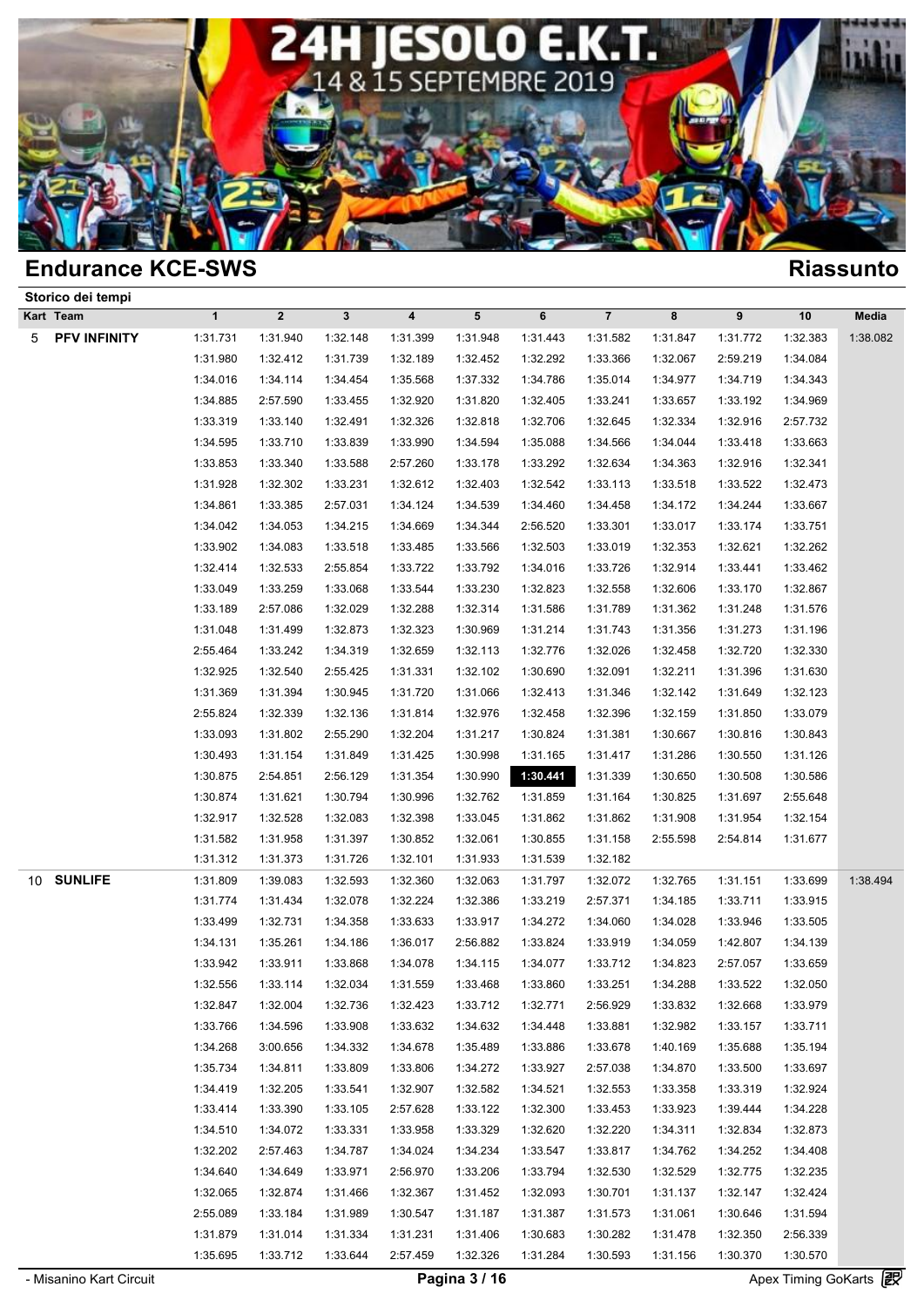

| <b>Endurance KCE-SWS</b>           |              |             |              |                  |          |          |                |          |          |          | <b>Riassunto</b> |
|------------------------------------|--------------|-------------|--------------|------------------|----------|----------|----------------|----------|----------|----------|------------------|
| Kart Team                          | $\mathbf{1}$ | $\mathbf 2$ | $\mathbf{3}$ | $\boldsymbol{4}$ | 5        | 6        | $\overline{7}$ | 8        | 9        | 10       | Media            |
|                                    | 1:30.336     | 1:31.291    | 1:30.944     | 1:32.336         | 1:30.983 | 1:31.469 | 1:31.020       | 1:31.012 | 1:30.676 | 1:32.778 |                  |
|                                    | 1:30.939     | 1:31.536    | 2:55.794     | 1:32.614         | 1:33.337 | 1:32.651 | 1:31.763       | 1:31.277 | 1:31.655 | 1:31.814 |                  |
|                                    | 1:31.788     | 1:31.524    | 1:31.873     | 1:32.899         | 1:33.992 | 1:34.743 | 1:33.096       | 2:56.418 | 1:33.042 | 1:31.522 |                  |
|                                    | 1:32.051     | 1:32.029    | 1:33.187     | 1:32.152         | 1:31.954 | 1:32.061 | 1:33.968       | 1:34.826 | 1:32.433 | 3:00.482 |                  |
|                                    | 1:31.426     | 1:33.309    | 1:32.043     | 1:31.240         | 1:30.916 | 1:30.762 | 1:29.957       | 1:30.181 | 1:31.104 | 1:30.396 |                  |
|                                    | 1:30.412     | 1:29.881    | 2:54.093     | 1:31.125         | 1:31.905 | 1:31.231 | 1:31.004       | 1:30.634 | 1:30.720 | 1:31.339 |                  |
|                                    | 1:30.388     | 2:54.680    | 1:30.468     | 1:33.483         | 1:30.950 | 1:31.742 |                |          |          |          |                  |
| <b>PFV</b><br>$\mathbf{2}^{\circ}$ | 1:31.884     | 1:31.780    | 1:32.403     | 1:31.535         | 1:31.525 | 1:31.882 | 1:31.263       | 1:32.372 | 1:32.743 | 1:32.038 | 1:38.122         |
|                                    | 1:32.126     | 1:32.294    | 1:32.826     | 1:32.986         | 1:32.141 | 1:32.442 | 1:32.801       | 1:33.512 | 3:00.567 | 1:32.881 |                  |
|                                    | 1:32.712     | 1:32.796    | 1:33.202     | 1:33.358         | 1:33.145 | 1:32.975 | 1:32.923       | 1:32.565 | 1:32.873 | 1:33.601 |                  |
|                                    | 1:33.313     | 1:32.851    | 1:32.967     | 1:33.010         | 1:32.728 | 1:33.317 | 2:59.438       | 1:33.881 | 1:33.647 | 1:34.000 |                  |
|                                    | 1:33.689     | 1:34.232    | 1:33.513     | 1:33.307         | 1:33.612 | 1:33.093 | 1:33.080       | 1:34.568 | 1:33.537 | 2:59.481 |                  |
|                                    | 1:33.495     | 1:34.643    | 1:34.519     | 1:33.938         | 1:33.477 | 1:34.473 | 1:34.372       | 1:34.323 | 1:33.695 | 1:33.384 |                  |
|                                    | 1:33.466     | 1:33.298    | 1:33.521     | 3:02.289         | 1:36.378 | 1:35.270 | 1:35.073       | 1:34.401 | 1:34.096 | 1:34.624 |                  |
|                                    | 1:34.927     | 2:57.685    | 1:33.857     | 1:34.213         | 1:32.691 | 1:33.454 | 1:33.299       | 1:33.411 | 1:34.639 | 1:33.486 |                  |
|                                    | 1:33.514     | 1:33.868    | 1:35.499     | 1:33.002         | 1:32.577 | 1:33.218 | 1:33.539       | 1:33.128 | 1:32.991 | 1:33.610 |                  |
|                                    | 2:59.052     | 1:34.676    | 1:34.473     | 1:34.080         | 1:33.907 | 1:33.869 | 1:33.486       | 1:34.018 | 1:33.774 | 1:34.572 |                  |
|                                    | 1:34.104     | 1:33.812    | 1:33.872     | 1:34.371         | 1:33.733 | 1:35.171 | 1:34.648       | 1:34.349 | 2:56.012 | 1:33.186 |                  |
|                                    | 1:32.441     | 1:33.280    | 1:32.869     | 1:31.985         | 1:33.109 | 1:33.500 | 1:38.838       | 1:34.483 | 1:32.578 | 1:32.606 |                  |
|                                    | 2:57.800     | 1:35.792    | 1:34.193     | 1:33.945         | 1:34.339 | 1:34.508 | 1:34.282       | 1:34.031 | 1:34.294 | 1:33.912 |                  |
|                                    | 1:35.201     | 1:34.299    | 1:34.146     | 1:34.182         | 1:34.170 | 2:59.466 | 1:33.349       | 1:34.140 | 1:32.700 | 1:31.756 |                  |
|                                    | 1:32.165     | 1:32.333    | 1:32.191     | 1:32.966         | 1:31.260 | 1:32.464 | 1:30.874       | 1:31.131 | 1:31.489 | 1:31.195 |                  |
|                                    | 1:33.729     | 1:31.202    | 1:31.106     | 1:31.726         | 2:55.584 | 1:33.311 | 1:33.170       | 1:32.759 | 1:32.766 | 1:31.934 |                  |
|                                    | 1:31.663     | 1:32.779    | 1:32.611     | 1:31.818         | 1:32.904 | 1:31.354 | 1:32.469       | 1:32.343 | 1:32.597 | 1:31.705 |                  |
|                                    | 2:54.453     | 1:30.486    | 1:30.702     | 1:30.573         | 1:30.103 | 1:30.365 | 1:30.163       | 1:29.338 | 1:30.481 | 1:30.307 |                  |
|                                    | 1:29.612     | 1:29.931    | 1:29.817     | 1:29.906         | 1:29.562 | 2:56.691 | 1:32.904       | 1:32.905 | 1:32.154 | 1:32.444 |                  |
|                                    | 1:31.485     | 2:54.359    | 1:31.455     | 1:31.001         | 1:30.918 | 1:30.442 | 1:31.377       | 1:30.696 | 1:30.192 | 1:30.638 |                  |
|                                    | 1:30.610     | 1:30.745    | 1:30.237     | 1:30.434         | 1:30.025 | 1:30.728 | 1:31.105       | 1:30.492 | 1:30.300 | 1:31.206 |                  |
|                                    | 2:55.603     | 2:55.794    | 1:31.658     | 1:30.668         | 1:30.975 | 1:30.790 | 1:30.697       | 1:30.511 | 1:30.651 | 1:30.366 |                  |
|                                    | 1:30.381     | 1:30.577    | 1:29.898     | 1:30.620         | 1:30.218 | 1:30.773 | 1:32.075       | 1:30.381 | 1:30.547 | 1:30.905 |                  |
|                                    | 2:54.962     | 1:30.836    | 1:31.795     | 1:31.679         | 1:32.612 | 1:32.074 | 1:32.015       | 1:32.349 | 1:31.839 | 1:31.133 |                  |
|                                    | 1:32.810     | 1:32.857    | 1:32.668     | 1:32.866         | 1:31.512 | 1:32.701 | 2:54.278       | 1:30.032 | 1:30.356 | 1:30.244 |                  |
|                                    | 1:30.387     | 1:30.483    | 1:29.568     | 1:30.854         | 1:30.240 | 1:29.303 | 1:31.892       |          |          |          |                  |
| 16 NAC TEAM                        | 1:33.035     | 1:32.467    | 1:33.158     | 1:33.364         | 1:32.982 | 1:33.947 | 1:32.658       | 1:33.605 | 1:34.095 | 1:33.917 | 1:39.002         |
|                                    | 1:33.419     | 1:32.948    | 1:32.836     | 1:33.895         | 1:33.618 | 1:34.253 | 1:34.260       | 1:34.265 | 2:57.643 | 1:33.432 |                  |
|                                    | 1:33.231     | 1:33.371    | 1:34.496     | 1:33.609         | 1:33.053 | 1:32.182 | 1:32.920       | 1:32.968 | 1:33.216 | 1:32.752 |                  |
|                                    | 1:33.355     | 1:33.742    | 1:32.875     | 1:32.789         | 1:32.579 | 1:32.835 | 2:58.666       | 1:34.065 | 1:34.904 | 1:34.227 |                  |
|                                    | 1:33.363     | 1:33.840    | 1:34.611     | 1:34.448         | 1:34.729 | 1:33.515 | 1:34.749       | 2:58.096 | 1:33.514 | 1:33.377 |                  |
|                                    | 1:33.475     | 1:33.373    | 1:33.843     | 1:33.571         | 1:33.952 | 1:35.037 | 1:33.190       | 1:34.077 | 1:33.613 | 1:32.718 |                  |
|                                    | 1:33.887     | 1:33.380    | 1:33.328     | 1:34.309         | 1:33.847 | 3:00.151 | 1:37.209       | 1:34.785 | 1:35.134 | 1:37.136 |                  |
|                                    | 1:34.883     | 1:35.482    | 1:34.963     | 1:35.208         | 1:35.166 | 1:34.874 | 1:37.190       | 1:35.554 | 2:59.161 | 1:36.594 |                  |
|                                    | 1:35.778     | 1:36.856    | 1:36.021     | 2:58.910         | 1:34.996 | 1:34.831 | 1:34.546       | 1:34.906 | 1:34.737 | 1:34.554 |                  |
|                                    | 1:36.134     | 1:35.103    | 1:35.152     | 1:35.105         | 1:34.602 | 1:35.284 | 1:37.965       | 1:34.466 | 1:35.778 | 1:35.106 |                  |
|                                    | 1:34.295     | 2:58.697    | 1:33.528     | 1:34.059         | 1:33.960 | 1:33.407 | 1:33.307       | 1:33.281 | 1:33.425 | 1:33.205 |                  |
|                                    | 1:33.449     | 1:33.541    | 1:34.030     | 1:34.559         | 1:33.422 | 1:33.465 | 1:34.334       | 1:34.282 | 1:33.578 | 3:01.811 |                  |
|                                    | 1:36.418     | 1:35.845    | 1:36.405     | 1:37.150         | 1:36.917 | 1:36.370 | 1:36.954       | 1:36.255 | 2:58.378 | 1:33.324 |                  |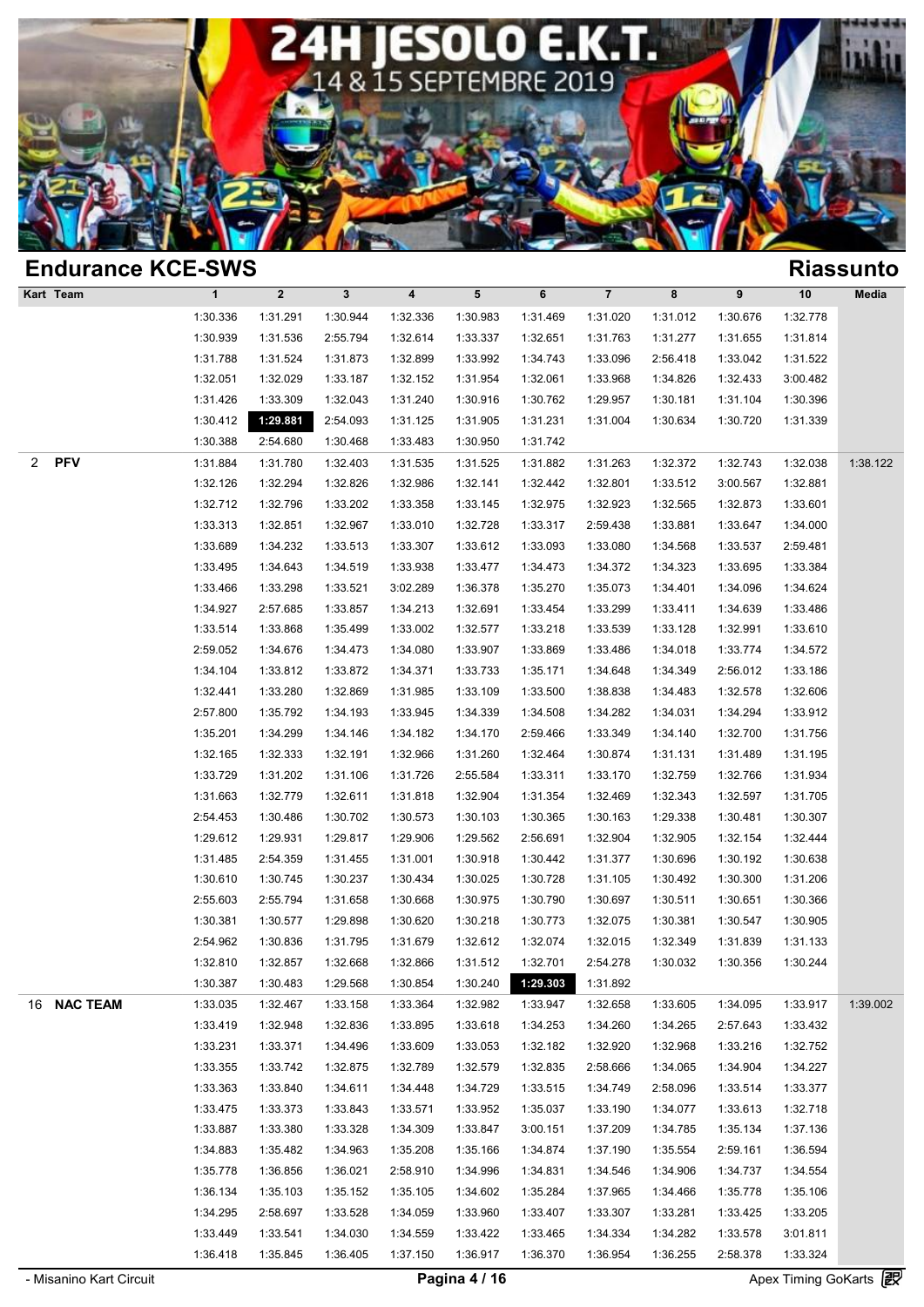

| <b>Endurance KCE-SWS</b> |              |                  |              |          |           |          |                |          |          |          | <b>Riassunto</b> |
|--------------------------|--------------|------------------|--------------|----------|-----------|----------|----------------|----------|----------|----------|------------------|
| Kart Team                | $\mathbf{1}$ | $\boldsymbol{2}$ | $\mathbf{3}$ | 4        | ${\bf 5}$ | 6        | $\overline{7}$ | 8        | 9        | $10$     | Media            |
|                          | 1:33.732     | 1:33.366         | 1:33.392     | 1:33.733 | 1:33.182  | 1:32.861 | 1:33.139       | 1:32.497 | 1:32.438 | 1:32.964 |                  |
|                          | 1:33.487     | 1:32.851         | 1:32.168     | 1:32.153 | 1:32.150  | 1:31.982 | 1:31.916       | 2:57.426 | 1:33.934 | 1:34.482 |                  |
|                          | 1:33.911     | 1:34.157         | 1:33.797     | 1:33.577 | 1:33.581  | 1:33.732 | 1:33.502       | 1:32.743 | 1:32.536 | 1:32.451 |                  |
|                          | 1:32.537     | 1:32.028         | 1:32.093     | 1:32.855 | 1:32.172  | 1:31.784 | 2:56.125       | 1:32.644 | 1:31.783 | 1:31.568 |                  |
|                          | 1:31.554     | 1:33.291         | 1:30.955     | 1:30.770 | 1:31.096  | 1:30.052 | 1:31.154       | 2:53.816 | 1:31.685 | 1:30.825 |                  |
|                          | 1:30.947     | 1:31.123         | 1:31.839     | 1:31.473 | 1:31.601  | 1:31.966 | 1:32.254       | 1:31.655 | 1:31.977 | 1:32.842 |                  |
|                          | 1:32.607     | 1:31.543         | 1:31.084     | 1:30.715 | 1:31.664  | 1:31.101 | 2:56.085       | 1:32.366 | 1:33.322 | 1:31.930 |                  |
|                          | 1:31.426     | 1:32.056         | 1:31.300     | 1:31.810 | 1:33.308  | 1:32.198 | 1:31.703       | 1:31.777 | 1:31.937 | 1:32.182 |                  |
|                          | 1:36.858     | 1:32.289         | 1:31.147     | 1:31.976 | 1:32.358  | 2:57.402 | 1:34.761       | 1:35.553 | 1:35.621 | 1:33.622 |                  |
|                          | 1:33.727     | 1:33.691         | 1:33.776     | 1:34.308 | 3:07.268  | 1:33.921 | 1:33.644       | 1:33.112 | 1:33.004 | 1:32.751 |                  |
|                          | 1:32.767     | 1:33.288         | 1:33.631     | 1:33.098 | 1:32.384  | 1:32.351 | 1:32.244       | 1:33.221 | 1:32.017 | 1:31.866 |                  |
|                          | 2:56.031     | 1:31.129         | 1:30.559     | 1:29.905 | 1:29.899  | 1:30.561 | 1:30.359       | 1:30.231 | 1:30.364 | 1:30.358 |                  |
|                          | 2:55.805     | 1:31.015         | 1:30.395     | 1:31.011 | 1:30.457  |          |                |          |          |          |                  |
| <b>DRGM</b><br>6         | 1:35.653     | 1:35.801         | 1:34.112     | 1:41.503 | 1:37.616  | 1:33.798 | 1:33.571       | 1:33.345 | 1:33.448 | 1:33.303 | 1:39.535         |
|                          | 1:34.427     | 1:33.622         | 1:33.127     | 1:33.934 | 1:33.092  | 1:33.607 | 3:00.919       | 1:36.664 | 1:36.466 | 1:36.325 |                  |
|                          | 1:36.211     | 1:37.629         | 1:35.842     | 1:35.612 | 1:37.417  | 1:37.543 | 1:35.722       | 1:36.682 | 3:00.197 | 1:34.954 |                  |
|                          | 1:35.541     | 1:33.954         | 1:33.694     | 1:33.622 | 1:32.964  | 1:32.504 | 1:34.012       | 1:32.826 | 1:33.064 | 1:33.254 |                  |
|                          | 1:34.086     | 1:33.711         | 1:33.492     | 1:33.296 | 1:32.875  | 1:35.328 | 2:57.306       | 1:34.350 | 1:34.159 | 1:33.077 |                  |
|                          | 1:33.671     | 1:33.417         | 1:33.674     | 1:33.374 | 1:34.368  | 1:33.475 | 1:34.000       | 1:33.539 | 1:33.720 | 1:33.193 |                  |
|                          | 1:33.108     | 1:33.766         | 1:34.753     | 2:59.955 | 1:37.156  | 1:36.934 | 1:35.953       | 1:35.920 | 1:35.346 | 2:08.856 |                  |
|                          | 1:36.900     | 1:36.118         | 1:36.677     | 1:36.103 | 2:59.137  | 1:34.903 | 1:34.492       | 1:33.459 | 1:33.871 | 1:34.450 |                  |
|                          | 1:35.152     | 1:34.752         | 1:33.537     | 1:33.199 | 1:37.142  | 1:33.692 | 1:33.060       | 1:33.371 | 1:33.518 | 1:33.520 |                  |
|                          | 1:34.342     | 1:33.607         | 2:59.229     | 1:34.308 | 1:34.036  | 1:34.484 | 1:34.264       | 1:34.011 | 1:35.071 | 1:34.786 |                  |
|                          | 1:33.761     | 1:33.852         | 1:35.707     | 1:33.316 | 1:33.524  | 1:33.586 | 1:33.114       | 1:33.376 | 1:33.115 | 2:59.751 |                  |
|                          | 1:37.496     | 1:36.321         | 1:36.328     | 1:38.451 | 1:36.694  | 1:36.757 | 1:35.982       | 1:36.444 | 1:36.161 | 1:35.549 |                  |
|                          | 2:57.876     | 1:34.994         | 1:34.289     | 1:33.694 | 1:34.392  | 1:34.307 | 1:34.316       | 1:33.777 | 1:34.248 | 1:34.189 |                  |
|                          | 1:36.868     | 1:34.609         | 1:33.733     | 1:33.846 | 1:35.528  | 1:33.419 | 1:35.345       | 1:35.352 | 1:35.018 | 3:01.244 |                  |
|                          | 1:37.096     | 1:35.773         | 1:34.875     | 1:35.721 | 1:34.882  | 2:59.693 | 1:34.879       | 1:33.965 | 1:33.946 | 1:33.312 |                  |
|                          | 1:33.912     | 1:34.286         | 1:34.686     | 1:33.330 | 1:33.032  | 1:33.043 | 1:33.388       | 1:33.243 | 1:33.450 | 1:33.065 |                  |
|                          | 1:32.764     | 1:32.143         | 1:32.059     | 2:58.522 | 1:33.305  | 1:33.826 | 1:32.039       | 1:32.715 | 1:32.552 | 1:33.079 |                  |
|                          | 1:31.085     | 1:32.534         | 1:33.503     | 1:34.558 | 1:31.919  | 1:31.923 | 1:32.284       | 1:32.988 | 1:38.185 | 1:32.219 |                  |
|                          | 1:32.321     | 2:58.269         | 1:33.360     | 1:32.312 | 1:32.398  | 1:32.825 | 1:31.930       | 1:31.520 | 1:32.212 | 1:31.600 |                  |
|                          | 1:32.339     | 1:32.556         | 1:32.441     | 1:31.023 | 1:32.096  | 1:33.562 | 1:31.663       | 1:31.661 | 2:57.577 | 1:33.733 |                  |
|                          | 1:32.520     | 1:31.838         | 1:31.916     | 1:31.397 | 1:31.362  | 1:31.041 | 1:31.136       | 1:31.081 | 1:32.948 | 1:31.558 |                  |
|                          | 1:31.774     | 1:30.197         | 1:30.455     | 1:31.130 | 1:30.489  | 1:31.199 | 2:56.280       | 1:33.235 | 1:32.241 | 1:31.619 |                  |
|                          | 1:32.228     | 1:32.463         | 1:31.815     | 1:32.427 | 1:32.150  | 1:31.786 | 1:31.631       | 1:32.002 | 1:31.451 | 1:32.100 |                  |
|                          | 1:32.168     | 2:56.362         | 1:33.471     | 1:32.399 | 1:32.075  | 1:32.445 | 1:31.845       | 1:31.710 | 1:31.899 | 1:30.936 |                  |
|                          | 2:56.058     | 1:32.908         | 1:35.781     | 1:31.731 | 1:31.149  | 1:31.407 | 1:31.291       | 2:55.779 | 1:32.867 | 1:31.699 |                  |
|                          | 1:30.824     | 1:31.494         | 1:32.885     | 1:31.131 |           |          |                |          |          |          |                  |
| 19 NAC ACADEMY           | 1:35.527     | 1:34.218         | 1:34.730     | 1:35.107 | 1:34.586  | 1:35.192 | 1:34.664       | 1:34.861 | 1:34.566 | 1:33.656 | 1:39.839         |
|                          | 1:33.891     | 1:34.669         | 1:35.774     | 3:02.564 | 1:39.957  | 1:36.823 | 1:35.716       | 1:35.584 | 1:35.171 | 1:35.876 |                  |
|                          | 1:34.744     | 1:35.108         | 1:33.904     | 1:34.214 | 1:34.661  | 1:33.921 | 1:34.302       | 1:34.230 | 1:34.687 | 1:34.672 |                  |
|                          | 1:35.565     | 3:01.030         | 1:35.457     | 1:35.865 | 1:35.059  | 1:37.589 | 1:35.293       | 1:34.643 | 1:34.434 | 1:34.446 |                  |
|                          | 1:34.520     |                  |              |          |           |          | 1:34.645       |          |          |          |                  |
|                          |              | 1:34.082         | 1:34.471     | 1:34.927 | 1:35.356  | 1:34.730 |                | 1:34.906 | 2:58.671 | 1:33.676 |                  |
|                          | 1:34.402     | 1:36.748         | 1:34.597     | 1:33.074 | 1:33.523  | 1:33.591 | 1:33.646       | 1:33.739 | 1:32.522 | 1:32.933 |                  |
|                          | 1:32.808     | 1:33.306         | 1:33.152     | 1:34.020 | 1:33.654  | 1:33.224 | 1:32.607       | 3:00.301 | 1:37.937 | 1:35.789 | Go.              |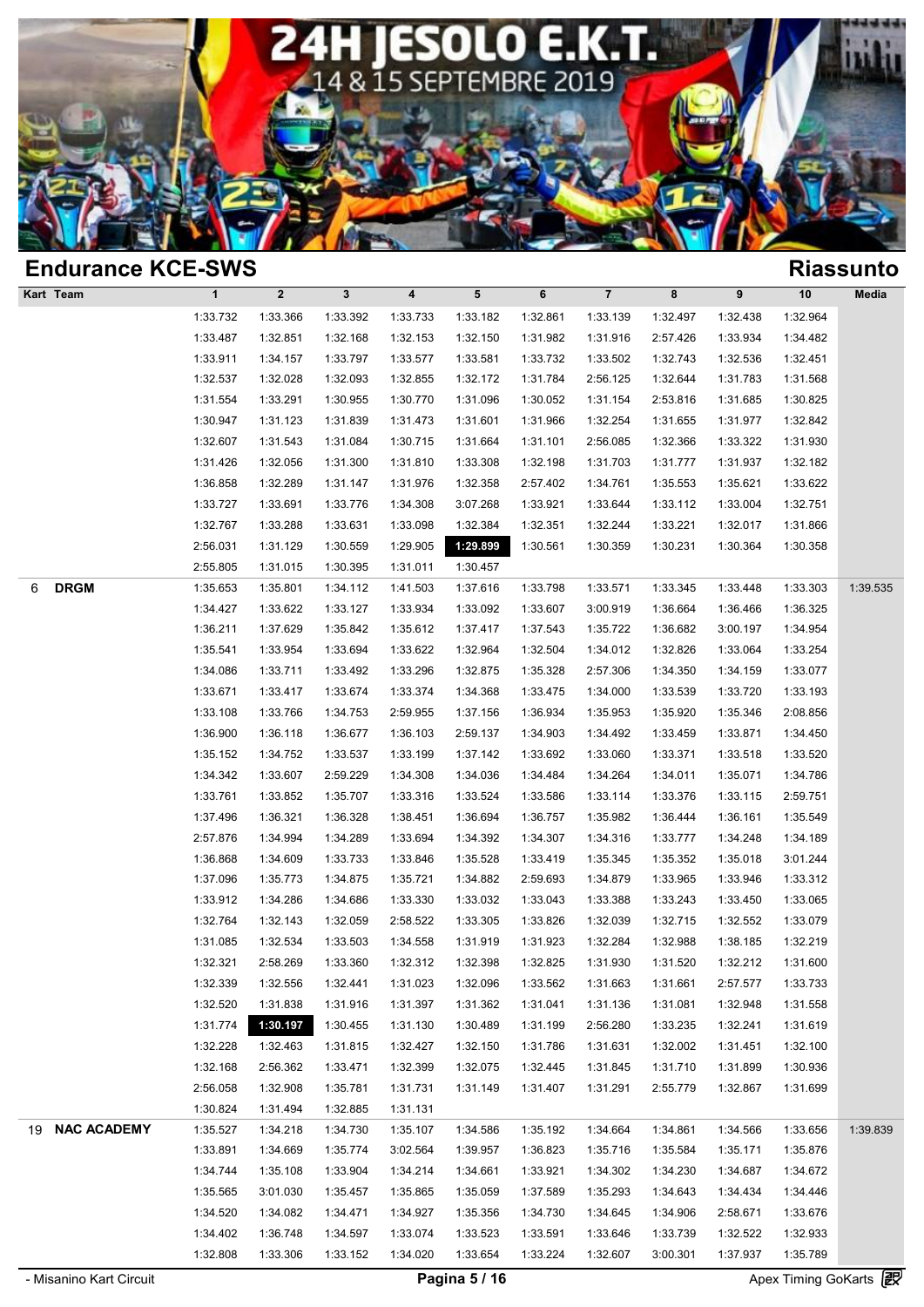

|              |                                                                                                                      |                                                                                                                          |                                                                                                                                  |                                                                                                                      |                                                                                                          |                                                                                                                                  |                                                                                                                                  |                                                                                              |                                                                                                                      | <b>Riassunto</b>                                                                                                     |
|--------------|----------------------------------------------------------------------------------------------------------------------|--------------------------------------------------------------------------------------------------------------------------|----------------------------------------------------------------------------------------------------------------------------------|----------------------------------------------------------------------------------------------------------------------|----------------------------------------------------------------------------------------------------------|----------------------------------------------------------------------------------------------------------------------------------|----------------------------------------------------------------------------------------------------------------------------------|----------------------------------------------------------------------------------------------|----------------------------------------------------------------------------------------------------------------------|----------------------------------------------------------------------------------------------------------------------|
| $\mathbf{1}$ | $\mathbf 2$                                                                                                          | $\mathbf{3}$                                                                                                             | $\overline{\mathbf{4}}$                                                                                                          | 5                                                                                                                    | 6                                                                                                        | $\overline{\mathbf{7}}$                                                                                                          | 8                                                                                                                                | 9                                                                                            | 10                                                                                                                   | Media                                                                                                                |
| 1:34.864     | 1:34.163                                                                                                             | 1:35.122                                                                                                                 | 1:34.717                                                                                                                         | 1:35.007                                                                                                             | 1:34.643                                                                                                 | 1:36.020                                                                                                                         | 2:58.924                                                                                                                         | 1:33.486                                                                                     | 1:33.621                                                                                                             |                                                                                                                      |
| 1:32.529     | 1:33.120                                                                                                             | 1:34.045                                                                                                                 | 1:33.832                                                                                                                         | 1:33.757                                                                                                             | 1:35.790                                                                                                 | 2:19.986                                                                                                                         | 1:35.525                                                                                                                         | 1:34.381                                                                                     | 1:34.068                                                                                                             |                                                                                                                      |
| 1:33.460     | 1:33.043                                                                                                             | 1:32.908                                                                                                                 | 1:32.761                                                                                                                         | 1:33.844                                                                                                             | 3:02.108                                                                                                 | 1:37.494                                                                                                                         | 1:38.965                                                                                                                         | 1:38.027                                                                                     | 1:37.161                                                                                                             |                                                                                                                      |
| 1:36.859     | 1:35.968                                                                                                             | 1:36.309                                                                                                                 | 1:36.492                                                                                                                         | 1:36.010                                                                                                             | 2:57.195                                                                                                 | 1:33.924                                                                                                                         | 1:32.935                                                                                                                         | 1:32.436                                                                                     | 1:32.491                                                                                                             |                                                                                                                      |
| 1:33.296     | 1:32.232                                                                                                             | 1:32.584                                                                                                                 | 1:32.526                                                                                                                         | 1:32.559                                                                                                             | 1:32.551                                                                                                 | 1:32.927                                                                                                                         | 1:32.275                                                                                                                         | 1:32.012                                                                                     | 1:33.399                                                                                                             |                                                                                                                      |
| 1:31.710     | 1:32.347                                                                                                             | 1:33.277                                                                                                                 | 1:32.557                                                                                                                         | 2:57.572                                                                                                             | 1:33.992                                                                                                 | 1:33.893                                                                                                                         | 1:33.640                                                                                                                         | 1:33.025                                                                                     | 1:32.931                                                                                                             |                                                                                                                      |
| 1:32.999     | 1:34.456                                                                                                             | 1:33.233                                                                                                                 | 1:33.038                                                                                                                         | 1:33.267                                                                                                             | 1:34.168                                                                                                 | 1:34.057                                                                                                                         | 1:33.815                                                                                                                         | 1:33.504                                                                                     | 1:32.943                                                                                                             |                                                                                                                      |
| 1:33.521     | 1:33.871                                                                                                             | 2:58.573                                                                                                                 | 1:34.125                                                                                                                         | 1:34.263                                                                                                             | 1:33.474                                                                                                 | 1:33.433                                                                                                                         | 1:34.231                                                                                                                         | 1:35.771                                                                                     | 1:35.873                                                                                                             |                                                                                                                      |
| 1:34.624     | 1:34.844                                                                                                             | 1:33.443                                                                                                                 | 1:33.860                                                                                                                         | 1:33.789                                                                                                             | 1:33.650                                                                                                 | 1:34.739                                                                                                                         | 1:33.826                                                                                                                         | 1:33.377                                                                                     | 1:33.403                                                                                                             |                                                                                                                      |
| 3:00.318     | 1:33.142                                                                                                             | 1:31.654                                                                                                                 | 1:31.220                                                                                                                         | 1:31.399                                                                                                             | 1:32.401                                                                                                 | 1:31.451                                                                                                                         | 1:47.509                                                                                                                         | 1:32.706                                                                                     | 1:31.601                                                                                                             |                                                                                                                      |
| 1:31.893     | 1:31.472                                                                                                             | 1:32.448                                                                                                                 | 1:31.450                                                                                                                         | 1:32.105                                                                                                             | 1:31.767                                                                                                 | 1:31.457                                                                                                                         | 1:32.395                                                                                                                         | 2:58.413                                                                                     | 1:34.069                                                                                                             |                                                                                                                      |
| 1:33.703     | 1:34.059                                                                                                             | 1:34.811                                                                                                                 | 1:34.187                                                                                                                         | 1:34.063                                                                                                             | 1:35.832                                                                                                 | 1:34.639                                                                                                                         | 1:33.810                                                                                                                         | 1:33.449                                                                                     | 1:34.450                                                                                                             |                                                                                                                      |
| 1:35.158     | 1:36.008                                                                                                             | 1:35.247                                                                                                                 | 1:34.540                                                                                                                         | 2:58.366                                                                                                             | 1:33.513                                                                                                 | 1:34.388                                                                                                                         | 1:33.411                                                                                                                         | 1:33.540                                                                                     | 1:33.279                                                                                                             |                                                                                                                      |
| 1:32.669     | 1:33.134                                                                                                             | 1:33.482                                                                                                                 | 1:33.021                                                                                                                         | 1:33.997                                                                                                             | 2:57.457                                                                                                 | 1:33.127                                                                                                                         | 1:34.068                                                                                                                         | 1:32.782                                                                                     | 1:34.009                                                                                                             |                                                                                                                      |
| 1:33.361     | 1:34.737                                                                                                             | 1:34.629                                                                                                                 | 1:32.988                                                                                                                         | 1:32.866                                                                                                             | 1:32.583                                                                                                 | 1:32.762                                                                                                                         | 1:32.816                                                                                                                         | 1:33.807                                                                                     | 2:56.957                                                                                                             |                                                                                                                      |
| 1:32.881     | 1:32.175                                                                                                             | 1:31.698                                                                                                                 | 1:31.209                                                                                                                         | 1:34.731                                                                                                             | 1:32.529                                                                                                 | 1:32.455                                                                                                                         | 1:31.504                                                                                                                         | 1:32.298                                                                                     | 2:56.902                                                                                                             |                                                                                                                      |
| 1:35.444     | 1:34.179                                                                                                             | 1:32.630                                                                                                                 | 1:32.549                                                                                                                         | 1:33.317                                                                                                             | 1:32.347                                                                                                 | 1:32.415                                                                                                                         | 1:34.441                                                                                                                         | 1:32.258                                                                                     | 1:32.442                                                                                                             |                                                                                                                      |
| 2:57.482     | 1:32.865                                                                                                             | 1:32.857                                                                                                                 | 1:32.607                                                                                                                         | 1:32.749                                                                                                             | 1:32.517                                                                                                 | 1:32.460                                                                                                                         | 3:02.065                                                                                                                         | 1:33.518                                                                                     | 1:32.221                                                                                                             |                                                                                                                      |
| 1:32.239     | 1:32.389                                                                                                             | 1:32.352                                                                                                                 |                                                                                                                                  |                                                                                                                      |                                                                                                          |                                                                                                                                  |                                                                                                                                  |                                                                                              |                                                                                                                      |                                                                                                                      |
| 1:34.325     | 1:34.625                                                                                                             | 1:35.114                                                                                                                 | 1:35.303                                                                                                                         | 1:35.104                                                                                                             | 1:34.582                                                                                                 | 1:34.995                                                                                                                         | 1:35.773                                                                                                                         | 1:35.674                                                                                     | 1:35.403                                                                                                             | 1:40.592                                                                                                             |
| 1:36.913     | 1:35.478                                                                                                             | 1:35.703                                                                                                                 | 1:34.959                                                                                                                         | 1:35.788                                                                                                             | 1:35.613                                                                                                 | 2:58.121                                                                                                                         | 1:35.211                                                                                                                         | 1:45.614                                                                                     | 1:35.115                                                                                                             |                                                                                                                      |
| 1:34.662     | 1:34.846                                                                                                             | 1:43.784                                                                                                                 | 1:34.171                                                                                                                         | 1:34.272                                                                                                             | 1:33.638                                                                                                 | 1:34.624                                                                                                                         | 1:34.179                                                                                                                         | 1:38.851                                                                                     | 1:33.944                                                                                                             |                                                                                                                      |
| 1:34.722     | 1:34.230                                                                                                             | 1:34.358                                                                                                                 | 2:58.254                                                                                                                         | 1:36.976                                                                                                             | 1:35.905                                                                                                 | 1:36.005                                                                                                                         | 1:35.812                                                                                                                         | 1:35.499                                                                                     | 1:35.611                                                                                                             |                                                                                                                      |
| 1:35.826     | 1:36.023                                                                                                             | 1:35.818                                                                                                                 | 1:35.174                                                                                                                         | 1:35.934                                                                                                             | 3:01.228                                                                                                 | 3:01.564                                                                                                                         | 1:36.383                                                                                                                         | 1:35.225                                                                                     | 1:35.887                                                                                                             |                                                                                                                      |
| 1:35.213     | 1:35.517                                                                                                             | 1:35.968                                                                                                                 | 1:35.592                                                                                                                         | 1:35.487                                                                                                             | 1:36.027                                                                                                 | 1:35.838                                                                                                                         | 1:35.724                                                                                                                         | 1:35.354                                                                                     | 1:35.208                                                                                                             |                                                                                                                      |
| 1:35.173     | 1:35.420                                                                                                             | 1:37.876                                                                                                                 | 1:35.473                                                                                                                         | 3:02.093                                                                                                             | 1:36.999                                                                                                 | 1:36.591                                                                                                                         | 1:35.930                                                                                                                         | 1:36.337                                                                                     | 1:35.377                                                                                                             |                                                                                                                      |
| 1:36.526     | 1:36.757                                                                                                             | 1:35.812                                                                                                                 | 1:36.034                                                                                                                         | 1:36.571                                                                                                             | 1:38.851                                                                                                 | 1:38.718                                                                                                                         | 1:35.621                                                                                                                         | 1:36.713                                                                                     | 1:36.274                                                                                                             |                                                                                                                      |
| 1:37.862     | 2:59.956                                                                                                             | 1:35.450                                                                                                                 | 1:36.030                                                                                                                         | 1:39.781                                                                                                             | 1:35.645                                                                                                 | 1:36.005                                                                                                                         | 1:35.361                                                                                                                         | 1:34.480                                                                                     | 1:35.894                                                                                                             |                                                                                                                      |
| 1:35.067     | 1:35.167                                                                                                             | 3:01.773                                                                                                                 | 1:36.181                                                                                                                         | 1:36.031                                                                                                             | 1:35.895                                                                                                 | 1:36.602                                                                                                                         | 1:35.507                                                                                                                         | 1:35.174                                                                                     | 1:34.699                                                                                                             |                                                                                                                      |
| 1:35.852     | 1:35.768                                                                                                             | 1:36.725                                                                                                                 | 1:34.813                                                                                                                         | 1:35.389                                                                                                             | 1:33.924                                                                                                 | 1:35.193                                                                                                                         | 1:35.255                                                                                                                         | 1:34.800                                                                                     | 1:34.870                                                                                                             |                                                                                                                      |
| 3:00.091     | 1:38.331                                                                                                             | 1:36.294                                                                                                                 | 1:36.090                                                                                                                         | 1:36.810                                                                                                             | 1:35.506                                                                                                 | 1:35.463                                                                                                                         | 1:35.737                                                                                                                         | 1:34.867                                                                                     | 1:35.878                                                                                                             |                                                                                                                      |
|              |                                                                                                                      |                                                                                                                          |                                                                                                                                  |                                                                                                                      |                                                                                                          |                                                                                                                                  |                                                                                                                                  |                                                                                              |                                                                                                                      |                                                                                                                      |
| 1:34.767     | 1:34.539                                                                                                             | 1:34.261                                                                                                                 | 1:34.180                                                                                                                         | 1:38.248                                                                                                             | 1:34.002                                                                                                 | 1:34.758                                                                                                                         | 1:33.723                                                                                                                         | 1:34.177                                                                                     | 2:59.356                                                                                                             |                                                                                                                      |
| 1:36.073     | 1:36.575                                                                                                             |                                                                                                                          | 1:35.496                                                                                                                         | 1:35.397                                                                                                             | 1:35.772                                                                                                 |                                                                                                                                  | 1:34.759                                                                                                                         | 1:38.225                                                                                     | 1:35.400                                                                                                             |                                                                                                                      |
|              | 1:34.727                                                                                                             |                                                                                                                          |                                                                                                                                  |                                                                                                                      |                                                                                                          |                                                                                                                                  |                                                                                                                                  |                                                                                              |                                                                                                                      |                                                                                                                      |
| 1:34.723     | 1:35.249                                                                                                             |                                                                                                                          |                                                                                                                                  | 1:32.851                                                                                                             |                                                                                                          |                                                                                                                                  | 1:32.319                                                                                                                         |                                                                                              |                                                                                                                      |                                                                                                                      |
|              |                                                                                                                      |                                                                                                                          |                                                                                                                                  |                                                                                                                      |                                                                                                          |                                                                                                                                  | 1:36.891                                                                                                                         |                                                                                              |                                                                                                                      |                                                                                                                      |
|              |                                                                                                                      |                                                                                                                          |                                                                                                                                  |                                                                                                                      |                                                                                                          |                                                                                                                                  |                                                                                                                                  |                                                                                              |                                                                                                                      |                                                                                                                      |
|              | 1:34.579                                                                                                             | 1:35.096                                                                                                                 | 1:33.511                                                                                                                         | 1:35.289                                                                                                             |                                                                                                          | 1:33.440                                                                                                                         | 1:34.716                                                                                                                         | 3:00.197                                                                                     | 1:35.137                                                                                                             |                                                                                                                      |
|              |                                                                                                                      |                                                                                                                          |                                                                                                                                  |                                                                                                                      |                                                                                                          |                                                                                                                                  |                                                                                                                                  |                                                                                              |                                                                                                                      |                                                                                                                      |
|              |                                                                                                                      |                                                                                                                          |                                                                                                                                  |                                                                                                                      |                                                                                                          |                                                                                                                                  |                                                                                                                                  |                                                                                              |                                                                                                                      |                                                                                                                      |
|              |                                                                                                                      |                                                                                                                          |                                                                                                                                  |                                                                                                                      |                                                                                                          |                                                                                                                                  |                                                                                                                                  |                                                                                              |                                                                                                                      |                                                                                                                      |
|              |                                                                                                                      |                                                                                                                          |                                                                                                                                  |                                                                                                                      |                                                                                                          |                                                                                                                                  |                                                                                                                                  |                                                                                              |                                                                                                                      |                                                                                                                      |
|              |                                                                                                                      |                                                                                                                          |                                                                                                                                  |                                                                                                                      |                                                                                                          |                                                                                                                                  |                                                                                                                                  |                                                                                              |                                                                                                                      |                                                                                                                      |
| 1:30.529     |                                                                                                                      |                                                                                                                          |                                                                                                                                  |                                                                                                                      |                                                                                                          |                                                                                                                                  |                                                                                                                                  |                                                                                              |                                                                                                                      |                                                                                                                      |
| 1:31.630     | 1:33.142                                                                                                             | 1:32.729                                                                                                                 | 1:32.444                                                                                                                         | 1:33.804                                                                                                             | 1:33.009                                                                                                 | 1:35.339                                                                                                                         | 1:33.752                                                                                                                         | 1:32.694                                                                                     | 1:32.475                                                                                                             | 1:40.744                                                                                                             |
|              | 1:35.226<br>1:34.610<br>1:33.738<br>2:58.959<br>1:34.039<br>1:34.599<br>1:33.975<br>1:34.027<br>1:32.271<br>1:32.909 | <b>Endurance KCE-SWS</b><br>1:34.495<br>1:32.588<br>1:34.873<br>1:33.208<br>1:33.885<br>1:32.339<br>1:32.108<br>1:32.596 | 1:35.161<br>1:34.534<br>1:35.337<br>2:56.619<br>1:32.929<br>1:34.582<br>1:33.051<br>1:32.889<br>1:32.501<br>2:56.808<br>1:31.776 | 1:36.356<br>1:34.342<br>1:33.217<br>1:33.523<br>1:34.455<br>1:33.257<br>1:34.158<br>1:31.595<br>1:33.886<br>2:54.491 | 1:36.104<br>1:35.154<br>1:36.645<br>1:33.254<br>1:34.503<br>1:36.055<br>1:31.287<br>1:34.383<br>1:31.151 | 1:34.859<br>1:35.513<br>1:31.134<br>1:33.508<br>1:34.078<br>1:33.443<br>1:33.802<br>2:55.753<br>1:31.519<br>1:33.938<br>1:31.622 | 1:35.079<br>1:35.349<br>3:00.231<br>1:31.959<br>1:32.179<br>1:35.551<br>1:33.621<br>1:31.766<br>1:33.741<br>1:34.118<br>1:33.411 | 3:01.692<br>1:36.676<br>1:35.174<br>1:33.365<br>1:34.949<br>1:34.506<br>1:32.169<br>1:31.394 | 1:35.179<br>1:35.652<br>1:32.609<br>1:37.695<br>1:33.998<br>1:34.136<br>1:32.099<br>1:31.530<br>1:32.684<br>1:32.636 | 1:34.684<br>1:35.184<br>1:32.662<br>1:32.390<br>1:34.116<br>1:33.513<br>1:31.948<br>1:32.494<br>1:33.230<br>1:30.651 |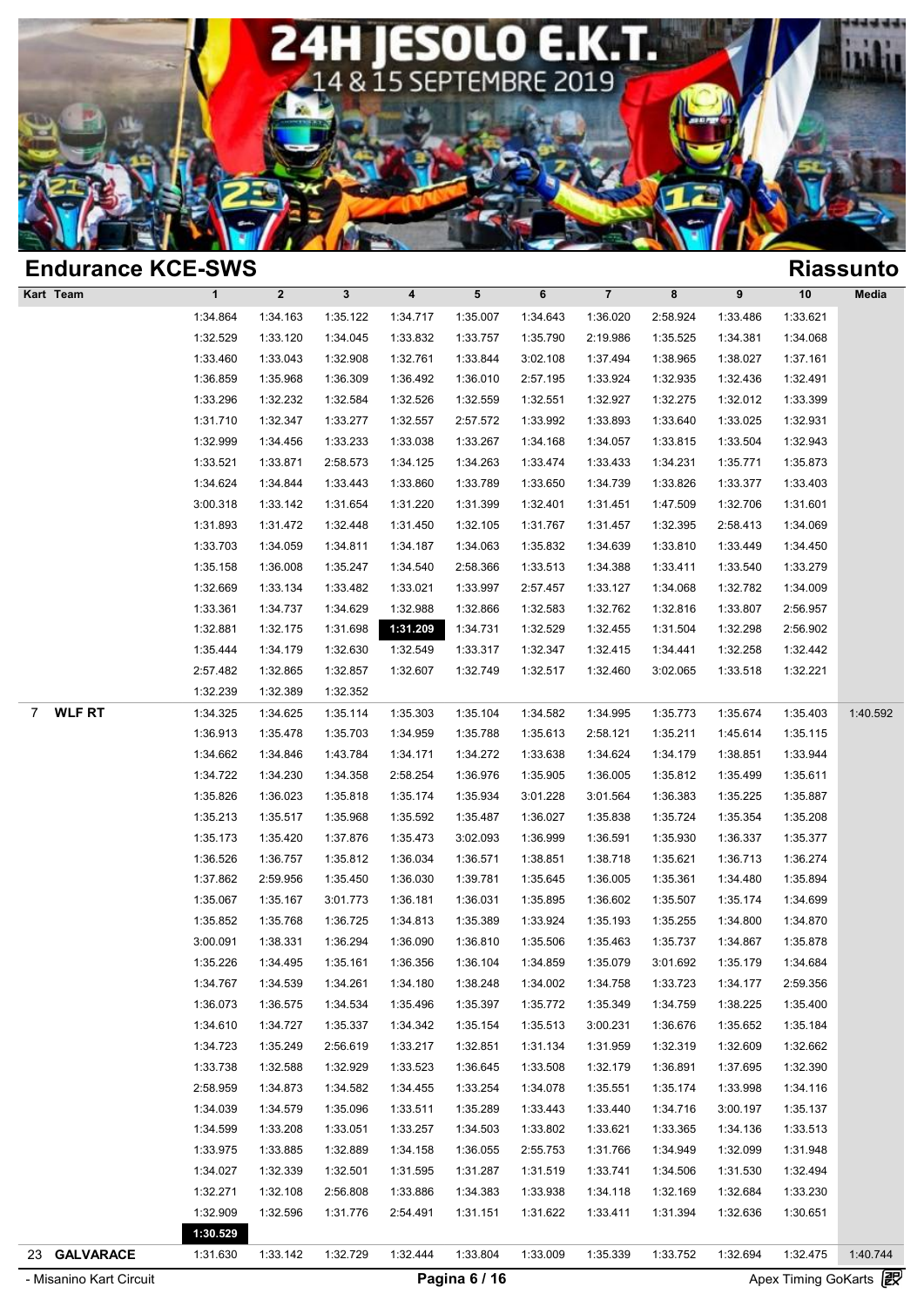

| <b>Endurance KCE-SWS</b> |                      |                      |                      |                      |          |          |                      |                      |                      |                      | <b>Riassunto</b> |
|--------------------------|----------------------|----------------------|----------------------|----------------------|----------|----------|----------------------|----------------------|----------------------|----------------------|------------------|
| Kart Team                | $\mathbf{1}$         | $\boldsymbol{2}$     | $\mathbf{3}$         | 4                    | 5        | 6        | $\overline{7}$       | 8                    | 9                    | 10                   | Media            |
|                          | 1:31.812             | 1:32.248             | 1:32.834             | 1:33.072             | 3:00.807 | 1:34.880 | 1:34.258             | 1:34.591             | 1:34.621             | 1:33.429             |                  |
|                          | 1:33.990             | 1:33.682             | 1:33.483             | 1:34.915             | 1:32.691 | 1:34.096 | 1:37.187             | 1:32.471             | 1:34.275             | 1:32.462             |                  |
|                          | 1:34.009             | 3:11.917             | 1:38.158             | 1:41.259             | 1:38.960 | 1:36.259 | 1:36.669             | 1:36.121             | 1:35.726             | 1:36.514             |                  |
|                          | 1:36.231             | 1:35.963             | 1:35.567             | 1:34.959             | 1:35.951 | 1:37.548 | 1:36.168             | 3:03.261             | 1:37.329             | 1:36.265             |                  |
|                          | 1:36.544             | 1:36.938             | 1:36.104             | 1:36.344             | 1:35.759 | 1:35.671 | 1:35.334             | 1:36.272             | 1:40.287             | 1:35.677             |                  |
|                          | 1:35.441             | 1:36.022             | 3:05.508             | 1:38.408             | 1:38.106 | 1:39.083 | 1:36.421             | 1:37.349             | 1:36.254             | 1:39.278             |                  |
|                          | 1:36.959             | 1:35.983             | 1:36.497             | 1:37.007             | 1:36.180 | 1:35.461 | 1:36.296             | 1:37.967             | 1:41.523             | 2:58.592             |                  |
|                          | 1:38.543             | 1:33.958             | 1:33.903             | 1:33.548             | 1:32.964 | 1:33.076 | 1:33.759             | 1:32.405             | 1:32.703             | 1:32.752             |                  |
|                          | 1:34.201             | 1:33.883             | 1:33.129             | 1:33.189             | 1:33.655 | 1:32.849 | 1:32.633             | 3:03.538             | 1:39.287             | 1:40.001             |                  |
|                          | 1:37.528             | 1:37.163             | 1:36.465             | 1:38.085             | 1:41.613 | 1:35.936 | 1:36.603             | 1:36.417             | 1:38.932             | 3:41.227             |                  |
|                          | 1:37.414             | 1:36.400             | 1:37.841             | 1:36.358             | 1:38.141 | 1:36.740 | 1:35.441             | 1:35.694             | 1:36.299             | 1:47.941             |                  |
|                          | 1:35.723             | 1:35.308             | 3:11.376             | 1:34.855             | 1:34.839 | 1:33.550 | 1:33.632             | 1:33.170             | 1:33.141             | 1:32.531             |                  |
|                          | 1:33.721             | 1:32.813             | 1:33.226             | 1:32.478             | 1:32.622 | 1:32.355 | 1:32.971             | 1:32.805             | 1:31.715             | 1:32.452             |                  |
|                          | 1:33.131             | 2:58.868             | 1:34.134             | 1:34.192             | 1:33.586 | 1:33.066 | 1:33.463             | 1:33.018             | 1:33.056             | 1:32.401             |                  |
|                          | 1:32.530             | 1:32.449             | 1:33.548             | 1:32.309             | 1:32.742 | 1:32.912 | 1:32.590             | 1:32.890             | 2:59.445             | 1:35.774             |                  |
|                          | 1:35.529             | 1:35.413             | 1:35.766             | 1:35.254             | 1:34.314 | 1:34.080 | 1:33.561             | 1:33.559             | 1:33.572             | 1:33.157             |                  |
|                          | 1:33.193             | 1:33.761             | 1:32.894             | 1:32.547             | 2:55.346 | 1:33.815 | 1:35.094             | 1:32.287             | 1:33.549             | 1:34.660             |                  |
|                          | 1:38.030             | 1:38.547             | 1:34.284             | 1:35.536             | 1:38.501 | 1:34.607 | 1:37.647             | 1:34.620             | 1:33.454             | 3:07.734             |                  |
|                          | 1:36.172             | 1:35.558             | 1:34.831             | 1:34.422             | 1:36.310 | 1:43.930 | 1:34.395             | 1:34.828             | 1:34.078             | 1:33.938             |                  |
|                          | 1:33.979             | 1:34.093             | 1:34.685             | 1:34.024             | 3:02.890 | 1:32.262 | 1:31.750             | 1:32.163             | 1:33.179             | 1:31.990             |                  |
|                          | 1:31.354             | 1:31.135             | 1:31.000             | 1:31.923             | 1:30.563 | 1:30.824 | 1:31.019             | 1:31.739             | 1:31.127             | 2:56.223             |                  |
|                          | 1:30.941             | 1:30.810             | 1:33.728             | 1:31.908             | 1:31.417 | 1:31.245 | 1:30.870             | 1:31.605             | 3:03.490             | 1:44.748             |                  |
|                          | 1:36.502             | 1:36.332             | 1:34.585             | 1:36.358             | 1:34.597 | 1:34.853 | 1:33.306             | 2:57.871             | 1:31.019             | 1:31.446             |                  |
|                          | 1:31.477             | 1:32.205             | 2:58.911             | 1:33.519             | 1:32.781 | 1:32.540 | 1:33.822             | 1:32.555             | 1:33.897             | 1:34.216             |                  |
|                          | 1:32.122             |                      |                      |                      |          |          |                      |                      |                      |                      |                  |
| <b>TEAM KIOSKO</b><br>1  | 1:32.111             | 1:32.059             | 1:32.560             | 1:32.455             | 1:32.535 | 1:31.976 | 1:35.876             | 1:34.702             | 1:31.993             | 1:32.738             | 1:40.906         |
|                          | 1:32.098             | 1:31.919             | 1:32.599             | 1:33.477             | 1:32.980 | 1:32.710 | 1:32.698             | 1:33.206             | 2:56.834             | 1:35.442             |                  |
|                          | 1:35.413             | 1:34.598             | 1:33.879             | 1:34.672             | 1:34.987 | 1:35.103 | 1:32.848             | 1:33.492             | 1:33.350             | 1:34.566             |                  |
|                          | 1:33.334             | 1:34.955             | 1:35.139             | 1:33.996             | 1:32.729 | 1:33.861 | 3:13.557             | 1:38.534             | 1:38.577             | 1:39.593             |                  |
|                          | 1:38.013             | 1:36.853             | 1:36.239             | 1:37.455             | 1:37.342 | 1:37.692 | 1:36.730             | 1:36.102             | 1:36.550             | 1:37.646             |                  |
|                          | 3:00.045             | 1:36.808             | 1:34.576             | 1:36.807             | 1:35.956 | 1:36.540 | 1:35.581             | 1:36.337             | 1:35.415             | 1:35.208             |                  |
|                          | 1:36.402             | 1:36.434             | 1:37.402             | 1:37.511             | 1:36.694 | 3:04.043 | 1:37.656             | 1:36.622             | 1:44.737             | 1:39.903             |                  |
|                          | 1:37.030             | 1:37.570             | 3:03.290             | 1:38.447             | 1:38.412 | 1:38.574 | 1:37.747             | 1:36.889             | 1:37.489             | 1:36.922             |                  |
|                          | 1:39.782             | 1:38.688             | 1:39.222             | 3:02.797             | 1:44.857 | 1:38.913 | 1:37.798             | 1:38.041             | 1:37.161             | 1:36.235             |                  |
|                          | 1:38.218             | 3:12.315             | 1:38.525             | 1:38.242             | 1:37.448 | 1:39.075 | 1:39.188             | 1:37.189             | 3:03.237             | 1:39.511             |                  |
|                          | 1:47.382             | 1:38.929             | 3:02.108             | 1:36.624             | 1:38.344 | 1:38.468 | 1:37.500             | 1:38.072             | 1:43.055             | 2:59.588             |                  |
|                          | 1:33.981<br>1:34.060 | 1:34.846             | 1:34.507             | 1:34.990             | 1:34.988 | 1:34.964 | 1:34.294<br>1:34.059 | 1:34.102<br>3:02.324 | 1:34.302             | 1:37.578             |                  |
|                          | 1:36.994             | 1:34.321             | 1:34.209<br>1:38.713 | 1:34.812<br>1:35.996 | 1:36.953 | 1:34.192 |                      | 1:35.427             | 1:37.847<br>1:35.468 | 1:37.072<br>1:35.223 |                  |
|                          | 1:37.471             | 1:36.778<br>1:35.796 |                      | 1:35.363             | 1:35.507 | 1:38.681 | 1:40.213<br>1:36.221 |                      |                      |                      |                  |
|                          |                      |                      | 1:35.266             |                      | 1:34.737 | 3:02.144 |                      | 1:35.522             | 1:35.806             | 1:35.318             |                  |
|                          | 1:35.071             | 1:34.768             | 1:34.811             | 1:36.668             | 1:35.884 | 1:37.212 | 1:34.600             | 1:34.549             | 1:33.459             | 1:34.620             |                  |
|                          | 1:34.805             | 1:38.020             | 1:35.434             | 2:59.789             | 1:35.170 | 1:36.454 | 1:34.977             | 1:35.270             | 1:34.408             | 1:34.258             |                  |
|                          | 1:34.595             | 1:34.953             | 1:33.966             | 1:34.397             | 1:33.937 | 1:34.001 | 1:33.230             | 1:32.847             | 1:32.009             | 1:32.773             |                  |
|                          | 1:39.289             | 1:34.020             | 3:00.203             | 1:36.739             | 1:35.927 | 1:35.279 | 1:34.846             | 1:33.382             | 1:32.602             | 1:33.461             |                  |
|                          | 1:33.904             | 1:34.015             | 1:34.629             | 2:58.077             | 1:32.809 | 1:33.251 | 1:33.773             | 1:32.637             | 1:32.926             | 1:32.744             |                  |
|                          | 1:32.424             | 1:32.415             | 1:32.302             | 1:33.247             | 1:32.452 | 1:33.316 | 1:33.257             | 1:33.275             | 1:32.572             | 1:32.812             | Go.              |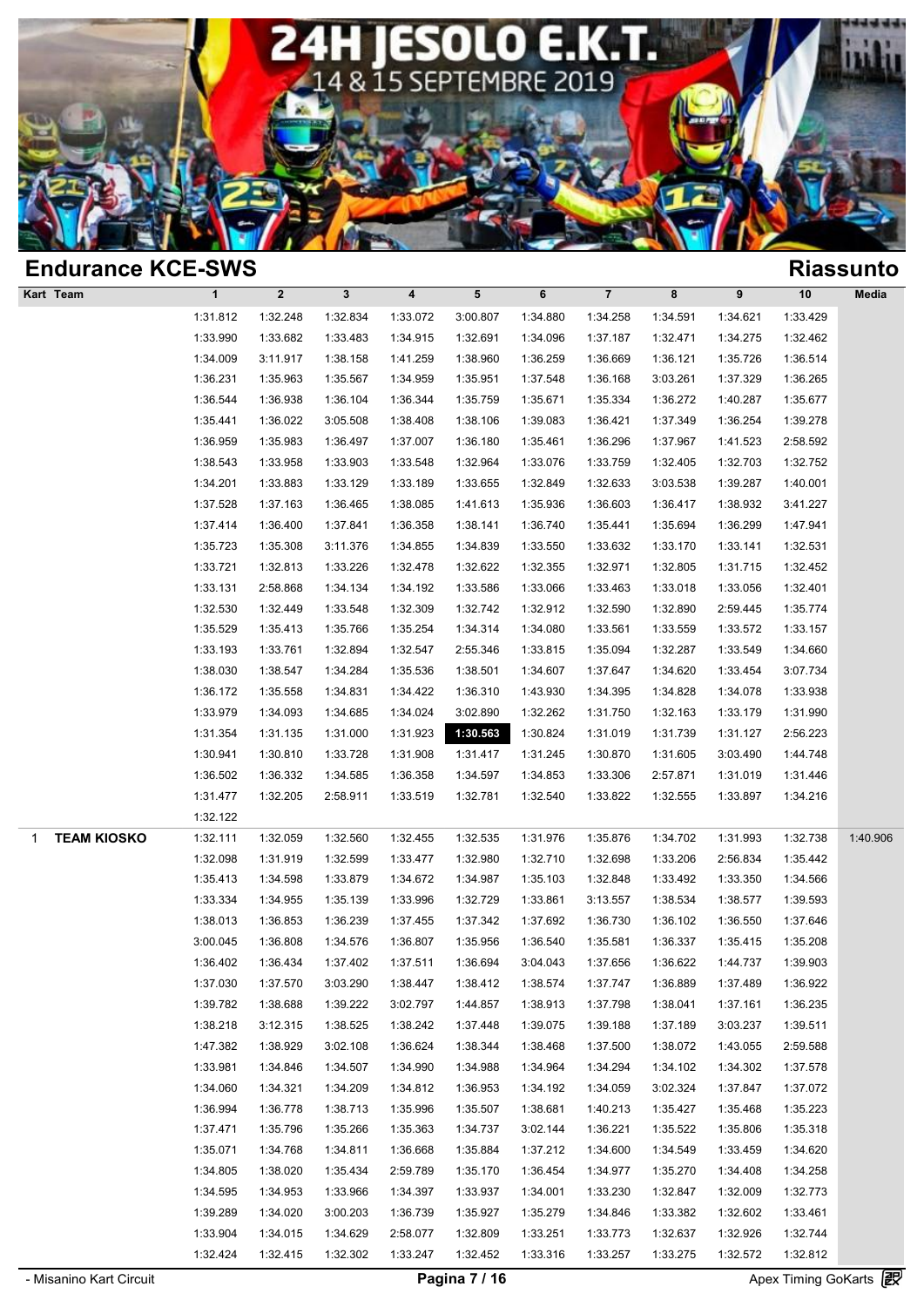

|    | <b>Endurance KCE-SWS</b> |              |             |              |                         |           |          |                         |          |          |          | <b>Riassunto</b> |
|----|--------------------------|--------------|-------------|--------------|-------------------------|-----------|----------|-------------------------|----------|----------|----------|------------------|
|    | Kart Team                | $\mathbf{1}$ | $\mathbf 2$ | $\mathbf{3}$ | $\overline{\mathbf{4}}$ | ${\bf 5}$ | 6        | $\overline{\mathbf{7}}$ | 8        | 9        | $10$     | Media            |
|    |                          | 1:32.822     | 1:31.367    | 2:53.885     | 1:32.213                | 1:33.109  | 1:33.715 | 1:33.993                | 1:33.410 | 1:32.323 | 1:33.370 |                  |
|    |                          | 1:34.803     | 1:31.729    | 1:33.886     | 1:33.105                | 1:32.902  | 1:34.045 | 1:32.522                | 1:33.554 | 1:32.345 | 1:32.808 |                  |
|    |                          | 1:34.224     | 2:57.582    | 1:32.349     | 1:30.829                | 1:30.644  | 1:29.411 | 1:29.915                | 1:29.625 | 1:29.908 | 1:29.093 |                  |
|    |                          | 1:29.627     | 1:30.854    | 1:29.804     | 1:29.911                | 1:30.454  | 1:29.687 | 1:28.983                | 1:30.514 | 1:30.022 | 1:30.325 |                  |
| 14 | <b>TEAM COYOTE 1</b>     | 1:36.272     | 1:48.402    | 1:35.402     | 1:34.645                | 1:34.754  | 1:35.516 | 1:35.317                | 1:41.231 | 1:36.512 | 1:35.979 | 1:41.495         |
|    |                          | 1:35.915     | 1:36.624    | 1:37.363     | 1:36.546                | 1:36.395  | 1:35.907 | 1:35.153                | 3:05.811 | 1:39.357 | 1:39.319 |                  |
|    |                          | 1:38.604     | 1:38.615    | 1:38.999     | 1:40.376                | 1:40.533  | 1:39.979 | 1:47.363                | 1:41.778 | 3:04.792 | 1:37.124 |                  |
|    |                          | 1:36.281     | 1:36.626    | 1:36.450     | 1:36.019                | 1:35.427  | 1:36.472 | 1:37.014                | 1:36.572 | 1:36.621 | 1:36.292 |                  |
|    |                          | 1:36.360     | 1:37.283    | 1:36.378     | 1:36.231                | 1:36.344  | 1:37.806 | 3:03.079                | 1:36.252 | 1:35.928 | 1:36.293 |                  |
|    |                          | 1:36.109     | 1:36.789    | 1:35.997     | 1:36.556                | 1:36.375  | 1:35.951 | 1:35.204                | 1:35.268 | 1:35.463 | 1:35.422 |                  |
|    |                          | 1:35.285     | 1:35.001    | 1:35.018     | 1:35.415                | 3:08.249  | 1:42.744 | 1:40.011                | 1:41.293 | 1:40.335 | 1:39.828 |                  |
|    |                          | 1:39.425     | 1:40.678    | 3:02.972     | 1:35.921                | 1:35.885  | 1:35.220 | 1:35.161                | 1:36.172 | 1:36.688 | 1:35.670 |                  |
|    |                          | 1:40.159     | 1:35.009    | 1:34.144     | 1:33.566                | 1:33.818  | 1:33.710 | 1:38.830                | 1:36.444 | 1:36.348 | 1:35.342 |                  |
|    |                          | 2:59.434     | 1:36.476    | 1:34.948     | 1:34.747                | 1:34.683  | 1:35.164 | 1:33.958                | 1:34.633 | 1:33.400 | 1:33.616 |                  |
|    |                          | 1:33.453     | 1:34.945    | 1:33.789     | 1:33.851                | 1:35.336  | 1:33.648 | 1:34.014                | 1:33.743 | 1:33.413 | 3:02.139 |                  |
|    |                          | 1:37.696     | 1:37.469    | 1:36.624     | 1:37.466                | 1:37.466  | 1:36.287 | 1:36.939                | 1:37.119 | 3:11.022 | 1:39.358 |                  |
|    |                          | 1:38.845     | 1:37.356    | 1:36.752     | 1:37.636                | 1:37.387  | 1:36.854 | 3:00.094                | 1:34.988 | 1:36.295 | 1:36.132 |                  |
|    |                          | 1:41.268     | 1:34.821    | 1:35.265     | 1:34.461                | 1:34.748  | 1:35.211 | 1:34.694                | 1:33.697 | 1:33.938 | 1:34.070 |                  |
|    |                          | 1:34.145     | 1:33.738    | 1:33.762     | 1:33.461                | 3:01.296  | 2:57.869 | 2:59.525                | 1:34.885 | 1:34.421 | 1:34.636 |                  |
|    |                          | 1:35.419     | 1:35.477    | 1:33.622     | 1:33.870                | 1:33.630  | 1:32.702 | 1:32.856                | 1:33.192 | 1:33.568 | 1:33.782 |                  |
|    |                          | 1:33.397     | 1:33.118    | 1:32.563     | 1:34.711                | 1:38.014  | 3:00.735 | 1:36.577                | 1:35.967 | 1:34.946 | 1:35.739 |                  |
|    |                          | 1:35.963     | 1:35.426    | 1:35.125     | 1:35.747                | 1:37.128  | 1:35.658 | 1:35.418                | 1:36.062 | 1:35.344 | 1:36.742 |                  |
|    |                          | 3:00.964     | 1:38.435    | 1:34.425     | 1:34.799                | 1:34.065  | 1:34.213 | 1:32.823                | 1:32.644 | 1:32.789 | 1:32.997 |                  |
|    |                          | 1:32.929     | 1:33.313    | 1:32.747     | 1:34.031                | 1:33.066  | 1:32.713 | 1:32.503                | 1:33.008 | 3:00.168 | 1:34.644 |                  |
|    |                          | 1:33.752     | 1:40.560    | 1:33.730     | 1:34.746                | 1:32.895  | 1:33.113 | 1:33.309                | 1:33.710 | 1:32.543 | 1:35.177 |                  |
|    |                          | 1:34.501     | 1:33.298    | 1:33.621     | 1:34.519                | 1:33.006  | 2:57.789 | 1:33.333                | 1:33.559 | 1:32.075 | 1:32.672 |                  |
|    |                          | 1:34.389     | 1:32.050    | 1:32.544     | 1:31.988                | 1:33.113  | 1:33.278 | 1:32.443                | 1:32.934 | 1:33.595 | 1:34.320 |                  |
|    |                          | 1:33.425     | 1:32.768    | 1:34.495     | 1:32.948                | 3:00.819  | 1:35.109 | 1:35.193                | 1:33.712 | 1:39.096 | 1:35.001 |                  |
|    |                          | 1:32.933     | 1:34.023    | 1:34.604     | 1:33.162                | 1:42.656  | 1:39.681 | 1:33.876                | 1:33.760 | 1:33.911 |          |                  |
| 21 | <b>KART ATTACK</b>       | 1:42.183     | 1:40.949    | 1:40.710     | 1:47.163                | 1:42.502  | 1:39.140 | 2:03.149                | 2:01.095 | 1:42.068 | 3:17.790 | 1:52.965         |
|    |                          | 1:43.813     | 1:38.876    | 1:38.638     | 1:39.400                | 1:55.091  | 1:39.086 | 1:38.459                | 1:51.318 | 1:47.578 | 3:15.555 |                  |
|    |                          | 1:48.469     | 1:37.485    | 1:41.452     | 1:37.544                | 1:44.159  | 1:37.196 | 1:42.435                | 1:41.720 | 1:38.354 | 1:38.144 |                  |
|    |                          | 3:04.644     | 1:52.763    | 1:40.013     | 1:40.105                | 2:05.968  | 1:42.997 | 1:38.811                | 4:11.028 | 1:48.103 | 1:47.198 |                  |
|    |                          | 1:45.171     | 1:52.350    | 1:45.607     | 1:45.170                | 2:02.038  | 1:45.844 | 1:51.978                | 1:45.910 | 1:48.884 | 2:00.180 |                  |
|    |                          | 3:18.345     | 1:50.310    | 1:48.867     | 1:50.769                | 1:50.971  | 1:49.915 | 1:49.415                | 1:52.464 | 1:46.906 | 2:36.402 |                  |
|    |                          | 3:33.439     | 1:59.228    | 2:02.966     | 1:43.860                | 1:52.261  | 1:58.173 | 1:43.026                | 1:51.851 | 1:46.086 | 1:48.771 |                  |
|    |                          | 3:20.274     | 1:45.178    | 1:48.923     | 1:49.301                | 1:58.468  | 1:55.956 | 1:43.470                | 1:43.060 | 1:50.064 | 3:24.780 |                  |
|    |                          | 1:41.009     | 1:40.232    | 1:39.460     | 1:39.941                | 1:46.007  | 1:42.766 | 1:42.125                | 1:40.196 | 1:42.454 | 3:06.619 |                  |
|    |                          | 1:40.344     | 1:40.044    | 1:45.331     | 1:44.342                | 1:39.717  | 1:38.628 | 1:38.926                | 1:43.963 | 1:47.941 | 1:36.761 |                  |
|    |                          | 3:23.169     | 1:52.985    | 1:49.890     | 1:50.005                | 1:51.144  | 1:48.341 | 1:51.971                | 1:45.895 | 1:49.026 | 1:46.799 |                  |
|    |                          | 3:18.554     | 1:42.512    | 1:43.463     | 1:48.445                | 1:41.524  | 1:41.383 | 1:45.758                | 1:41.449 | 1:42.449 | 1:40.022 |                  |
|    |                          | 3:16.661     | 1:43.114    | 1:42.576     | 1:41.293                | 1:42.245  | 1:42.613 | 1:42.766                | 1:46.841 | 1:43.577 | 1:47.148 |                  |
|    |                          | 3:05.665     | 1:34.390    | 1:36.053     | 1:42.925                | 1:38.535  | 1:34.370 | 1:33.904                | 1:33.835 | 1:34.611 | 3:06.965 |                  |
|    |                          | 1:38.918     | 2:29.897    | 1:47.088     | 1:38.007                | 1:44.978  | 1:40.854 | 1:56.469                | 1:39.795 | 1:41.652 | 3:20.016 |                  |
|    |                          | 1:49.460     | 1:37.980    | 1:36.692     | 1:36.410                | 1:39.602  | 1:35.328 | 1:44.562                | 1:35.560 | 1:36.995 | 3:14.141 |                  |
|    |                          | 1:35.990     | 1:35.456    | 1:34.863     | 1:36.100                | 1:36.543  | 1:35.335 | 1:34.899                | 1:42.526 | 1:41.643 | 1:40.652 | Go.              |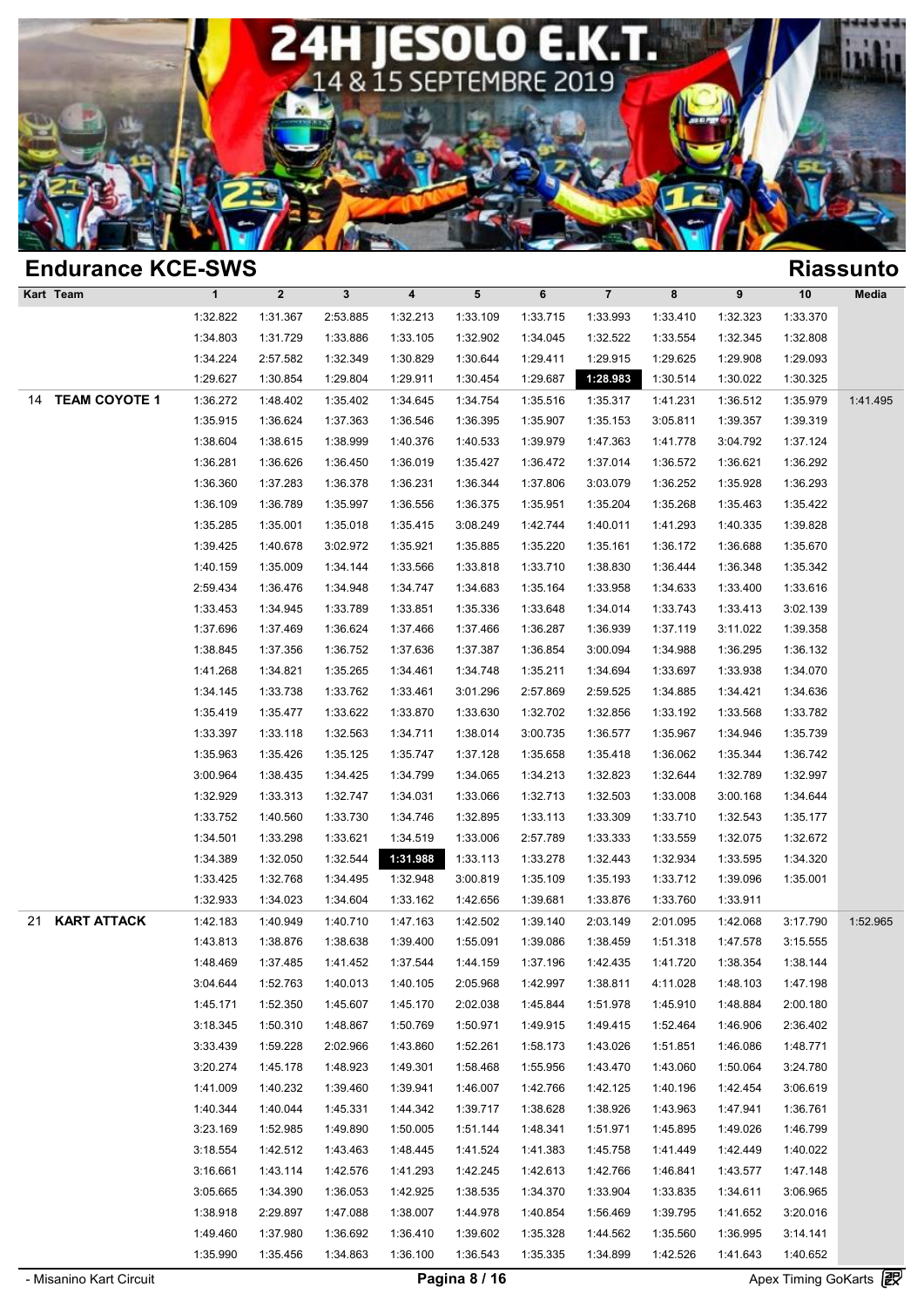

| <b>Endurance KCE-SWS</b><br><b>Riassunto</b> |          |          |          |          |          |          |          |          |          |          |              |  |  |
|----------------------------------------------|----------|----------|----------|----------|----------|----------|----------|----------|----------|----------|--------------|--|--|
| Kart Team                                    |          |          |          | 4        | 5        | 6        |          | 8        |          | 10       | <b>Media</b> |  |  |
|                                              | 3:02.055 | 1:36.923 | 1:34.118 | 1:34.076 | 1:32.637 | 1:37.940 | 1:34.817 | 1:32.170 | 1:32.552 | 1:35.784 |              |  |  |
|                                              | 2:58.190 | 1:52.044 | 1:41.265 | 1:44.487 | 1:43.132 | 1:45.365 | 2:02.074 | 1:42.124 | 1:42.480 | 3:09.926 |              |  |  |
|                                              | 1:41.427 | 1:41.586 | 1:47.072 | 1:46.993 | 1:40.327 | 1:41.079 | 1:40.316 | 1:40.523 | 1:39.479 | 3:23.003 |              |  |  |
|                                              | 1:36.679 | 1:37.494 | 1:34.640 | 1:39.124 | 1:34.909 | 1:40.542 | 1:43.528 | 3:00.090 | 1:34.589 | 1:35.925 |              |  |  |
|                                              | 1:40.502 | 1:34.129 | 1:37.451 | 1:36.144 | 1:41.282 | 1:33.934 | 3:13.238 | 1:43.519 | 1:44.294 | 1:43.882 |              |  |  |
|                                              | 1:40.457 | 1:47.500 | 1:41.587 |          |          |          |          |          |          |          |              |  |  |

### **Tabella dei giri**

| Giro 1<br>Interv. | 5              | 2<br>0.7                    | 10<br>0.4               | 23<br>0.4             | $\mathbf{1}$<br>1.6    | 16<br>$1.5\,$          | $\overline{7}$<br>2.2   | 19<br>1.6                 | 6<br>0.3               | 14<br>1.1   | 21<br>13.2           |
|-------------------|----------------|-----------------------------|-------------------------|-----------------------|------------------------|------------------------|-------------------------|---------------------------|------------------------|-------------|----------------------|
| Giro 2            | 5              | $\boldsymbol{2}$<br>$0.5\,$ | $23 \atop 2.2$          | $\mathbf{1}$<br>0.5   | 16<br>1.9              | 10<br>3.0              | $\overline{7}$<br>$1.3$ | 19<br>$1.2$               | 6<br>1.9               | 14<br>13.7  | 21<br>5.8            |
| Giro 3            | 5              | $\boldsymbol{2}$<br>$0.8\,$ | $^{23}_{2.5}$           | $\mathbf{1}$<br>0.3   | 16<br>2.5              | 10<br>2.4              | $\overline{7}$<br>3.9   | 19<br>0.8                 | 6<br>1.3               | 14<br>15.0  | 21<br>11.1           |
| Giro 4            | 5              | $\boldsymbol{2}$<br>0.9     | 23<br>3.4               | $\mathbf{1}$<br>0.3   | 16<br>3.4              | 10<br>1.4              | $\overline{7}$<br>6.8   | 19<br>0.6                 | 6<br>7.7               | 14<br>8.1   | 21<br>23.6           |
| Giro 5            | 5              | $\boldsymbol{2}$<br>0.5     | $\mathbf{1}$<br>4.8     | 23<br>0.9             | 16<br>3.0              | 10<br>0.5              | $\overline{7}$<br>9.8   | 19<br>0.1                 | $6\phantom{1}$<br>10.7 | 14<br>5.2   | 21<br>31.3           |
| Giro 6            | 5              | $\frac{2}{1.0}$             | $\mathbf{1}$<br>4.9     | $^{23}_{1.9}$         | 10<br>2.3              | 16<br>1.5              | $\overline{7}$<br>11.0  | 19<br>0.7                 | 6<br>9.3               | 14<br>$7.0$ | $21$ <sub>35.0</sub> |
| Giro 7            | 5              | $\boldsymbol{2}$<br>$0.6\,$ | $\mathbf{1}$<br>$9.5\,$ | 10<br>0.4             | $^{23}_{0.9}$          | 16<br>$1.2\,$          | $\overline{7}$<br>13.4  | 19<br>0.4                 | 6<br>8.2               | 14<br>8.7   | 21<br>1:02           |
| Giro 8            | 5              | $\overline{c}$<br>$1.2$     | 10<br>10.4              | $\mathbf{1}$<br>1.4   | 23<br>0.4              | 16<br>1.1              | 19<br>15.0              | $\overline{7}$<br>0.5     | 6<br>$6.2\,$           | 14<br>16.6  | 21<br>1:22           |
| Giro 9            | 5              | $\overline{2}$<br>2.1       | 10<br>8.8               | $\mathbf{1}$<br>2.2   | 23<br>1.1              | 16<br>2.5              | 19<br>15.5              | $\overline{7}$<br>1.6     | 6<br>4.0               | 14<br>19.7  | 21<br>1:28           |
| Giro 10           | 5              | $\boldsymbol{2}$<br>$1.8\,$ | 10<br>10.4              | $\mathbf{1}$<br>1.3   | 23<br>$0.\overline{8}$ | 16<br>3.9              | 19<br>15.2              | $\overline{7}$<br>3.3     | 6<br>1.9               | 14<br>22.3  | 21<br>3:10           |
| Giro 11           | 5              | $\sqrt{2}$<br>1.9           | 10<br>10.1              | $\mathbf{1}$<br>1.6   | 23<br>0.6              | 16<br>5.5              | 19<br>15.7              | $\,6$<br>5.7              | $\overline{7}$<br>0.5  | 14<br>23.2  | 21<br>3:17           |
| Giro 12           | 5              | $2_{1.8}$                   | 10<br>9.2               | $\mathbf{1}$<br>2.1   | 23<br>0.9              | 16<br>6.2              | 19<br>17.4              | 6<br>4.7                  | $\overline{7}$<br>2.4  | 14<br>24.4  | 21<br>3:20           |
| Giro 13           | 5              | $\mathbf 2$<br>2.9          | 10<br>$8.5\,$           | $\mathbf{1}$<br>2.6   | 23<br>1.1              | 16<br>$6.2\,$          | 19<br>20.4              | 6<br>2.1                  | $\overline{7}$<br>5.0  | 14<br>26.1  | 21<br>3:21           |
| Giro 14           | 5              | $\boldsymbol{2}$<br>3.7     | 10<br>7.7               | $\mathbf{1}$<br>3.9   | 23<br>0.7              | 16<br>7.0              | 6<br>22.5               | $\overline{7}$<br>6.0     | 14<br>27.6             | 19<br>52.8  | 21<br>2:31           |
| Giro 15           | 5              | $\overline{2}$<br>3.4       | 10<br>8.0               | $\mathbf{1}$<br>4.5   | 16<br>8.4              | 6<br>22.0              | $\overline{7}$<br>8.7   | 14<br>28.2                | $23$<br>$21.0$         | 19<br>35.3  | 21<br>2:46           |
| Giro 16           | 5              | $\frac{2}{3.5}$             | 10<br>8.7               | $\mathbf 1$<br>3.9    | 16<br>10.0             | 6<br>21.3              | $\overline{7}$<br>10.7  | 14<br>28.5                | 23<br>19.9             | 19<br>37.2  | 21<br>2:48           |
| Giro 17           | 5              | $\boldsymbol{2}$<br>3.0     | $\mathbf{1}$<br>12.6    | 16<br>11.6            | 14<br>1:01             | 10<br>7.4              | 23<br>11.6              | 6<br>27.3                 | $\overline{7}$<br>7.9  | 19<br>3.4   | 21<br>2:51           |
| Giro 18           | 5              | $\overline{2}$<br>4.4       | $\mathbf{1}$<br>12.3    | 16<br>12.6            | 10<br>1:08             | 23<br>12.0             | 6<br>29.4               | $\overline{7}$<br>$6.4\,$ | 19<br>$3.8\,$          | 14<br>32.3  | 21<br>2:35           |
| Giro 19           | 5              | $\mathbf 2$<br>5.8          | 10<br>7.1               | $\mathbf{1}$<br>1.4   | 23<br>11.4             | 16<br>1.9              | $\,6$<br>29.2           | 19<br>9.0                 | $\overline{7}$<br>6.6  | 14<br>29.9  | 21<br>2:43           |
| Giro 20           | 5              | $\mathbf 2$<br>4.6          | 10<br>8.2               | $\mathbf{1}$<br>2.9   | 23<br>9.4              | 16<br>1.9              | 6<br>32.1               | 19<br>8.5                 | $\overline{7}$<br>5.8  | 14<br>34.1  | 21<br>4:19           |
| Giro 21           | 5              | $\overline{2}$<br>3.3       | 10<br>8.9               | $\mathbf{1}$<br>4.9   | 23<br>8.0              | 16<br>1.2              | 6<br>35.1               | 19<br>7.1                 | $\overline{7}$<br>5.7  | 14<br>38.1  | 21<br>4:29           |
| Giro 22           | 5              | $\sqrt{2}$<br>1.9           | 10<br>8.9               | $\mathbf{1}$<br>6.7   | 23<br>7.1              | 16<br>0.9              | 6<br>39.4               | 19<br>4.5                 | $\overline{7}$<br>5.5  | 14<br>41.8  | 21<br>4:28           |
| Giro 23           | 5              | $^{2}_{0.7}$                | 10<br>10.0              | $\mathbf{1}$<br>6.2   | 23<br>6.7              | 16<br>1.9              | 6<br>40.7               | 19<br>2.6                 | $\overline{7}$<br>15.3 | 14<br>37.0  | 21<br>4:30           |
| Giro 24           | $\overline{2}$ | 5<br>$1.4$                  | 10<br>$8.8\,$           | $\mathbf{1}$<br>$7.3$ | 23<br>6.9              | 16<br>0.6              | 6<br>42.7               | 19<br>$1.\overline{2}$    | $\overline{7}$<br>15.3 | 14<br>43.2  | 21<br>4:27           |
| Giro 25           | $\overline{2}$ | 5<br>5.6                    | 10<br>5.4               | $\mathbf{1}$<br>8.4   | 23<br>4.6              | 16<br>0.9              | 19<br>45.6              | 6<br>1.4                  | $\overline{7}$<br>13.4 | 14<br>49.5  | 21<br>4:31           |
| Giro 26           | 2              | 5<br>7.4                    | 10<br>4.9               | $\mathbf{1}$<br>9.2   | 16<br>2.7              | 23<br>$0.\overline{9}$ | 19<br>46.4              | 6<br>5.1                  | $\overline{7}$<br>9.5  | 14<br>55.9  | 21<br>4:28           |
| Giro 27           | $\overline{2}$ | 5<br>9.5                    | 10<br>4.0               | $\mathbf{1}$<br>8.0   | 16<br>2.8              | $23 \atop 5.2$         | 19<br>43.5              | 6<br>6.5                  | $\overline{7}$<br>8.4  | 14<br>1:08  | 21<br>4:23           |
| Giro 28           | $\overline{c}$ | $\mathbf 5$<br>11.9         | 10<br>3.0               | $\mathbf{1}$<br>7.4   | 16<br>2.2              | $^{23}_{4.7}$          | 19<br>45.2              | 6<br>8.9                  | $\overline{7}$<br>5.9  | 14<br>1:16  | 21<br>4:23           |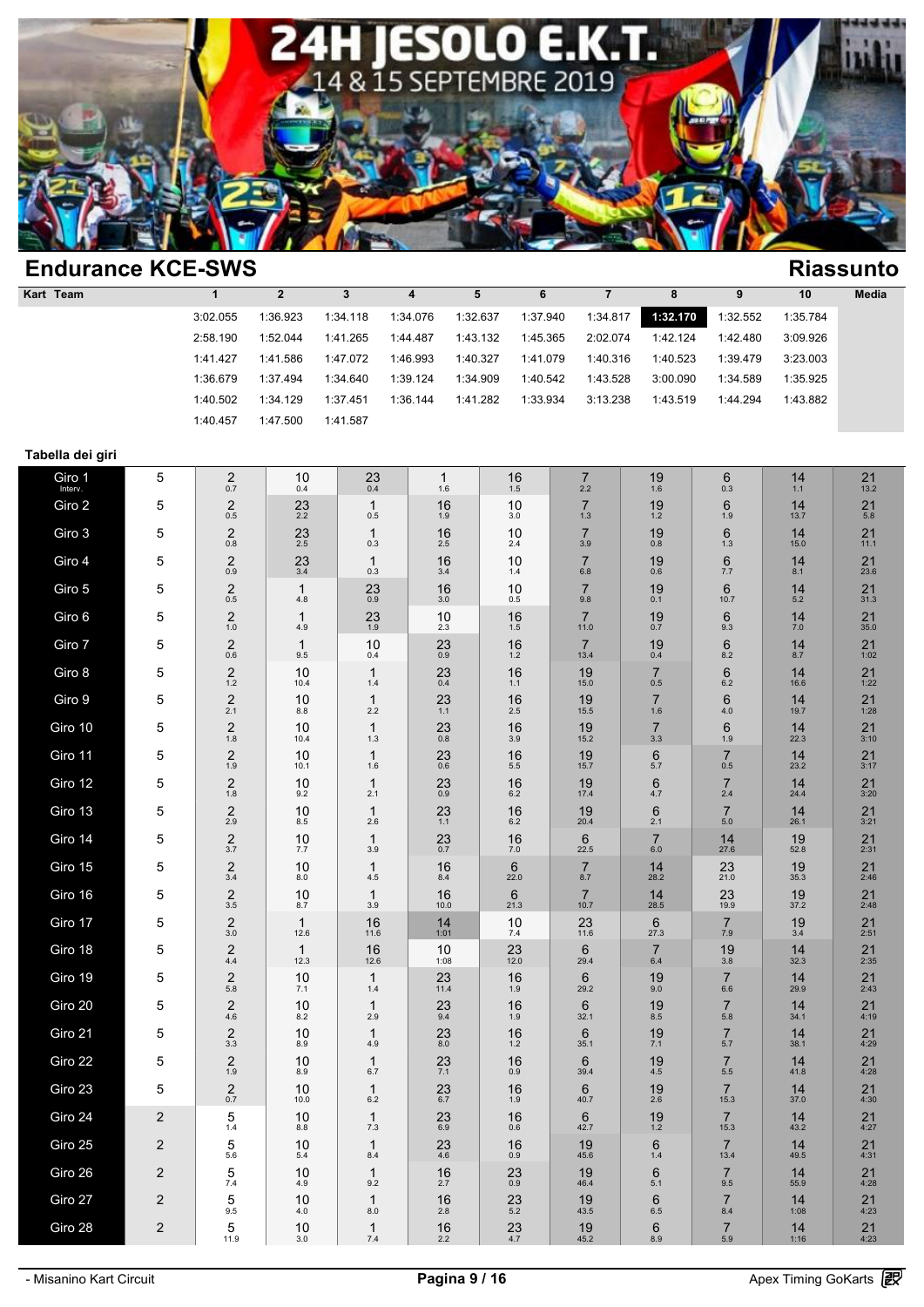

| Giro 29 | 2                       | 5<br>13.8                              | 10<br>2.2  | $\mathbf 1$<br>6.8 | 16<br>2.1               | 23<br>5.7            | 19<br>45.7              | $\overline{7}$<br>19.1 | 6<br>1:15              | 14<br>1:26 | 21<br>2:57            |
|---------|-------------------------|----------------------------------------|------------|--------------------|-------------------------|----------------------|-------------------------|------------------------|------------------------|------------|-----------------------|
| Giro 30 | 2                       | 5<br>14.5                              | 10<br>1.4  | 1<br>7.9           | 16<br>0.3               | 23<br>$5.4$          | 19<br>47.9              | $\overline{7}$<br>18.3 | 6<br>1:16              | 14<br>1:28 | 21<br>2:58            |
| Giro 31 | 2                       | 5<br>16.1                              | 10<br>0.6  | 1<br>7.1           | 16<br>0.3               | 23<br>6.1            | 19<br>49.4              | $\overline{7}$<br>17.5 | 6<br>1:17              | 14<br>1:29 | 21<br>4:26            |
| Giro 32 | 2                       | 10<br>19.2                             | 16<br>6.0  | 1<br>0.8           | $\overline{7}$<br>1:12  | 5<br>2.0             | 23<br>28.6              | 19<br>38.5             | 6<br>7.6               | 14<br>1:32 | 21<br>4:42            |
| Giro 33 | 2                       | 10<br>20.4                             | 16<br>4.6  | 1<br>3.1           | $\overline{7}$<br>1:12  | 5<br>1.1             | 23<br>33.3              | 19<br>35.8             | 6<br>5.9               | 14<br>1:35 | 21<br>4:46            |
| Giro 34 | 2                       | 10<br>23.4                             | 16<br>1.4  | 1<br>4.3           | 5<br>1:12               | 23<br>41.7           | 19<br>30.4              | 6<br>3.6               | $\overline{7}$<br>8.3  | 14<br>1:29 | 21<br>4:50            |
| Giro 35 | 2                       | 16<br>24.7                             | 1<br>4.4   | 5<br>1:11          | 10<br>7.2               | 23<br>41.6           | 19<br>26.5              | 6<br>1.5               | $\overline{7}$<br>12.3 | 14<br>1:27 | 21<br>5:20            |
| Giro 36 | 2                       | 16<br>24.2                             | 1<br>5.4   | 5<br>1:09          | 10<br>8.6               | 23<br>44.0           | 6<br>24.4               | 19<br>3.5              | $\overline{7}$<br>12.2 | 14<br>1:28 | 21<br>5:27            |
| Giro 37 | 2                       | 5<br>13.2                              | 10<br>9.3  | 16<br>0.9          | $\mathbf{1}$<br>20.3    | 23<br>25.4           | $6\phantom{1}6$<br>21.7 | 19<br>4.7              | $\overline{7}$<br>12.9 | 14<br>1:29 | 21<br>5:29            |
| Giro 38 | 2                       | 5<br>13.0                              | 10<br>9.7  | 16<br>0.9          | $\mathbf{1}$<br>24.8    | 23<br>23.0           | $6\phantom{1}6$<br>18.4 | 19<br>6.5              | $\overline{7}$<br>14.1 | 14<br>1:29 | 21<br>8:03            |
| Giro 39 | 2                       | 5<br>12.5                              | 16<br>12.3 | 10<br>6.9          | 1<br>21.5               | 23<br>20.2           | $6\phantom{1}6$<br>15.8 | 19<br>7.9              | $\overline{7}$<br>15.2 | 14<br>1:31 | 21<br>8:15            |
| Giro 40 | 2                       | 5<br>13.5                              | 16<br>11.6 | 10<br>6.8          | 1<br>27.0               | 23<br>17.1           | $6\phantom{1}6$<br>12.5 | 19<br>9.1              | $\overline{7}$<br>16.3 | 14<br>1:31 | 21<br>8:26            |
| Giro 41 | 2                       | 5<br>13.1                              | 16<br>11.6 | 10<br>7.4          | 1<br>31.0               | 23<br>15.3           | $6\phantom{1}6$<br>10.4 | 19<br>9.5              | $\overline{7}$<br>17.6 | 14<br>1:32 | $21$<br>$8:34$        |
| Giro 42 | 2                       | 5<br>12.0                              | 16<br>12.3 | 10<br>7.5          | $\mathbf{1}$<br>34.0    | 23<br>14.4           | $6\phantom{1}6$<br>8.1  | 19<br>9.9              | $\overline{7}$<br>19.6 | 14<br>1:33 | 21<br>8:50            |
| Giro 43 | 2                       | 5<br>11.0                              | 16<br>14.5 | 10<br>6.7          | 1<br>36.3               | 23<br>13.8           | $6\phantom{1}6$<br>6.0  | 19<br>10.9             | $\overline{7}$<br>20.9 | 14<br>1:34 | 21<br>8:59            |
| Giro 44 | 2                       | 5<br>10.0                              | 16<br>16.6 | 10<br>6.4          | 1<br>39.7               | 23<br>11.3           | $6\phantom{1}6$<br>4.4  | 19<br>12.5             | $\overline{7}$<br>21.2 | 14<br>1:35 | 21<br>9:08            |
| Giro 45 | 2                       | 5<br>9.2                               | 16<br>18.5 | 10<br>5.8          | 1<br>42.9               | 23<br>9.9            | $6\phantom{1}6$<br>1.3  | 19<br>15.0             | $\overline{7}$<br>21.7 | 14<br>1:35 | 21<br>9:33            |
| Giro 46 | 2                       | 5<br>8.9                               | 16<br>19.3 | 10<br>6.3          | $\mathbf{1}$<br>46.6    | 6<br>8.8             | 23<br>0.8               | 19<br>13.5             | $\overline{7}$<br>1:48 | 14<br>12.1 | 21<br>9:41            |
| Giro 47 | 2                       | 5<br>8.4                               | 16<br>21.4 | 10<br>5.3          | 1<br>49.6               | $^{23}_{9.2}$        | 19<br>12.0              | 6<br>1:08              | $\overline{7}$<br>2:06 | 14<br>13.6 | $21$<br>$8:30$        |
| Giro 48 | 2                       | 5<br>6.2                               | 10<br>29.2 | 1<br>50.9          | 19<br>20.0              | 16<br>6.9            | 6<br>1:00               | 23<br>8.6              | $\overline{7}$<br>2:00 | 14<br>13.5 | $21$<br>$8:40$        |
| Giro 49 | 2                       | 5<br>5.6                               | 1<br>1:23  | 16<br>24.0         | 10<br>5.6               | 6<br>55.7            | 23<br>11.8              | 19<br>$5.0$            | $\overline{7}$<br>1:53 | 14<br>14.2 | $21$<br>$8:53$        |
| Giro 50 | $\overline{\mathbf{c}}$ | 5<br>3.8                               | 1<br>3.7   | 16<br>19.7         | 10<br>5.8               | 6<br>55.1            | 23<br>15.0              | 19<br>2.4              | $\overline{7}$<br>1:55 | 14<br>14.6 | 21<br>9:17            |
| Giro 51 | $\overline{2}$          | 5<br>4.9                               | 16<br>22.3 | 10<br>4.9          | 6<br>56.2               | $\mathbf 1$<br>5.6   | 23<br>12.2              | 19<br>0.3              | $\overline{7}$<br>1:56 | 14<br>15.5 | $21$<br>10:59         |
| Giro 52 | $\overline{2}$          | 5<br>4.0                               | 16<br>22.0 | 10<br>4.7          | $6\phantom{1}6$<br>56.5 | $\mathbf 1$<br>9.0   | $23$<br>12.3            | 19<br>0.1              | $\overline{7}$<br>1:55 | 14<br>16.8 | $21$ <sub>11:13</sub> |
| Giro 53 | $\overline{\mathbf{c}}$ | 5<br>3.3                               | 16<br>22.0 | 10<br>2.8          | $6\phantom{1}6$<br>58.1 | $\mathbf 1$<br>9.9   | 19<br>12.5              | $^{23}_{1.3}$          | $\overline{7}$<br>1:55 | 14<br>16.8 | $21$ <sub>11:25</sub> |
| Giro 54 | 2                       | 5<br>3.4                               | 16<br>21.5 | 10<br>$0.8\,$      | 6<br>1:00               | $\mathbf{1}$<br>13.3 | 19<br>8.8               | 23<br>4.6              | $\overline{7}$<br>1:54 | 14<br>17.8 | 21<br>11:40           |
| Giro 55 | $\overline{\mathbf{c}}$ | 5<br>4.5                               | 16<br>20.9 | 10<br>0.4          | 6<br>1:00               | $\mathbf{1}$<br>14.9 | 19<br>6.3               | 23<br>$6.8\,$          | $\overline{7}$<br>1:53 | 14<br>18.7 | 21<br>11:54           |
| Giro 56 | 2                       | 5<br>5.1                               | 10<br>20.1 | 16<br>0.7          | 6<br>59.7               | $\mathbf{1}$<br>18.0 | 19<br>3.4               | 23<br>8.9              | $\overline{7}$<br>1:54 | 14<br>18.6 | 21<br>12:08           |
| Giro 57 | 2                       | 5<br>5.3                               | 10<br>18.8 | 16<br>0.7          | 6<br>1:00               | $\mathbf{1}$<br>19.5 | 19<br>$1.4\,$           | 23<br>10.6             | $\overline{7}$<br>1:54 | 14<br>17.9 | 21<br>12:22           |
| Giro 58 | $\overline{\mathbf{c}}$ | 5<br>5.0                               | 10<br>19.0 | 16<br>$0.5\,$      | 6<br>1:00               | 19<br>21.2           | $\mathbf{1}$<br>1.1     | 23<br>12.0             | $\overline{7}$<br>1:54 | 14<br>17.5 | 21<br>12:40           |
| Giro 59 | $\overline{\mathbf{c}}$ | 5<br>4.7                               | 10<br>19.1 | 16<br>$0.5\,$      | 6<br>1:00               | 19<br>20.0           | $\mathbf{1}$<br>4.0     | 23<br>16.9             | $\overline{7}$<br>1:49 | 14<br>17.6 | 21<br>12:51           |
| Giro 60 | $\overline{\mathbf{c}}$ | 5<br>$5.0$                             | 10<br>17.5 | 16<br>$1.2$        | 6<br>1:00               | 19<br>19.8           | $\mathbf{1}$<br>6.2     | 23<br>17.4             | $\overline{7}$<br>1:48 | 14<br>17.8 | 21<br>13:52           |
| Giro 61 | 2                       | 5<br>5.4                               | 10<br>16.5 | 16<br>$2.3\,$      | 6<br>59.8               | 19<br>19.5           | $\mathbf{1}$<br>9.8     | 23<br>16.4             | $\overline{7}$<br>1:48 | 14<br>17.9 | 21<br>15:50           |
| Giro 62 | $\overline{\mathbf{c}}$ | 5<br>5.4                               | 10<br>15.2 | 16<br>$3.6\,$      | 6<br>1:00               | 19<br>19.0           | $\mathbf{1}$<br>13.0    | 23<br>16.0             | $\overline{7}$<br>1:48 | 14<br>17.5 | 21<br>16:14           |
| Giro 63 | 2                       | $\mathbf{5}_{\scriptscriptstyle{5.5}}$ | 10<br>14.3 | $16_{4.2}$         | 6<br>1:01               | 19<br>17.4           | $\mathbf{1}$<br>17.2    | 23<br>1:44             | $\overline{7}$<br>20.3 | 14<br>14.6 | 21<br>16:42           |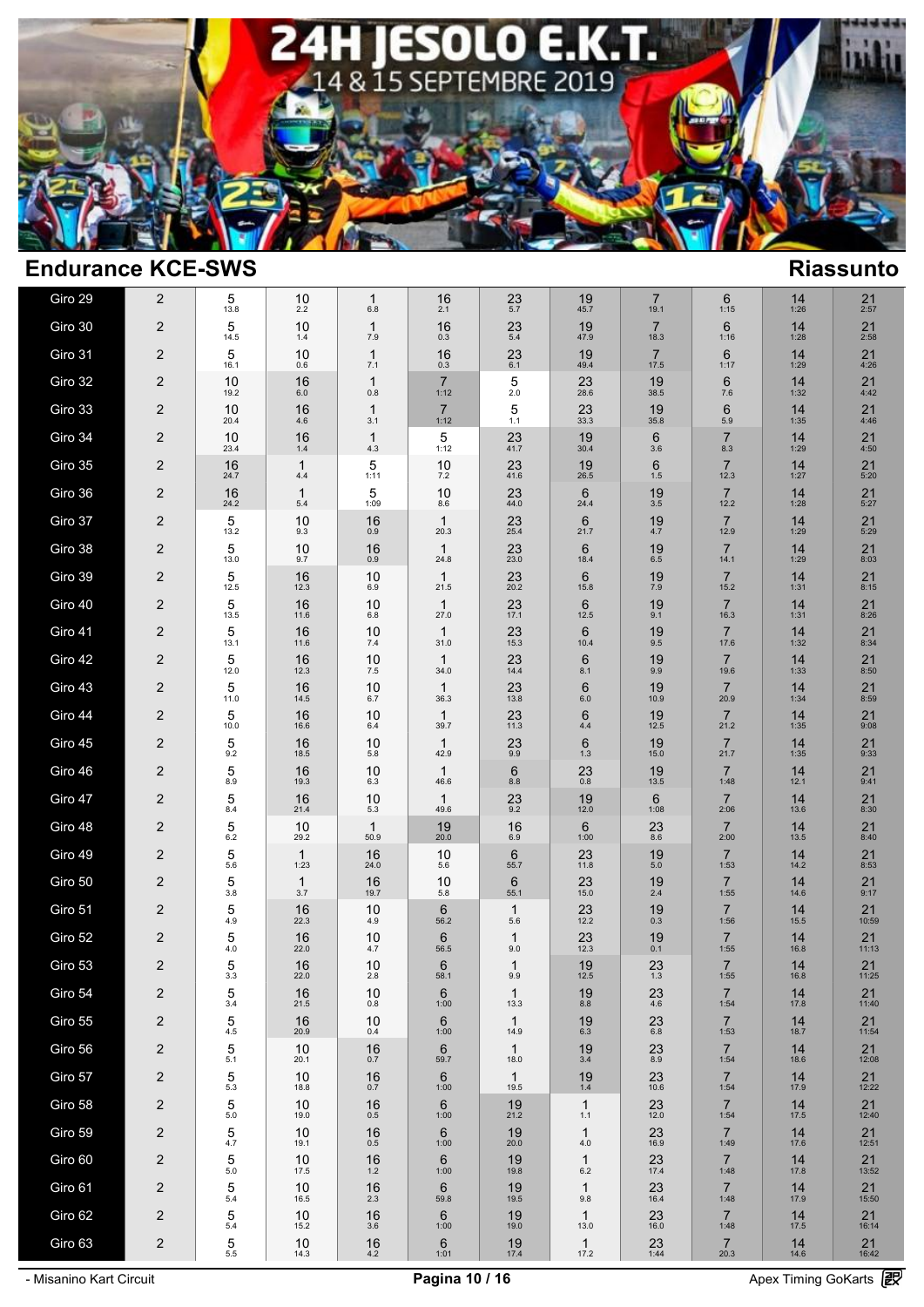

| Giro 64 | 10 | 16<br>6.1              | 2<br>1:03                 | 5<br>0.5               | 19<br>14.4      | 1<br>20.7            | 6<br>47.7               | $23$ <sub>57.3</sub>   | $\overline{7}$<br>17.4 | 14<br>14.6           | 21<br>16:51            |
|---------|----|------------------------|---------------------------|------------------------|-----------------|----------------------|-------------------------|------------------------|------------------------|----------------------|------------------------|
| Giro 65 | 10 | 16<br>6.2              | 5<br>1:03                 | $\overline{2}$<br>2.6  | 19<br>12.2      | $\mathbf 1$<br>23.7  | 6<br>48.2               | 23<br>58.2             | $\overline{7}$<br>1:41 | 14<br>20.7           | 21<br>15:35            |
| Giro 66 | 10 | 5<br>1:10              | $\overline{c}$<br>$4.6\,$ | 19<br>10.2             | 16<br>8.3       | 6<br>1:07            | $\mathbf{1}$<br>38.9    | 23<br>21.5             | $\overline{7}$<br>1:39 | 14<br>26.5           | 21<br>15:50            |
| Giro 67 | 5  | $\overline{c}$<br>7.1  | 10<br>6.7                 | $19 \atop 1.0$         | 16<br>12.9      | 6<br>1:06            | $\mathbf{1}$<br>40.6    | 23<br>20.2             | $\overline{7}$<br>1:39 | 14<br>29.9           | 21<br>15:53            |
| Giro 68 | 5  | $\overline{c}$<br>7.1  | 10<br>6.1                 | 16<br>14.9             | 6<br>1:07       | 19<br>$5.3$          | $\mathbf{1}$<br>35.9    | 23<br>20.9             | $\overline{7}$<br>1:38 | 14<br>35.3           | 21<br>16:04            |
| Giro 69 | 5  | $\overline{c}$<br>8.3  | 10<br>4.7                 | 16<br>17.3             | 6<br>1:07       | 19<br>7.9            | 1<br>42.7               | 23<br>12.5             | $\overline{7}$<br>1:38 | 14<br>39.3           | 21<br>16:10            |
| Giro 70 | 5  | $\overline{2}$<br>10.6 | 10<br>4.0                 | 16<br>20.5             | 19<br>1:14      | 6<br>25.1            | $\mathbf{1}$<br>21.7    | 23<br>11.8             | $\overline{7}$<br>1:34 | 14<br>43.7           | 21<br>16:19            |
| Giro 71 | 5  | 2<br>13.6              | 10<br>2.9                 | 16<br>21.6             | 19<br>1:14      | 6<br>27.1            | $\mathbf{1}$<br>21.8    | 23<br>11.8             | $\overline{7}$<br>1:33 | 14<br>46.6           | 21<br>17:59            |
| Giro 72 | 5  | 10<br>18.8             | 16<br>22.5                | $\overline{2}$<br>57.6 | 19<br>15.0      | 6<br>29.1            | $\mathbf{1}$<br>23.3    | 23<br>10.2             | $\overline{7}$<br>1:34 | 14<br>50.5           | 21<br>18:04            |
| Giro 73 | 5  | 10<br>19.4             | 16<br>23.5                | $\overline{2}$<br>56.5 | 19<br>16.3      | 6<br>30.6            | 23<br>33.3              | $\mathbf{1}$<br>1:16   | $\overline{7}$<br>17.3 | 14<br>2:17           | 21<br>16:50            |
| Giro 74 | 5  | 10<br>20.5             | 16<br>25.1                | $\overline{2}$<br>55.5 | 19<br>16.8      | 6<br>32.0            | 23<br>34.2              | 1<br>1:18              | $\overline{7}$<br>14.9 | 14<br>2:17           | 21<br>17:03            |
| Giro 75 | 5  | 10<br>22.7             | 16<br>25.6                | $\overline{2}$<br>53.0 | 19<br>19.1      | 23<br>1:07           | 6<br>48.6               | $\mathbf{1}$<br>31.5   | $\overline{7}$<br>13.1 | 14<br>2:16           | 21<br>17:26            |
| Giro 76 | 5  | 10<br>24.6             | 16<br>26.1                | $\overline{2}$<br>51.6 | 19<br>20.3      | 23<br>1:08           | 6<br>48.1               | 1<br>35.2              | $\overline{7}$<br>13.4 | 14<br>2:13           | 21<br>17:47            |
| Giro 77 | 5  | 10<br>25.4             | 16<br>29.4                | $\overline{2}$<br>47.7 | 19<br>23.0      | 23<br>1:08           | $6\phantom{1}6$<br>46.3 | 1<br>38.4              | $\overline{7}$<br>14.3 | 14<br>2:09           | 21<br>17:55            |
| Giro 78 | 5  | 10<br>24.8             | 16<br>32.0                | $\overline{2}$<br>45.6 | 23<br>1:36      | 19<br>12.3           | 6<br>29.4               | 1<br>41.9              | $\overline{7}$<br>13.1 | 14<br>2:10           | 21<br>18:02            |
| Giro 79 | 5  | 10<br>24.5             | 2<br>1:19                 | 16<br>38.9             | 23<br>1:04      | 19<br>4.2            | 6<br>29.8               | 1<br>45.5              | $\overline{7}$<br>12.3 | 14<br>2:10           | 21<br>18:15            |
| Giro 80 | 5  | 10<br>25.7             | 2<br>1:18                 | 16<br>42.0             | 19<br>1:05      | 6<br>30.6            | $\mathbf 1$<br>48.0     | $^{23}_{1.9}$          | $\overline{7}$<br>9.7  | 14<br>2:09           | 21<br>20:04            |
| Giro 81 | 5  | 10<br>25.1             | $\overline{c}$<br>1:18    | 16<br>44.2             | 19<br>1:02      | 6<br>33.3            | $\mathbf{1}$<br>52.6    | 23<br>0.7              | $\overline{7}$<br>9.0  | 14<br>2:11           | 21<br>20:05            |
| Giro 82 | 5  | $\overline{c}$<br>1:43 | 10<br>8.6                 | 16<br>38.5             | 19<br>58.5      | 6<br>34.9            | 23<br>52.5              | 1<br>3.9               | $\overline{7}$<br>1:31 | 14<br>47.0           | 21<br>20:10            |
| Giro 83 | 5  | $2$ <sub>22.2</sub>    | 10<br>7.5                 | 16<br>40.2             | 19<br>56.5      | 6<br>34.4            | 23<br>52.9              | 1<br>9.3               | $\overline{7}$<br>1:27 | 14<br>45.7           | 21<br>20:16            |
| Giro 84 | 5  | $\overline{2}$<br>21.1 | 10<br>9.1                 | 19<br>1:36             | 16<br>28.5      | 6<br>5.2             | 23<br>53.3              | 1<br>1:38              | 7<br>0.4               | 14<br>43.2           | 21<br>20:22            |
| Giro 85 | 5  | 2<br>19.1              | 10<br>12.0                | 19<br>1:34             | 16<br>29.7      | 6<br>7.4             | 23<br>49.1              | $\overline{7}$<br>1:45 | 1<br>4.5               | 14<br>32.7           | 21<br>20:34            |
| Giro 86 | 5  | 2<br>17.8              | 10<br>12.7                | 19<br>1:36             | 16<br>28.7      | 6<br>6.2             | 23<br>48.5              | $\overline{7}$<br>1:48 | 1<br>7.8               | 14<br>27.5           | 21<br>20:43            |
| Giro 87 | 5  | 2<br>16.9              | 10<br>12.8                | 16<br>2:05             | 6<br>4.8        | 19<br>11.8           | 23<br>37.3              | $\overline{7}$<br>1:50 | 1<br>9.6               | 14<br>28.5           | 21<br>20:47            |
| Giro 88 | 5  | 2<br>15.9              | 10<br>19.9                | 16<br>2:00             | 6<br>$3.2\,$    | 19<br>13.9           | 23<br>34.2              | $\overline{7}$<br>1:53 | 1<br>12.3              | 14<br>26.9           | 21<br>20:50            |
| Giro 89 | 5  | 2<br>14.6              | 10<br>22.6                | 16<br>1:59             | 6<br>2.0        | 19<br>14.8           | 23<br>32.5              | $\overline{7}$<br>1:55 | $\mathbf{1}$<br>15.0   | 14<br>26.1           | 21<br>20:56            |
| Giro 90 | 5  | $\overline{2}$<br>14.6 | 10<br>24.2                | 16<br>1:58             | 6<br>$1.0$      | 19<br>15.4           | 23<br>31.2              | $\overline{7}$<br>1:58 | $\mathbf{1}$<br>15.3   | 14<br>25.2           | $21$ <sub>22:28</sub>  |
| Giro 91 | 5  | 10<br>40.5             | $^{2}_{59.0}$             | 6<br>59.5              | 16<br>0.7       | 19<br>13.7           | $^{23}_{31.9}$          | $\overline{7}$<br>1:59 | $\mathbf{1}$<br>18.4   | 14<br>1:46           | $21_{21:09}$           |
| Giro 92 | 5  | 10<br>41.2             | $\frac{2}{58.9}$          | 6<br>58.4              | $16_{2.2}$      | 19<br>11.6           | 23<br>32.8              | $\overline{7}$<br>2:00 | $\mathbf{1}$<br>1:55   | 14<br>10.6           | $21_{21:12}$           |
| Giro 93 | 5  | 10<br>40.8             | $\overline{c}$<br>59.6    | 16<br>1:01             | 19<br>9.4       | $23 \atop 33.0$      | 6<br>39.3               | $\overline{7}$<br>2:50 | $\mathbf{1}$<br>32.3   | 14<br>7.0            | $21_{21:23}$           |
| Giro 94 | 5  | 10<br>40.0             | 2<br>59.9                 | 16<br>1:02             | $^{19}_{7.1}$   | $23$ <sub>33.4</sub> | $6\phantom{1}6$<br>40.4 | $\overline{7}$<br>2:51 | $\mathbf{1}$<br>34.4   | $14 \over 3.5$       | $21_{21:32}$           |
| Giro 95 | 5  | 10<br>39.9             | $\overline{c}$<br>59.5    | 16<br>1:03             | 196.3           | $23 \atop 33.2}$     | 6<br>40.8               | $\overline{7}$<br>2:53 | $\mathbf{1}$<br>35.8   | $14_{0.7}$           | $21 \over 21:37$       |
| Giro 96 | 10 | 5<br>42.6              | $\overline{2}$<br>16.8    | 16<br>1:04             | $23 \over 37.2$ | 6<br>42.4            | 19<br>13.5              | $\overline{7}$<br>2:41 | 14<br>35.9             | $\mathbf{1}$<br>3.1  | $21 \over 21:37$       |
| Giro 97 | 5  | $\overline{c}$<br>17.0 | 10<br>24.0                | 16<br>44.9             | 23<br>31.8      | 6<br>44.0            | 19<br>16.7              | $\overline{7}$<br>2:40 | 14<br>33.2             | $\mathbf{1}$<br>8.3  | $\underset{21:37}{21}$ |
| Giro 98 | 5  | $\overline{2}$<br>18.0 | 10<br>24.9                | $16_{44.5}$            | 6<br>1:15       | $19 \atop 21.7$      | $23 \atop 23.7}$        | $\overline{7}$<br>2:13 | $14 \over 32.4$        | $\mathbf{1}$<br>10.9 | $21$ <sub>21:44</sub>  |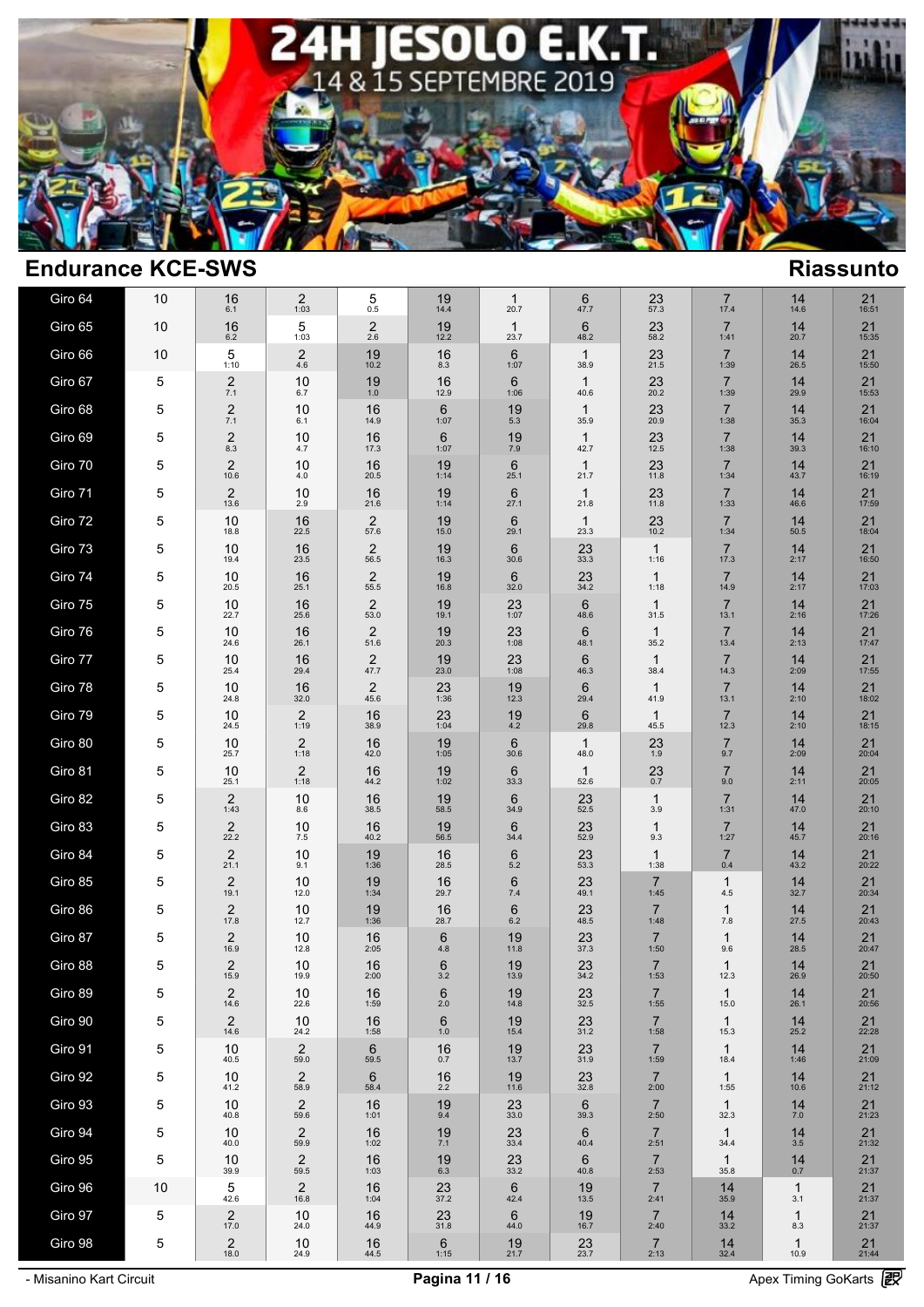

| Giro 99         | 5  | 2<br>18.6              | 10<br>24.6             | 16<br>46.8 | 6<br>1:14     | 19<br>24.6              | 23<br>25.0             | 7<br>2:09              | 14<br>30.6 | 1<br>1:40            | 21<br>20:29  |
|-----------------|----|------------------------|------------------------|------------|---------------|-------------------------|------------------------|------------------------|------------|----------------------|--------------|
| Giro 100        | 5  | $\overline{2}$<br>19.4 | 10<br>23.7             | 16<br>48.2 | 6<br>1:14     | 19<br>27.0              | 23<br>27.8             | $\overline{7}$<br>2:04 | 14<br>29.5 | $\mathbf{1}$<br>1:46 | 21<br>20:26  |
| <b>Giro 101</b> | 5  | $\overline{c}$<br>19.6 | 10<br>24.0             | 16<br>48.0 | 6<br>1:13     | 19<br>30.1              | 23<br>28.5             | $\overline{7}$<br>2:02 | 14<br>27.1 | $\mathbf{1}$<br>2:00 | 21<br>22:02  |
| <b>Giro 102</b> | 5  | $\overline{2}$<br>19.3 | 10<br>22.4             | 6<br>2:03  | 16<br>10.9    | 19<br>21.3              | 23<br>29.7             | $\overline{7}$<br>2:01 | 14<br>26.3 | $\mathbf{1}$<br>2:04 | 21<br>22:16  |
| Giro 103        | 5  | $\overline{c}$<br>19.7 | 10<br>22.1             | 6<br>2:05  | 16<br>8.7     | 19<br>24.1              | 23<br>29.8             | $\overline{7}$<br>2:01 | 14<br>23.3 | $\mathbf{1}$<br>3:32 | 21<br>21:04  |
| Giro 104        | 5  | $\overline{2}$<br>20.6 | 10<br>20.6             | 6<br>2:06  | 16<br>9.4     | 19<br>26.5              | 23<br>31.4             | $\overline{7}$<br>1:58 | 14<br>22.4 | $\mathbf{1}$<br>3:35 | 21<br>21:17  |
| <b>Giro 105</b> | 5  | $\overline{2}$<br>20.7 | 10<br>19.5             | 6<br>2:07  | 16<br>9.9     | 19<br>28.6              | 23<br>37.0             | $\overline{7}$<br>1:51 | 14<br>22.3 | $\mathbf{1}$<br>3:38 | 21<br>21:30  |
| Giro 106        | 5  | $\overline{2}$<br>23.4 | 10<br>18.8             | 6<br>2:06  | 16<br>9.7     | 23<br>1:08              | 19<br>44.1             | $\overline{7}$<br>1:05 | 14<br>22.1 | $\mathbf{1}$<br>3:43 | 21<br>21:40  |
| Giro 107        | 5  | $\overline{2}$<br>25.0 | 10<br>16.7             | 6<br>2:06  | 16<br>9.9     | 23<br>1:11              | 19<br>41.5             | $\overline{7}$<br>1:07 | 14<br>20.9 | $\mathbf{1}$<br>3:46 | 21<br>21:54  |
| Giro 108        | 5  | 2<br>27.0              | 10<br>15.8             | 6<br>2:06  | 16<br>9.8     | 23<br>1:14              | 19<br>38.0             | $\overline{7}$<br>1:09 | 14<br>19.4 | $\mathbf{1}$<br>3:51 | 21<br>22:02  |
| Giro 109        | 5  | 10<br>43.5             | 2<br>1:06              | 6<br>59.7  | 16<br>10.1    | 23<br>1:20              | 19<br>31.5             | $\overline{7}$<br>1:11 | 14<br>18.0 | $\mathbf{1}$<br>4:00 | 21<br>22:08  |
| <b>Giro 110</b> | 5  | 10<br>44.2             | 2<br>1:07              | 16<br>1:09 | 6<br>1:16     | 19<br>34.5              | 7<br>1:14              | 23<br>23.0             | 14<br>1:22 | 1<br>3:58            | 21<br>20:55  |
| <b>Giro 111</b> | 5  | 10<br>45.2             | 2<br>1:06              | 16<br>1:10 | 6<br>1:20     | 19<br>30.3              | 23<br>1:41             | $\overline{7}$<br>59.5 | 14<br>22.9 | $\mathbf{1}$<br>3:54 | 21<br>22:40  |
| Giro 112        | 5  | 10<br>46.0             | 2<br>1:06              | 16<br>1:11 | 6<br>1:23     | 19<br>26.2              | 23<br>1:45             | $\overline{7}$<br>1:01 | 14<br>22.0 | $\mathbf{1}$<br>3:52 | 21<br>22:47  |
| Giro 113        | 10 | 5<br>36.6              | 2<br>29.1              | 16<br>1:12 | 6<br>1:25     | 19<br>22.5              | 23<br>1:50             | $\overline{7}$<br>59.9 | 14<br>22.3 | $\mathbf{1}$<br>3:49 | 21<br>22:56  |
| Giro 114        | 5  | $\overline{2}$<br>27.4 | 10<br>19.8             | 16<br>55.0 | 6<br>1:29     | 19<br>16.5              | 23<br>1:54             | $\overline{7}$<br>59.7 | 14<br>23.7 | 1<br>3:47            | 21<br>23:10  |
| <b>Giro 115</b> | 5  | 2<br>26.7              | 10<br>19.8             | 16<br>55.3 | 6<br>1:32     | 19<br>12.4              | 23<br>2:00             | $\overline{7}$<br>58.3 | 14<br>24.4 | $\mathbf{1}$<br>3:44 | 21<br>23:16  |
| Giro 116        | 5  | $\overline{2}$<br>26.2 | 10<br>18.6             | 16<br>56.5 | 6<br>1:35     | 19<br>8.2               | 23<br>2:04             | $\overline{7}$<br>57.1 | 14<br>25.1 | $\mathbf{1}$<br>3:43 | 21<br>23:23  |
| Giro 117        | 5  | $\overline{2}$<br>31.3 | 10<br>13.2             | 16<br>57.4 | 6<br>1:37     | 19<br>5.2               | 23<br>2:06             | $\overline{7}$<br>57.1 | 14<br>26.6 | $\mathbf{1}$<br>3:41 | 21<br>23:34  |
| Giro 118        | 5  | $\overline{2}$<br>32.9 | 10<br>12.6             | 16<br>57.7 | 6<br>1:39     | 19<br>1.0               | 23<br>2:10             | $\overline{7}$<br>57.2 | 14<br>28.0 | 1<br>3:37            | 21<br>23:42  |
| <b>Giro 119</b> | 5  | $\overline{c}$<br>32.0 | 10<br>19.5             | 16<br>51.9 | 19<br>1:39    | 6<br>3.1                | 23<br>2:11             | $\overline{7}$<br>55.7 | 14<br>2:04 | $\mathbf{1}$<br>2:01 | 21<br>23:50  |
| Giro 120        | 5  | $\overline{2}$<br>31.2 | 10<br>21.1             | 16<br>2:19 | 19<br>10.8    | 6<br>5.2                | 23<br>2:23             | $\overline{7}$<br>43.7 | 14<br>2:07 | $\mathbf{1}$<br>1:59 | 21<br>23:52  |
| <b>Giro 121</b> | 5  | 10<br>53.8             | 2<br>1:02              | 16<br>1:19 | 19<br>6.1     | 6<br>1:31               | 23<br>1:01             | $\overline{7}$<br>43.2 | 14<br>2:11 | $\mathbf{1}$<br>1:54 | 21<br>25:35  |
| Giro 122        | 5  | 10<br>54.6             | 2<br>1:03              | 16<br>1:19 | 19<br>2.6     | 6<br>1:34               | 23<br>1:01             | $\overline{7}$<br>42.3 | 14<br>2:14 | $\mathbf{1}$<br>1:51 | 21<br>25:44  |
| Giro 123        | 5  | 10<br>54.9             | 2<br>1:04              | 19<br>1:21 | 16<br>0.4     | 6<br>1:34               | $\overline{7}$<br>1:45 | 23<br>53.8             | 14<br>1:21 | 1<br>1:49            | 21<br>25:52  |
| Giro 124        | 5  | 10<br>55.3             | 2<br>1:04              | 19<br>1:19 | 16<br>$5.0\,$ | 6<br>1:31               | $\overline{7}$<br>1:47 | 23<br>52.3             | 14<br>1:24 | $\mathbf{1}$<br>1:46 | 21<br>25:58  |
| Giro 125        | 5  | 10<br>55.4             | 2<br>1:05              | 16<br>1:27 | 19<br>1:15    | $6\phantom{1}6$<br>13.0 | $\overline{7}$<br>1:49 | 23<br>51.0             | 14<br>1:27 | $\mathbf{1}$<br>1:45 | 21<br>26:04  |
| Giro 126        | 5  | 10<br>55.2             | 2<br>1:07              | 16<br>1:29 | 19<br>1:13    | $6\phantom{1}$<br>13.3  | $\overline{7}$<br>1:50 | 23<br>49.7             | 14<br>1:30 | $\mathbf{1}$<br>1:43 | 21<br>26:12  |
| Giro 127        | 5  | 10<br>54.8             | $\overline{c}$<br>1:09 | 16<br>1:31 | 19<br>1:10    | $6\phantom{1}$<br>13.7  | $\overline{7}$<br>1:50 | 23<br>48.2             | 14<br>2:57 | $\mathbf{1}$<br>17.1 | 21<br>26:21  |
| Giro 128        | 5  | 10<br>56.5             | $\overline{2}$<br>1:09 | 16<br>1:34 | 19<br>1:07    | $6\phantom{1}$<br>13.9  | 23<br>2:38             | $\overline{7}$<br>40.2 | 14<br>2:18 | $\mathbf{1}$<br>1:44 | 21<br>25:05  |
| Giro 129        | 5  | 10<br>56.2             | $\overline{2}$<br>1:10 | 19<br>2:40 | 6<br>15.1     | 16<br>2.6               | $23$ <sub>2:34</sub>   | $\overline{7}$<br>42.2 | 14<br>2:19 | $\mathbf{1}$<br>1:46 | 21<br>25:11  |
| Giro 130        | 5  | 10<br>56.2             | $\overline{c}$<br>1:11 | 19<br>2:39 | 6<br>16.4     | 16<br>1.8               | $23$ <sub>2:34</sub>   | $\overline{7}$<br>44.4 | 14<br>2:21 | $\mathbf{1}$<br>1:46 | 21<br>25:21  |
| Giro 131        | 5  | 10<br>55.2             | $\overline{c}$<br>1:14 | 19<br>2:37 | 16<br>18.9    | 6<br>1.3                | $23$ <sub>2:32</sub>   | $\overline{7}$<br>45.4 | 14<br>2:27 | $\mathbf{1}$<br>1:42 | 21<br>26:50  |
| <b>Giro 132</b> | 5  | $\overline{c}$<br>47.3 | 10<br>8.2              | 19<br>2:29 | 16<br>17.8    | 6<br>2.5                | 23<br>2:30             | $\overline{7}$<br>47.1 | 14<br>2:27 | $\mathbf{1}$<br>1:44 | 21<br>26:47  |
| Giro 133        | 5  | $\overline{c}$<br>49.4 | 10<br>8.9              | 19<br>2:27 | 16<br>18.0    | 6<br>$2.9\,$            | $^{23}_{2:30}$         | $\overline{7}$<br>48.2 | 14<br>2:28 | $\mathbf{1}$<br>1:48 | $21_{26:45}$ |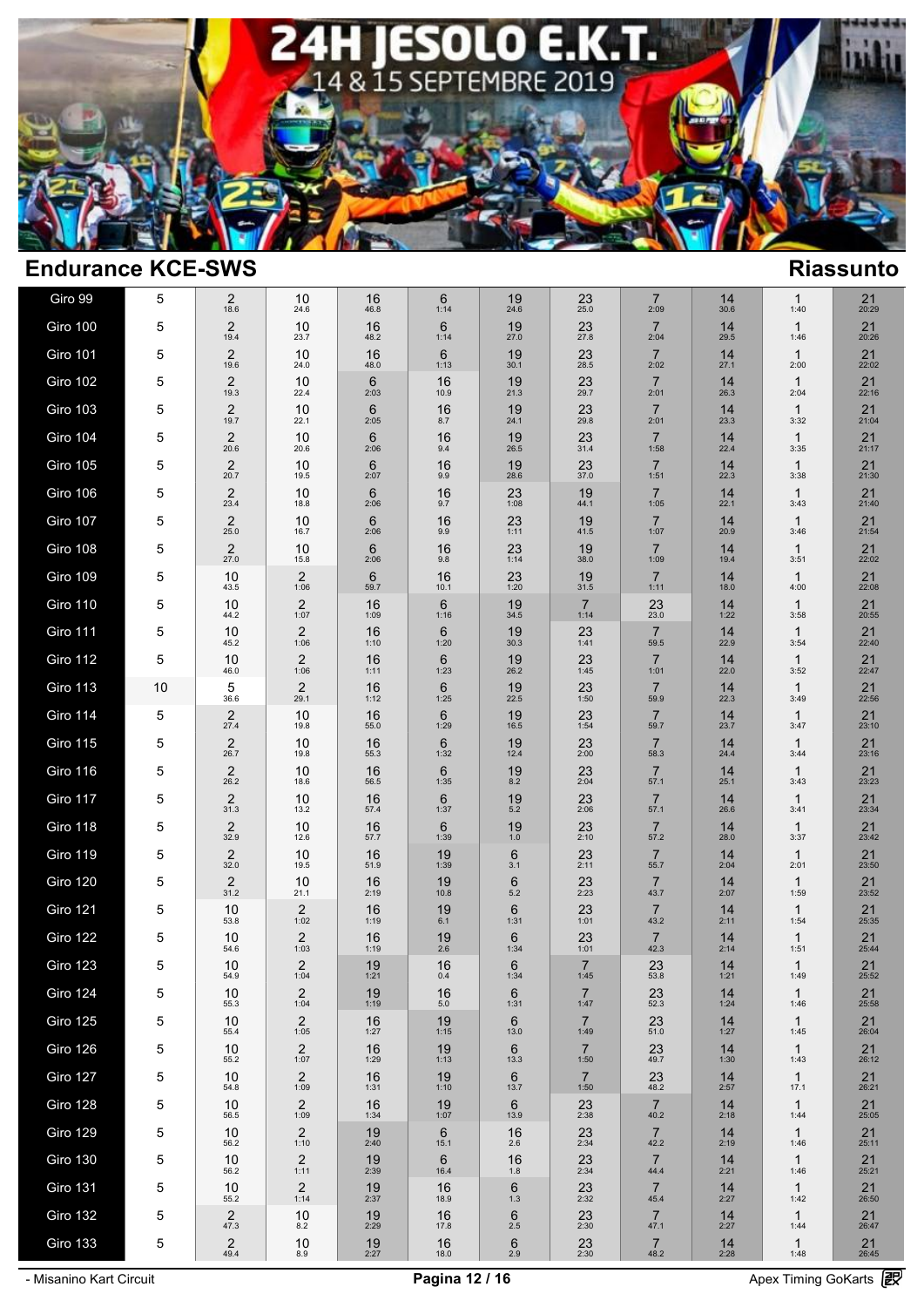

| Giro 134        | 5 | 2<br>51.3              | 10<br>8.7              | 19<br>2:26 | 16<br>18.7  | 6<br>3.0  | 23<br>2:29     | 7<br>49.9              | 14<br>2:29           | $\mathbf{1}$<br>1:49 | $21$ <sub>26:52</sub> |
|-----------------|---|------------------------|------------------------|------------|-------------|-----------|----------------|------------------------|----------------------|----------------------|-----------------------|
| Giro 135        | 5 | 2<br>53.2              | 10<br>8.8              | 19<br>2:25 | 16<br>18.6  | 6<br>5.3  | 23<br>2:26     | $\overline{7}$<br>55.5 | 14<br>2:25           | $\mathbf{1}$<br>1:50 | 21<br>26:55           |
| Giro 136        | 5 | 10<br>1:04             | 2<br>1:17              | 19<br>1:09 | 16<br>17.3  | 6<br>5.9  | 23<br>2:25     | $\overline{7}$<br>57.1 | 14<br>2:26           | $\mathbf{1}$<br>1:53 | 21<br>26:50           |
| Giro 137        | 5 | 10<br>1:06             | 2<br>1:16              | 19<br>1:09 | 16<br>16.4  | 6<br>8.1  | 23<br>2:22     | $\overline{7}$<br>58.9 | 14<br>2:26           | $\mathbf{1}$<br>1:59 | 21<br>26:44           |
| Giro 138        | 5 | 10<br>1:09             | 2<br>1:15              | 19<br>1:09 | 16<br>15.0  | 6<br>10.9 | 23<br>2:20     | $\overline{7}$<br>59.9 | 14<br>2:26           | $\mathbf{1}$<br>2:01 | 21<br>26:42           |
| Giro 139        | 5 | 10<br>1:12             | 2<br>1:14              | 19<br>1:10 | 16<br>14.0  | 6<br>13.5 | 23<br>2:16     | $\overline{7}$<br>1:02 | 14<br>2:26           | $\mathbf{1}$<br>2:02 | 21<br>26:42           |
| <b>Giro 140</b> | 5 | 10<br>1:15             | $\overline{c}$<br>1:11 | 19<br>1:11 | 16<br>14.0  | 6<br>1:41 | 23<br>48.0     | $\overline{7}$<br>2:29 | 14<br>1:01           | $\mathbf{1}$<br>2:03 | 21<br>28:13           |
| <b>Giro 141</b> | 5 | 10<br>1:18             | 2<br>1:09              | 19<br>1:12 | 16<br>14.0  | 6<br>1:45 | 23<br>44.1     | $\overline{7}$<br>2:32 | 14<br>59.4           | $\mathbf{1}$<br>2:07 | 21<br>28:15           |
| <b>Giro 142</b> | 5 | 10<br>1:22             | 2<br>1:06              | 19<br>1:14 | 16<br>12.9  | 6<br>1:48 | 23<br>2:07     | $\overline{7}$<br>1:09 | 14<br>56.5           | $\mathbf{1}$<br>2:09 | 21<br>29:09           |
| <b>Giro 143</b> | 5 | 10<br>1:23             | 2<br>1:05              | 16<br>1:27 | 19<br>1:13  | 6<br>37.6 | 23<br>2:06     | $\overline{7}$<br>1:10 | 14<br>55.8           | $\mathbf{1}$<br>2:10 | 21<br>29:21           |
| <b>Giro 144</b> | 5 | $\overline{2}$<br>2:28 | 10<br>18.7             | 16<br>1:07 | 19<br>1:15  | 6<br>39.2 | 23<br>2:04     | $\overline{7}$<br>1:11 | 14<br>53.7           | $\mathbf{1}$<br>2:12 | 21<br>29:23           |
| <b>Giro 145</b> | 5 | 2<br>2:29              | 10<br>20.7             | 16<br>1:06 | 19<br>1:17  | 6<br>39.8 | 23<br>2:03     | $\overline{7}$<br>1:13 | 14<br>2:19           | $\mathbf{1}$<br>46.0 | 21<br>29:34           |
| <b>Giro 146</b> | 5 | 2<br>2:30              | 10<br>22.0             | 16<br>1:04 | 19<br>1:18  | 6<br>2:06 | 23<br>37.0     | $\overline{7}$<br>1:16 | 14<br>3:41           | $\mathbf{1}$<br>50.3 | 21<br>28:12           |
| Giro 147        | 5 | 2<br>2:29              | 10<br>23.7             | 16<br>1:04 | 19<br>1:20  | 6<br>2:07 | 23<br>35.5     | $\overline{7}$<br>1:18 | $\mathbf{1}$<br>4:32 | 14<br>32.9           | 21<br>28:00           |
| Giro 148        | 5 | 2<br>2:29              | 10<br>25.1             | 19<br>2:26 | 16<br>2.6   | 6<br>2:04 | 23<br>34.6     | $\overline{7}$<br>1:19 | $\mathbf{1}$<br>4:33 | 14<br>32.3           | 21<br>28:05           |
| <b>Giro 149</b> | 5 | 2<br>2:29              | 10<br>26.4             | 19<br>2:29 | 16<br>0.8   | 6<br>2:04 | 23<br>33.7     | $\overline{7}$<br>1:24 | $\mathbf{1}$<br>4:31 | 14<br>30.9           | 21<br>28:12           |
| <b>Giro 150</b> | 5 | 2<br>2:29              | 10<br>27.4             | 16<br>2:32 | 19<br>0.5   | 6<br>2:02 | 23<br>32.8     | $\overline{7}$<br>1:27 | $\mathbf{1}$<br>4:31 | 14<br>30.2           | 21<br>29:57           |
| Giro 151        | 5 | 2<br>1:07              | 10<br>25.7             | 16<br>2:34 | 19<br>1.2   | 6<br>2:02 | 23<br>31.4     | $\overline{7}$<br>1:30 | 1<br>4:31            | 14<br>30.6           | 21<br>30:11           |
| <b>Giro 152</b> | 5 | 2<br>1:05              | 10<br>27.4             | 16<br>2:35 | 19<br>1.9   | 6<br>2:01 | 23<br>29.6     | $\overline{7}$<br>1:32 | 1<br>4:31            | 14<br>31.3           | 21<br>30:14           |
| Giro 153        | 5 | 2<br>1:02              | 10<br>27.8             | 16<br>2:37 | 19<br>1.5   | 6<br>2:02 | 23<br>28.4     | $\overline{7}$<br>1:34 | 1<br>4:31            | 14<br>30.1           | 21<br>30:17           |
| Giro 154        | 5 | 2<br>1:01              | 10<br>28.4             | 16<br>2:39 | 19<br>1.8   | 6<br>2:02 | 23<br>27.4     | $\overline{7}$<br>1:36 | 1<br>4:33            | 14<br>27.3           | 21<br>30:19           |
| Giro 155        | 5 | 10<br>1:29             | 2<br>55.6              | 16<br>1:45 | 19<br>2.0   | 6<br>2:01 | 23<br>27.1     | $\overline{7}$<br>1:38 | 1<br>4:34            | 14<br>25.0           | 21<br>30:25           |
| Giro 156        | 5 | 10<br>1:28             | 2<br>56.8              | 16<br>1:46 | 19<br>1.9   | 6<br>2:00 | 23<br>27.0     | $\overline{7}$<br>1:41 | 1<br>4:35            | 14<br>20.5           | 21<br>30:28           |
| Giro 157        | 5 | 10<br>1:27             | $\overline{2}$<br>59.3 | 16<br>1:46 | 19<br>3.2   | 6<br>1:59 | 23<br>26.2     | $\overline{7}$<br>3:08 | 1<br>3:10            | 14<br>18.8           | 21<br>30:40           |
| Giro 158        | 5 | 10<br>1:26             | 2<br>1:00              | 16<br>1:46 | 19<br>4.3   | 6<br>1:59 | 23<br>25.9     | $\overline{7}$<br>3:12 | 1<br>3:08            | 14<br>17.4           | 21<br>30:42           |
| Giro 159        | 5 | 10<br>1:25             | $\overline{c}$<br>1:01 | 16<br>1:46 | 19<br>$5.1$ | 6<br>1:59 | 23<br>1:51     | $\overline{7}$<br>1:48 | $\mathbf{1}$<br>3:06 | 14<br>17.5           | 21<br>30:45           |
| Giro 160        | 5 | 10<br>1:25             | $\overline{c}$<br>1:01 | 16<br>1:46 | 19<br>6.1   | 6<br>1:58 | 23<br>1:54     | $\overline{7}$<br>1:48 | $\mathbf{1}$<br>3:05 | 14<br>16.7           | 21<br>32:26           |
| Giro 161        | 5 | $\overline{2}$<br>2:25 | 10<br>22.3             | 16<br>1:25 | 19<br>1:33  | 6<br>31.2 | 23<br>1:57     | $\overline{7}$<br>1:47 | $\mathbf{1}$<br>3:05 | 14<br>15.3           | 21<br>32:28           |
| <b>Giro 162</b> | 5 | $\overline{2}$<br>2:25 | 10<br>22.7             | 16<br>1:24 | 19<br>1:35  | 6<br>30.2 | 23<br>2:00     | $\overline{7}$<br>1:47 | $\mathbf{1}$<br>3:08 | 14<br>10.4           | 21<br>32:31           |
| Giro 163        | 5 | $\overline{c}$<br>1:02 | 10<br>22.0             | 16<br>1:24 | 19<br>1:34  | 6<br>30.6 | 23<br>2:04     | $\overline{7}$<br>3:08 | $\mathbf{1}$<br>1:47 | 14<br>7.5            | 21<br>32:33           |
| Giro 164        | 5 | 2<br>1:03              | 10<br>20.8             | 16<br>1:26 | 19<br>1:32  | 6<br>1:57 | 23<br>41.0     | $\overline{7}$<br>3:06 | 14<br>1:56           | $\mathbf{1}$<br>1:17 | 21<br>31:17           |
| <b>Giro 165</b> | 5 | 2<br>1:04              | 10<br>19.1             | 16<br>1:27 | 19<br>1:32  | 6<br>1:59 | 23<br>42.0     | $\overline{7}$<br>3:04 | 14<br>2:01           | $\mathbf{1}$<br>1:14 | 21<br>31:18           |
| Giro 166        | 5 | 2<br>1:04              | 10<br>19.1             | 16<br>1:27 | 19<br>1:32  | 6<br>2:01 | 23<br>42.3     | $\overline{7}$<br>3:01 | $\mathbf{1}$<br>3:21 | 14<br>9.6            | 21<br>31:07           |
| Giro 167        | 5 | $\overline{2}$<br>1:05 | 10<br>18.2             | 16<br>2:52 | 19<br>8.1   | 6<br>2:01 | 23<br>43.8     | $\overline{7}$<br>3:00 | $\mathbf{1}$<br>3:24 | 14<br>11.2           | 21<br>31:06           |
| Giro 168        | 5 | $\overline{2}$<br>1:05 | 10<br>16.9             | 16<br>2:54 | $19_{22.9}$ | 6<br>1:47 | $^{23}_{44.7}$ | $\overline{7}$<br>2:58 | $\mathbf{1}$<br>3:27 | $14 \atop 11.9$      | $21$ <sub>31:12</sub> |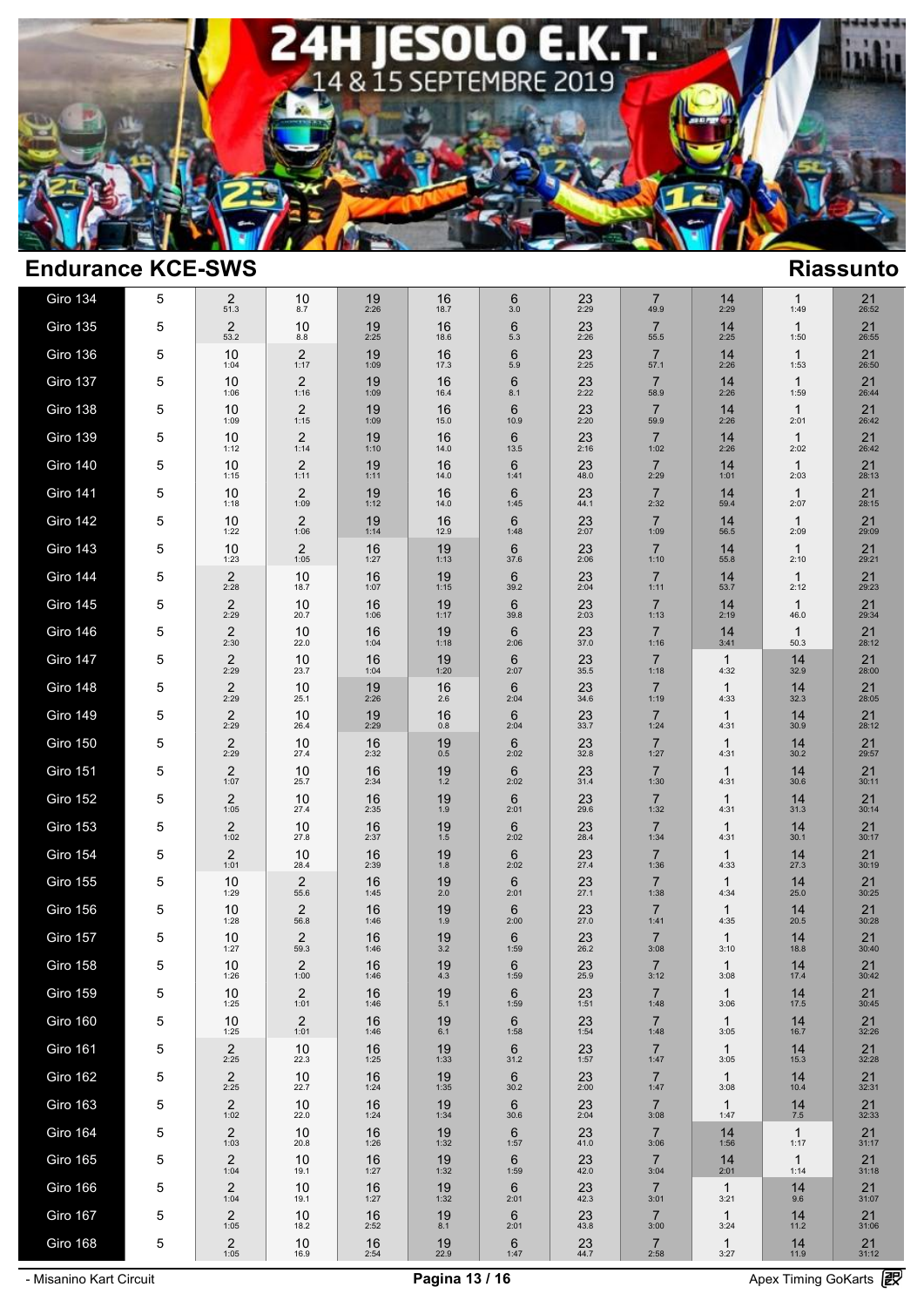

| Giro 169        | 5           | 2<br>1:06              | 10<br>15.0             | 16<br>2:55 | 19<br>23.8             | 6<br>1:46     | 23<br>45.7        | 7<br>2:57              | 1<br>3:29            | 14<br>12.4           | 21<br>31:19           |
|-----------------|-------------|------------------------|------------------------|------------|------------------------|---------------|-------------------|------------------------|----------------------|----------------------|-----------------------|
| Giro 170        | 5           | 2<br>1:06              | 10<br>14.8             | 16<br>2:55 | 19<br>23.9             | 6<br>1:48     | 23<br>45.8        | $\overline{7}$<br>2:57 | $\mathbf{1}$<br>3:30 | 14<br>13.9           | 21<br>31:24           |
| <b>Giro 171</b> | 5           | 10<br>1:22             | 2<br>1:07              | 16<br>1:47 | 19<br>24.2             | 6<br>1:47     | 23<br>47.9        | $\overline{7}$<br>2:57 | $\mathbf{1}$<br>3:31 | 14<br>15.2           | 21<br>32:50           |
| <b>Giro 172</b> | 5           | 10<br>1:21             | 2<br>1:07              | 16<br>1:49 | 19<br>22.4             | 6<br>1:48     | 23<br>49.1        | $\overline{7}$<br>2:56 | 1<br>3:33            | 14<br>15.7           | 21<br>32:52           |
| <b>Giro 173</b> | 5           | 10<br>1:22             | $\overline{c}$<br>1:06 | 16<br>1:50 | 19<br>23.9             | 6<br>1:49     | 23<br>48.5        | $\overline{7}$<br>2:56 | $\mathbf{1}$<br>3:34 | 14<br>16.9           | 21<br>32:51           |
| Giro 174        | 5           | 10<br>1:21             | 2<br>1:05              | 16<br>1:50 | 19<br>24.6             | 6<br>1:52     | 23<br>46.5        | $\overline{7}$<br>2:57 | $\mathbf{1}$<br>3:35 | 14<br>18.2           | 21<br>32:49           |
| Giro 175        | 5           | 10<br>1:21             | 2<br>1:04              | 16<br>1:51 | 19<br>25.6             | 6<br>1:52     | 23<br>2:09        | $\overline{7}$<br>1:38 | $\mathbf{1}$<br>3:33 | 14<br>21.4           | 21<br>32:44           |
| <b>Giro 176</b> | 5           | 10<br>1:20             | 2<br>1:04              | 16<br>1:51 | 19<br>27.3             | 6<br>1:52     | 23<br>2:11        | $\overline{7}$<br>1:38 | 1<br>3:33            | 14<br>23.1           | 21<br>32:47           |
| Giro 177        | 5           | 10<br>1:19             | 2<br>1:04              | 16<br>1:52 | 19<br>27.6             | 6<br>1:53     | 23<br>2:14        | $\overline{7}$<br>1:35 | $\mathbf{1}$<br>3:34 | 14<br>25.3           | 21<br>32:46           |
| Giro 178        | 5           | 10<br>1:18             | 2<br>1:01              | 19<br>2:22 | 16<br>53.7             | 6<br>1:00     | 23<br>2:13        | $\overline{7}$<br>1:40 | $\mathbf{1}$<br>3:30 | 14<br>28.5           | 21<br>32:42           |
| <b>Giro 179</b> | 5           | 10<br>1:19             | 2<br>1:00              | 16<br>3:17 | 19<br>32.9             | 6<br>33.9     | 23<br>2:09        | $\overline{7}$<br>1:44 | $\mathbf{1}$<br>3:24 | 14<br>31.8           | 21<br>32:39           |
| <b>Giro 180</b> | 5           | 2<br>2:17              | 10<br>25.9             | 16<br>2:52 | 19<br>36.1             | 6<br>32.1     | 23<br>2:11        | $\overline{7}$<br>1:42 | 1<br>3:25            | 14<br>35.8           | 21<br>32:38           |
| Giro 181        | 5           | 2<br>51.3              | 10<br>32.0             | 16<br>2:47 | 19<br>38.9             | 6<br>30.7     | 23<br>2:17        | $\overline{7}$<br>3:03 | $\mathbf{1}$<br>2:05 | 14<br>1:57           | 21<br>32:36           |
| Giro 182        | 5           | 2<br>48.9              | 10<br>35.7             | 16<br>2:44 | 19<br>41.8             | 6<br>1:54     | 23<br>57.7        | $\overline{7}$<br>2:59 | $\mathbf 1$<br>2:04  | 14<br>2:01           | 21<br>32:49           |
| Giro 183        | 5           | 2<br>46.5              | 10<br>39.6             | 16<br>2:43 | 19<br>44.8             | 6<br>1:53     | 23<br>58.6        | $\overline{7}$<br>2:59 | $\mathbf 1$<br>3:30  | 14<br>36.1           | 21<br>32:56           |
| Giro 184        | 5           | 2<br>44.6              | 10<br>2:07             | 16<br>1:17 | 19<br>47.5             | 6<br>1:51     | 23<br>1:01        | $\overline{7}$<br>2:58 | 1<br>3:32            | 14<br>34.2           | 21<br>33:06           |
| <b>Giro 185</b> | 5           | $\overline{2}$<br>41.2 | 10<br>2:09             | 16<br>1:16 | 19<br>50.0             | 6<br>1:49     | 23<br>1:07        | $\overline{7}$<br>2:53 | 1<br>3:35            | 14<br>32.3           | 21<br>33:15           |
| Giro 186        | 5           | 2<br>2:05              | 10<br>44.5             | 16<br>1:17 | 19<br>53.8             | 6<br>1:46     | 23<br>1:09        | $\overline{7}$<br>2:52 | 1<br>3:36            | 14<br>31.2           | 21<br>33:26           |
| Giro 187        | 5           | $\overline{2}$<br>2:06 | 10<br>42.2             | 16<br>1:18 | 19<br>56.2             | 6<br>1:44     | 23<br>1:15        | $\overline{7}$<br>2:50 | 1<br>3:35            | 14<br>29.2           | 21<br>33:55           |
| Giro 188        | 5           | 2<br>2:06              | 10<br>40.4             | 16<br>1:19 | 19<br>58.4             | 6<br>1:41     | 23<br>1:18        | $\overline{7}$<br>2:51 | 1<br>3:34            | 14<br>28.5           | 21<br>34:05           |
| <b>Giro 189</b> | 5           | $\overline{2}$<br>2:07 | 10<br>38.6             | 16<br>1:20 | 19<br>59.9             | 6<br>1:40     | 23<br>1:19        | $\overline{7}$<br>2:51 | 1<br>3:32            | 14<br>28.7           | 21<br>34:14           |
| Giro 190        | 5           | 2<br>2:06              | 10<br>36.8             | 16<br>1:23 | 19<br>1:01             | 6<br>1:37     | 23<br>2:55        | $\overline{7}$<br>1:18 | 1<br>3:32            | 14<br>28.2           | 21<br>35:51           |
| <b>Giro 191</b> | 5           | $\overline{2}$<br>2:04 | 10<br>35.6             | 16<br>1:25 | 19<br>1:04             | 6<br>1:35     | 23<br>2:59        | $\overline{7}$<br>1:16 | 1<br>3:31            | 14<br>27.2           | 21<br>36:00           |
| <b>Giro 192</b> | 5           | 10<br>2:39             | 2<br>47.4              | 16<br>38.3 | 19<br>1:08             | 6<br>1:31     | 23<br>3:02        | $\overline{7}$<br>1:15 | 1<br>3:31            | 14<br>26.5           | 21<br>36:08           |
| <b>Giro 193</b> | 5           | 10<br>1:15             | 2<br>47.9              | 16<br>37.9 | 19<br>1:12             | 6<br>1:28     | 23<br>3:05        | $\overline{7}$<br>1:15 | 1<br>3:30            | 14<br>24.6           | 21<br>36:22           |
| Giro 194        | 5           | 10<br>1:15             | 2<br>46.5              | 16<br>37.6 | 19<br>1:16             | 6<br>1:25     | 23<br>3:08        | $\overline{7}$<br>1:14 | 14<br>3:56           | $\mathbf{1}$<br>59.3 | 21<br>35:36           |
| <b>Giro 195</b> | 5           | 10<br>1:15             | $\overline{c}$<br>46.5 | 16<br>38.3 | $6\phantom{1}$<br>2:42 | 19<br>1.0     | 23<br>3:11        | $\overline{7}$<br>1:13 | 14<br>3:53           | $\mathbf{1}$<br>59.1 | 21<br>35:44           |
| Giro 196        | 5           | 10<br>1:16             | 2<br>45.4              | 16<br>39.0 | $6\phantom{1}$<br>2:44 | $^{19}_{0.9}$ | $23 \choose 3:22$ | $\overline{7}$<br>1:03 | 14<br>3:53           | $\mathbf{1}$<br>59.6 | 21<br>35:51           |
| Giro 197        | 5           | 10<br>1:15             | $\overline{c}$<br>45.8 | 16<br>2:03 | 6<br>1:20              | 19<br>3.6     | 23<br>3:22        | $\overline{7}$<br>1:02 | 14<br>3:52           | $\mathbf{1}$<br>1:00 | 21<br>35:58           |
| Giro 198        | $\mathbf 5$ | 10<br>1:16             | 2<br>45.5              | 16<br>2:05 | $6\phantom{1}$<br>1:19 | 19<br>5.4     | 23<br>3:23        | $\overline{7}$<br>1:01 | 14<br>3:50           | $\mathbf{1}$<br>1:00 | 21<br>36:06           |
| Giro 199        | 5           | 10<br>1:16             | $\overline{c}$<br>45.0 | 16<br>2:08 | 19<br>1:25             | 6<br>1:18     | $23 \over 2:05$   | $\overline{7}$<br>2:28 | $\mathbf{1}$<br>3:23 | 14<br>26.6           | 21<br>35:46           |
| Giro 200        | $\mathbf 5$ | 10<br>1:17             | $^{2}_{42.9}$          | 16<br>2:09 | 19<br>1:26             | 6<br>1:19     | $23 \over 2:05$   | $\overline{7}$<br>2:29 | $\mathbf{1}$<br>3:21 | $14_{28.5}$          | 21<br>37:34           |
| Giro 201        | 5           | 10<br>1:18             | $\overline{c}$<br>42.5 | 16<br>2:10 | 19<br>1:27             | 6<br>1:18     | 23<br>2:07        | $\overline{7}$<br>2:29 | $\mathbf{1}$<br>3:19 | 14<br>29.9           | 21<br>37:37           |
| Giro 202        | 5           | 10<br>1:18             | $\overline{c}$<br>41.7 | 16<br>2:11 | 19<br>1:28             | 6<br>1:17     | 23<br>2:09        | $\overline{7}$<br>2:29 | $\mathbf{1}$<br>3:18 | 14<br>38.0           | 21<br>37:34           |
| Giro 203        | 5           | $\overline{c}$<br>1:58 | 10<br>43.7             | 16<br>1:29 | $19$ <sub>1:31</sub>   | 6<br>1:16     | $23$<br>$2:12$    | $\overline{7}$<br>2:27 | $\mathbf{1}$<br>3:17 | $\frac{14}{39.4}$    | $21$ <sub>37:35</sub> |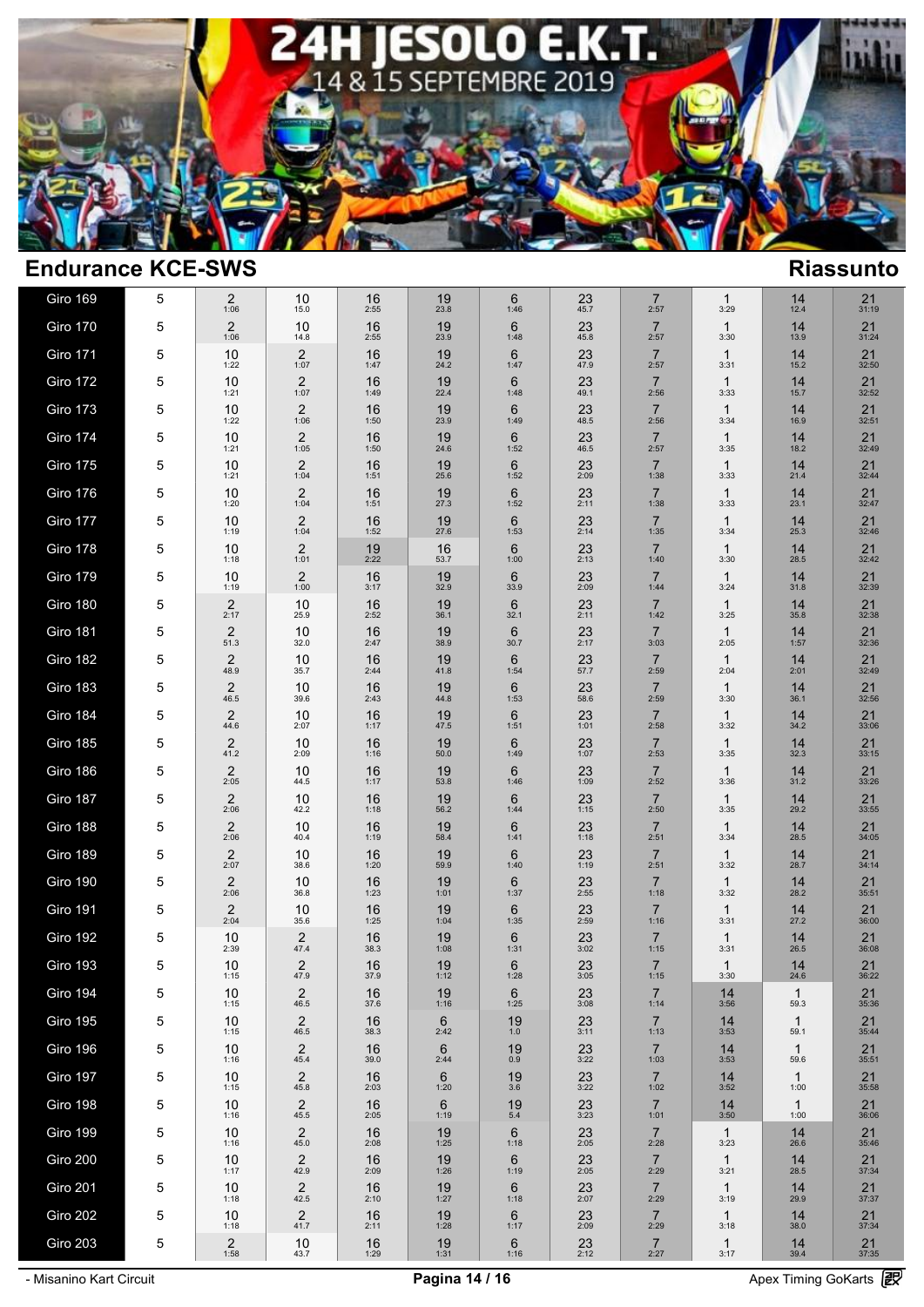

| Giro 204        | 5 | 2<br>1:57              | 10<br>45.9                        | 16<br>1:28                      | 19<br>1:32              | 6<br>1:14  | 23<br>2:14             | $\overline{7}$<br>2:26 | $\mathbf{1}$<br>3:17 | 14<br>40.9           | $21$ <sub>37:39</sub> |  |
|-----------------|---|------------------------|-----------------------------------|---------------------------------|-------------------------|------------|------------------------|------------------------|----------------------|----------------------|-----------------------|--|
| Giro 205        | 5 | 2<br>1:56              | 10<br>49.2                        | 16<br>1:28                      | 19<br>1:32              | 6<br>1:11  | 23<br>3:46             | $\overline{7}$<br>58.2 | $\mathbf{1}$<br>3:15 | 14<br>41.4           | 21<br>37:41           |  |
| Giro 206        | 5 | $\overline{2}$<br>1:56 | 10<br>51.1                        | 16<br>1:27                      | $6\phantom{1}$<br>2:43  | 19<br>14.6 | 23<br>3:32             | $\overline{7}$<br>59.8 | $\mathbf{1}$<br>3:15 | 14<br>41.2           | 21<br>37:49           |  |
| Giro 207        | 5 | 2<br>1:56              | 10<br>51.8                        | 16<br>1:27                      | 6<br>2:43               | 19<br>16.6 | 23<br>3:31             | $\overline{7}$<br>1:01 | $\mathbf 1$<br>3:14  | 14<br>41.2           | 21<br>37:59           |  |
| Giro 208        | 5 | 2<br>1:55              | 10<br>52.6                        | 16<br>1:28                      | $6\phantom{1}$<br>2:42  | 19<br>19.6 | 23<br>3:29             | $\overline{7}$<br>1:02 | $\mathbf{1}$<br>3:14 | 14<br>41.7           | 21<br>39:25           |  |
| Giro 209        | 5 | 2<br>1:55              | 10<br>53.9                        | 16<br>1:28                      | $6\phantom{1}$<br>2:43  | 19<br>19.4 | 23<br>3:30             | $\overline{7}$<br>1:03 | $\mathbf{1}$<br>3:13 | 14<br>41.6           | 21<br>39:27           |  |
| <b>Giro 210</b> | 5 | $\overline{2}$<br>1:55 | 10<br>54.5                        | 16<br>1:29                      | 6<br>2:42               | 19<br>21.9 | 23<br>3:28             | $\overline{7}$<br>1:05 | 1<br>3:12            | 14<br>44.0           | 21<br>39:28           |  |
| Giro 211        | 5 | 10<br>2:50             | $\overline{c}$<br>29.2            | 16<br>1:04                      | $6\phantom{1}6$<br>2:37 | 19<br>23.4 | 23<br>3:26             | $\overline{7}$<br>1:07 | $\mathbf 1$<br>3:11  | 14<br>45.7           | 21<br>39:34           |  |
| Giro 212        | 5 | 10<br>1:27             | 16<br>1:34                        | $\overline{c}$<br>18.5          | $6\phantom{1}$<br>2:16  | 19<br>28.0 | 23<br>3:22             | $\overline{7}$<br>1:10 | 1<br>3:08            | 14<br>47.6           | 21<br>39:35           |  |
| Giro 213        | 5 | 10<br>3.1              | 16<br>1:34                        | $\overline{2}$<br>19.0          | 6<br>2:15               | 19<br>32.2 | 23<br>3:18             | $\overline{7}$<br>1:12 | 14<br>3:57           | $\mathbf{1}$<br>32.5 | 21<br>39:06           |  |
| Giro 214        | 5 | 10<br>4.7              | 16<br>1:33                        | $\overline{\mathbf{c}}$<br>17.7 | 6<br>2:16               | 19<br>34.0 | 23<br>3:17             | $\overline{7}$<br>1:14 | 14<br>3:57           | $\mathbf{1}$<br>30.2 | 21<br>39:10           |  |
| <b>Giro 215</b> | 5 | 10<br>7.7              | 16<br>1:31                        | $\overline{c}$<br>16.4          | 6<br>2:15               | 19<br>36.4 | 23<br>3:15             | $\overline{7}$<br>1:20 | 14<br>3:54           | $\mathbf{1}$<br>30.3 | 21<br>39:18           |  |
| Giro 216        | 5 | 10<br>12.0             | 2<br>1:44                         | 16<br>1:10                      | 6<br>1:05               | 19<br>37.8 | 23<br>3:13             | $\overline{7}$<br>2:45 | $\mathbf{1}$<br>3:02 | 14<br>53.6           | 21<br>38:25           |  |
| Giro 217        | 5 | 10<br>13.7             | $\overline{2}$<br>1:41            | 16<br>1:14                      | 19<br>1:41              | 6<br>45.6  | 23<br>2:26             | $\overline{7}$<br>2:46 | $\mathbf{1}$<br>3:04 | 14<br>53.0           | 21<br>40:05           |  |
| Giro 218        | 5 | 10<br>1:39             | $\overline{c}$<br>15.7            | 16<br>1:19                      | 19<br>1:38              | 6<br>46.1  | 23<br>2:24             | $\overline{7}$<br>2:49 | $\mathbf{1}$<br>3:03 | 14<br>53.1           | 21<br>40:15           |  |
| <b>Giro 219</b> | 5 | 10<br>1:42             | 2<br>13.3                         | 16<br>1:24                      | 19<br>1:37              | 6<br>44.5  | 23<br>2:23             | $\overline{7}$<br>2:50 | $\mathbf{1}$<br>3:03 | 14<br>52.9           | 21<br>40:27           |  |
| <b>Giro 220</b> | 5 | 10<br>1:43             | $2$<br>12.2                       | 16<br>1:27                      | 6<br>2:19               | 19<br>40.7 | 23<br>3:07             | $\overline{7}$<br>1:25 | $\mathbf{1}$<br>3:05 | 14<br>52.2           | 21<br>40:38           |  |
| Giro 221        | 5 | 10<br>1:44             | $\overline{2}$<br>10.5            | 16<br>1:30                      | 6<br>2:18               | 19<br>41.4 | 23<br>3:05             | $\overline{7}$<br>1:29 | $\mathbf{1}$<br>3:05 | 14<br>51.8           | 21<br>40:44           |  |
| Giro 222        | 5 | 10<br>1:44             | $^{2}_{9.1}$                      | 16<br>1:34                      | $6\phantom{1}6$<br>2:17 | 19<br>41.1 | 23<br>3:04             | $\overline{7}$<br>1:30 | $\mathbf{1}$<br>3:05 | $14$<br>$52.1$       | 21<br>41:00           |  |
| Giro 223        | 5 | 10<br>1:47             | 2<br>5.8                          | 16<br>1:37                      | $6\phantom{1}6$<br>2:15 | 19<br>41.0 | 23<br>3:06             | $\overline{7}$<br>1:29 | $\mathbf{1}$<br>3:06 | 14<br>50.7           | $\frac{25}{41.09}$    |  |
| Giro 224        | 5 | 10<br>1:48             | $^{\,2}_{\scriptscriptstyle 4.2}$ | 16<br>1:41                      | $6\phantom{1}6$<br>2:13 | 19<br>39.8 | 23<br>3:06             | $\overline{7}$<br>1:28 | $\mathbf{1}$<br>3:08 | 14<br>49.6           |                       |  |
| Giro 225        | 5 | 10<br>1:47             | 2<br>$2.5\,$                      | 16<br>3:18                      | 6<br>38.0               | 19<br>42.3 | 23<br>3:03             | $\overline{7}$<br>1:28 | $\mathbf{1}$<br>3:09 | 14<br>49.8           |                       |  |
| Giro 226        | 5 | 10<br>1:47             | $\frac{2}{1.2}$                   | 16<br>3:21                      | 6<br>35.9               | 19<br>43.1 | 23<br>3:02             | $\overline{7}$<br>1:29 | $\mathbf{1}$<br>3:12 | 14<br>49.1           |                       |  |
| Giro 227        | 5 | 2<br>1:49              | 10<br>0.6                         | 16<br>3:22                      | 6<br>33.8               | 19<br>43.9 | 23<br>3:00             | $\overline{7}$<br>1:32 | $\mathbf{1}$<br>3:11 | 14<br>49.0           |                       |  |
| Giro 228        | 5 | $\overline{c}$<br>1:49 | 10<br>5.0                         | 16<br>3:20                      | 6<br>32.7               | 19<br>43.4 | 23<br>3:00             | $\overline{7}$<br>1:34 | $\mathbf{1}$<br>3:10 | 14<br>48.4           |                       |  |
| Giro 229        | 5 | 2<br>1:48              | 10<br>6.9                         | 16<br>3:21                      | 6<br>31.2               | 19<br>44.3 | 23<br>4:32             | 7<br>2.9               | $\mathbf{1}$<br>3:10 | 14<br>49.6           |                       |  |
| <b>Giro 230</b> | 5 | $\overline{c}$<br>23.3 | 10<br>1:36                        | 16<br>1:53                      | 6<br>$30.5\,$           | 19<br>2:09 | $\overline{7}$<br>3:10 | 23<br>9.3              | $\mathbf{1}$<br>3:01 | 14<br>51.1           |                       |  |
| Giro 231        | 5 | $\overline{2}$<br>1:45 | 10<br>13.0                        | 16<br>1:55                      | 6<br>29.9               | 19<br>2:12 | $\overline{7}$<br>3:07 | 23<br>13.5             | $\mathbf{1}$<br>2:59 | 14<br>50.3           |                       |  |
| <b>Giro 232</b> | 5 | $\overline{2}$<br>1:43 | 10<br>15.4                        | 16<br>1:55                      | 6<br>1:53               | 19<br>50.2 | $\overline{7}$<br>3:05 | 23<br>17.7             | 14<br>3:46           | $\mathbf{1}$<br>34.4 |                       |  |
| Giro 233        | 5 | 2<br>1:43              | 10<br>15.7                        | 16<br>1:56                      | 6<br>1:52               | 19<br>49.3 | 23<br>3:25             | $\overline{7}$<br>1:04 | 14<br>2:41           | $\mathbf{1}$<br>32.2 |                       |  |
| Giro 234        | 5 | 2<br>1:42              | 10<br>15.2                        | 16<br>1:58                      | 6<br>1:52               | 19<br>49.5 | 23<br>3:28             | $\overline{7}$<br>1:01 | 14<br>2:40           | $\mathbf{1}$<br>30.1 |                       |  |
| Giro 235        | 5 | $\overline{2}$<br>1:42 | 10<br>13.5                        | 16<br>2:00                      | 6<br>1:51               | 19<br>50.7 | 23<br>3:30             | $\overline{7}$<br>1:01 | $\mathbf{1}$<br>3:07 | 14<br>1:00           |                       |  |
| Giro 236        | 5 | $\overline{2}$<br>1:42 | 10<br>12.2                        | 16<br>2:01                      | 6<br>1:51               | 19<br>50.6 | 23<br>3:32             | $\overline{7}$<br>1:00 | 1<br>3:02            | 14<br>1:05           |                       |  |
| Giro 237        | 5 | $\overline{2}$<br>1:42 | 10<br>10.2                        | 16<br>2:03                      | 6<br>1:51               | 19<br>51.2 | 23<br>3:33             | $\overline{7}$<br>1:01 | $\mathbf{1}$<br>2:58 | 14<br>1:10           |                       |  |
| Giro 238        | 5 | $\overline{2}$<br>1:43 | 10<br>8.0                         | 16<br>2:06                      | 6<br>1:50               | 19<br>53.9 | $\overline{7}$<br>4:32 | $^{23}_{24.0}$         | 1<br>2:32            | $14$<br>1:15         |                       |  |